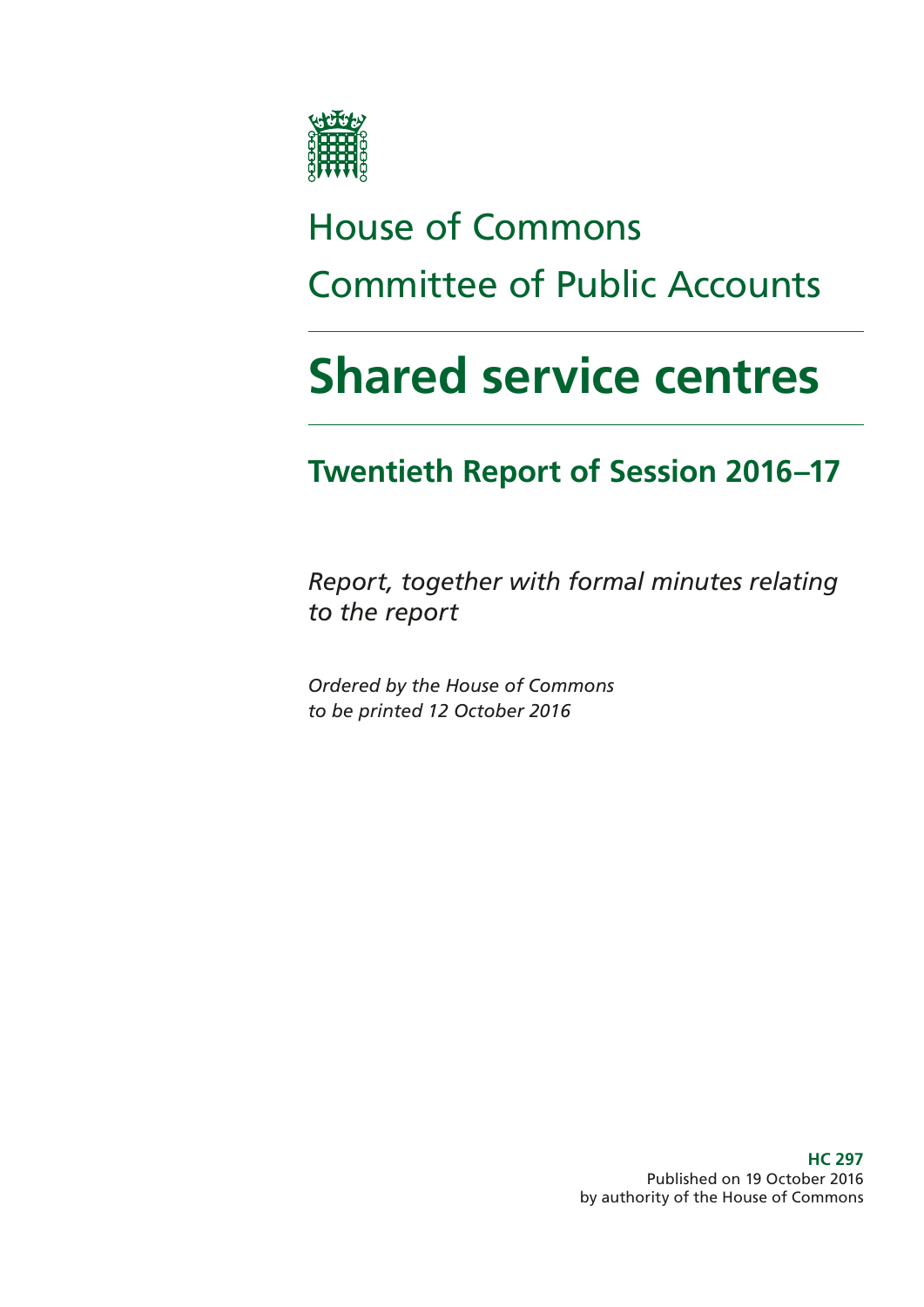#### **The Committee of Public Accounts**

The Committee of Public Accounts is appointed by the House of Commons to examine "the accounts showing the appropriation of the sums granted by Parliament to meet the public expenditure, and of such other accounts laid before Parliament as the committee may think fit" (Standing Order No.148).

#### **Current membership**

[Meg Hillier](http://www.parliament.uk/biographies/commons/meg-hillier/1524) (*Labour (Co-op), Hackney South and Shoreditch*) (Chair) [Mr Richard Bacon](http://www.parliament.uk/biographies/commons/mr-richard-bacon/1451) (*Conservative, South Norfolk*) [Philip Boswell](https://www.parliament.uk/biographies/commons/philip-boswell/4388) (*Scottish National Party, Coatbridge, Chryston and Bellshill*) [Chris Evans](http://www.parliament.uk/biographies/commons/chris-evans/4040) (*Labour (Co-op), Islwyn*) [Caroline Flint](http://www.parliament.uk/biographies/commons/caroline-flint/389) (*Labour, Don Valley*) [Kevin Foster](http://www.parliament.uk/biographies/commons/kevin-foster/4451) (*Conservative, Torbay*) [Mr Stewart Jackson](http://www.parliament.uk/biographies/commons/mr-stewart-jackson/1551) (*Conservative, Peterborough*) [Simon Kirby](https://www.parliament.uk/biographies/commons/simon-kirby/3929) (*Conservative, Torbay*) [Nigel Mills](http://www.parliament.uk/biographies/commons/nigel-mills/4136) (*Conservative, Amber Valley*) [David Mowat](http://www.parliament.uk/biographies/commons/david-mowat/4080) (*Conservative, Warrington South*) [Stephen Phillips](http://www.parliament.uk/biographies/commons/stephen-phillips/4054) (*Conservative, Sleaford and North Hykeham*) [Bridget Phillipson](http://www.parliament.uk/biographies/commons/bridget-phillipson/4046) (*Labour, Houghton and Sunderland South*) [John Pugh](http://www.parliament.uk/biographies/commons/john-pugh/1454) (*Liberal Democrat, Southport*) [Karin Smyth](http://www.parliament.uk/biographies/commons/karin-smyth/4444) (*Labour, Bristol South*) [Mrs Anne-Marie Trevelyan](http://www.parliament.uk/biographies/commons/mrs-anne-marie-trevelyan/4531) (*Conservative, Berwick-upon-Tweed*)

#### **Powers**

Powers of the Committee of Public Accounts are set out in House of Commons Standing Orders, principally in SO No.148. These are available on the Internet via [www.parliament.uk.](http://www.parliament.uk)

#### **Publication**

Committee reports are published on the [Committee's website](http://www.parliament.uk/business/committees/committees-a-z/commons-select/public-accounts-committee/) and in print by Order of the House.

Evidence relating to this report is published on the [inquiry publications](https://www.parliament.uk/business/committees/committees-a-z/commons-select/public-accounts-committee/inquiries/parliament-2015/shared-service-centres-16-17/publications/)  [page](https://www.parliament.uk/business/committees/committees-a-z/commons-select/public-accounts-committee/inquiries/parliament-2015/shared-service-centres-16-17/publications/) of the Committee's website.

#### **Committee staff**

The current staff of the Committee are Dr Stephen McGinness (Clerk), Dr Mark Ewbank (Second Clerk), George James (Senior Committee Assistant), Sue Alexander and Ruby Radley (Committee Assistants), and Tim Bowden (Media Officer).

#### **Contacts**

All correspondence should be addressed to the Clerk of the Committee of Public Accounts, House of Commons, London SW1A 0AA. The telephone number for general enquiries is 020 7219 4099; the Committee's email address is [pubaccom@parliament.uk.](mailto:pubaccom@parliament.uk)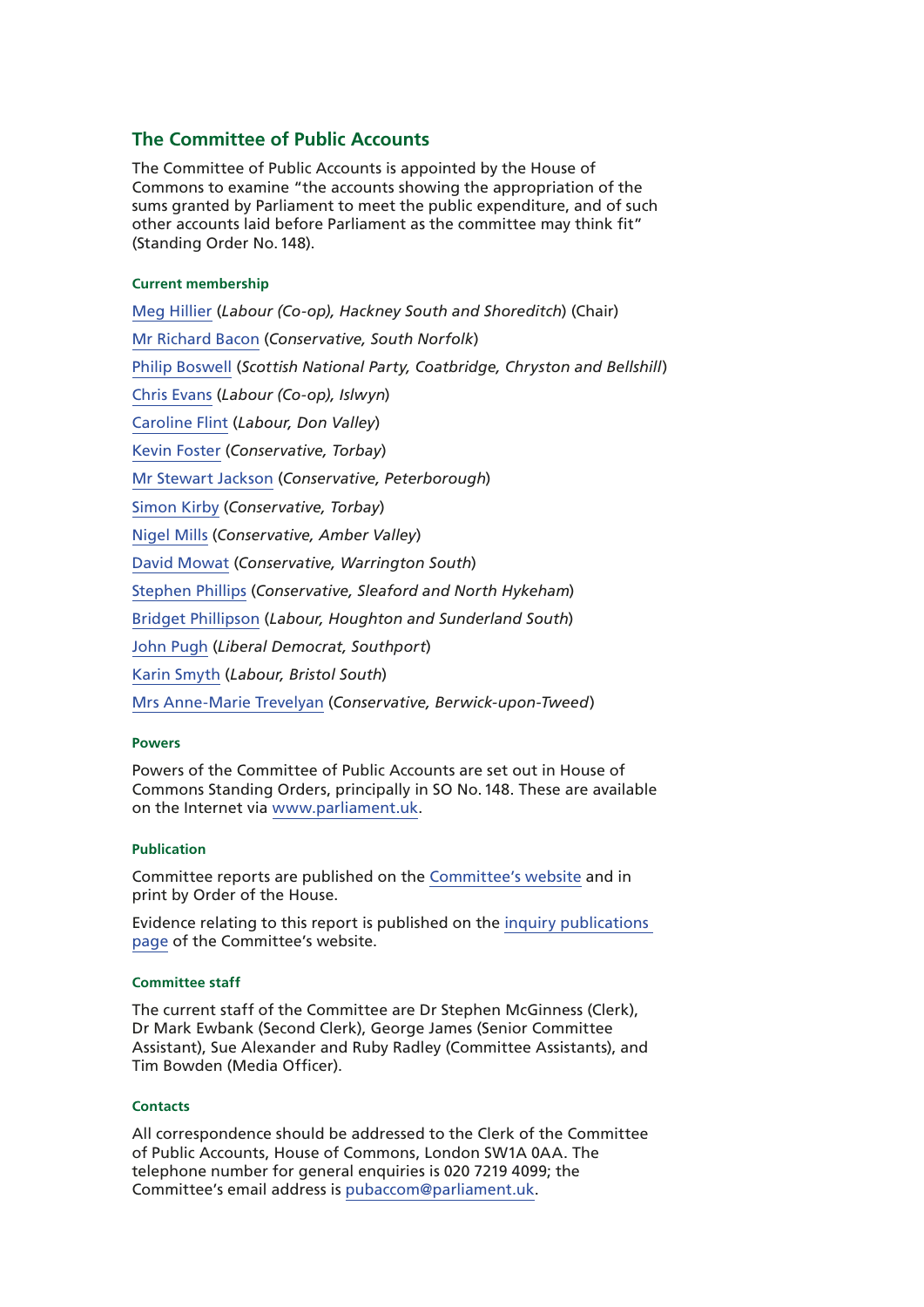### **Contents**

| <b>Summary</b>                                                   |                                                               | 3                 |
|------------------------------------------------------------------|---------------------------------------------------------------|-------------------|
|                                                                  | <b>Introduction</b><br><b>Conclusions and recommendations</b> |                   |
|                                                                  |                                                               |                   |
| 1                                                                | <b>Governance and collaboration</b>                           | 8                 |
|                                                                  | Governance                                                    | 9                 |
|                                                                  | <b>Business case</b>                                          | 9                 |
|                                                                  | Buy-in and collaboration                                      | 10 <sup>1</sup>   |
| $\mathbf{2}$                                                     | Performance and risk to the programme                         | $12 \overline{ }$ |
|                                                                  | Departments pulling out of the programme                      | 12                |
|                                                                  | Managing the risk of delays and poor supplier performance     | 12                |
|                                                                  | Standardisation of processes                                  | 13                |
| <b>Formal Minutes</b>                                            |                                                               | 15                |
| <b>Witnesses</b>                                                 |                                                               | 16                |
| <b>Published written evidence</b>                                |                                                               | 16                |
| List of Reports from the Committee during the current Parliament |                                                               |                   |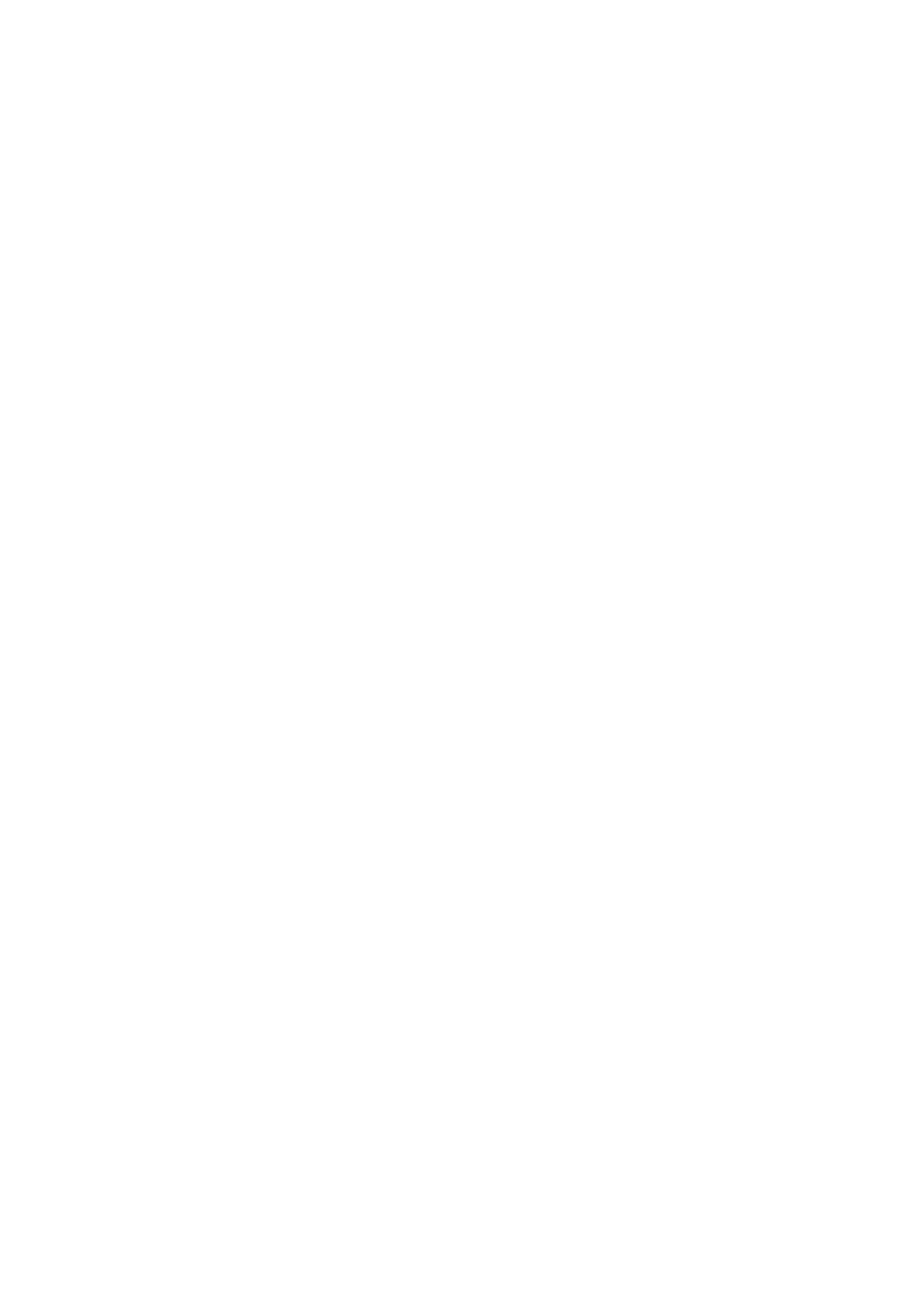### <span id="page-4-0"></span>Summary

In 2012, we reported on the Cabinet Office's attempts to reduce costs by sharing back-office functions and, at that time, identified the need for the Cabinet Office to learn from past mistakes, show strong leadership and get buy-in from departments. Yet four years later, the Government's latest attempts are failing for much the same reasons: a failure of governance and leadership by the Cabinet Office; departments acting independently rather than collaboratively; the absence of a realistic business case; a failure in the management of the transfer of risk to suppliers and a failure to develop standardised processes. The result is that the two shared service centres considered as part of this inquiry have only delivered £90 million of 'savings' in the first two and a half years of operation but at a cost of £94 million and, therefore, a net cost to the taxpayer of £4 million. The Cabinet Office now estimates that the centres will deliver savings of around £484 million in total by 2023–24, which compares unfavourably with the anticipated £300 million to £400 million a year savings set out in the Next Generation Shared Services Strategy in 2012. The Cabinet Office acknowledged that the programme had not gone well but stated that the ambition to create shared services across government remains intact.

We recognise the recent positive changes introduced such as the appointment of senior individuals from the finance and HR professions to design standard processes within their professions. There needs to be an agreed set of standard processes as soon as possible. We also expect the Government to produce a realistic, and complete, business case for the centres and to set out clear governance procedures by the end of 2016. It is essential that, for the success of this and other cross-government programmes, the Cabinet Office demonstrates effective leadership to ensure departments are signed up and act collaboratively.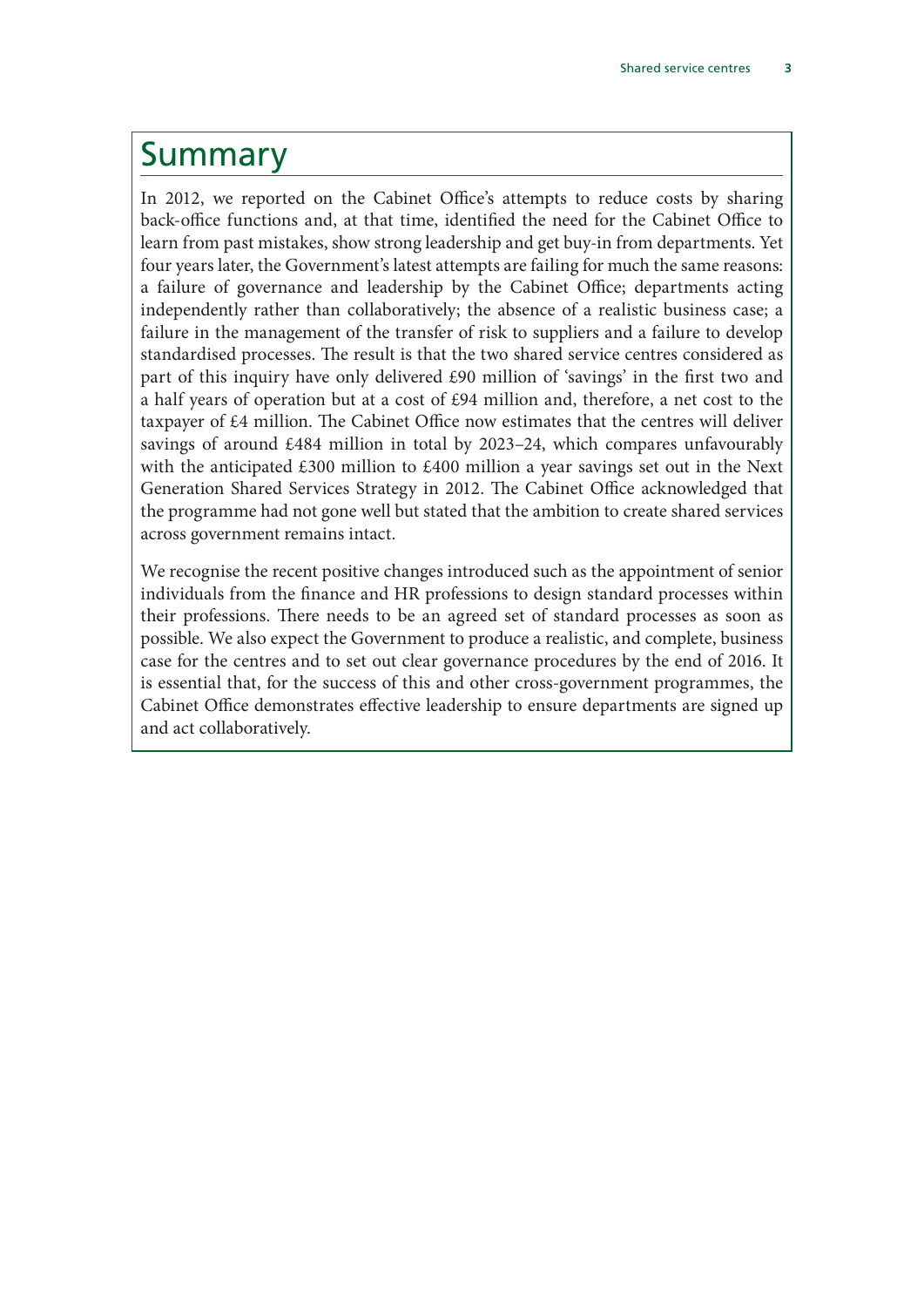# <span id="page-5-0"></span>Introduction

Central government has long pursued shared service centres as a way to reduce costs while at the same time freeing up resources from back-office functions to provide better front-line services. The principles of reducing costs through using shared services are straightforward and widely understood, combining two key elements: standardised processes and services, and the outsourcing of operations to an organisation which can offer the service at a lower cost through benefiting from economies of scale. Cabinet Office's Next Generation Shared Services Strategy promoted the setting up of two independent shared service centres to provide back-office functions for up to 14 departments and their arm's length bodies. It was intended that the centres and the introduction of single operating platforms would achieve £128 million of savings a year and that further efficiencies would allow benefits to increase to between £300 million to £400 million a year. The actual savings delivered after two and half years of operation are £90 million, less than the £94 million estimated total investment costs of the programme to date. Furthermore, only 2 of 26 organisations that planned to adopt single operating platforms by April 2016 had done so. The previous Committee of Public Accounts examined this topic in 2012 and reported that: shared service centres had provided poor value for money in the past; the Cabinet Office had not provided the strong leadership required to get buy-in from individual departments and that most departmental customers had not streamlined or standardised their back-office processes, leading to overly tailored services and complex systems.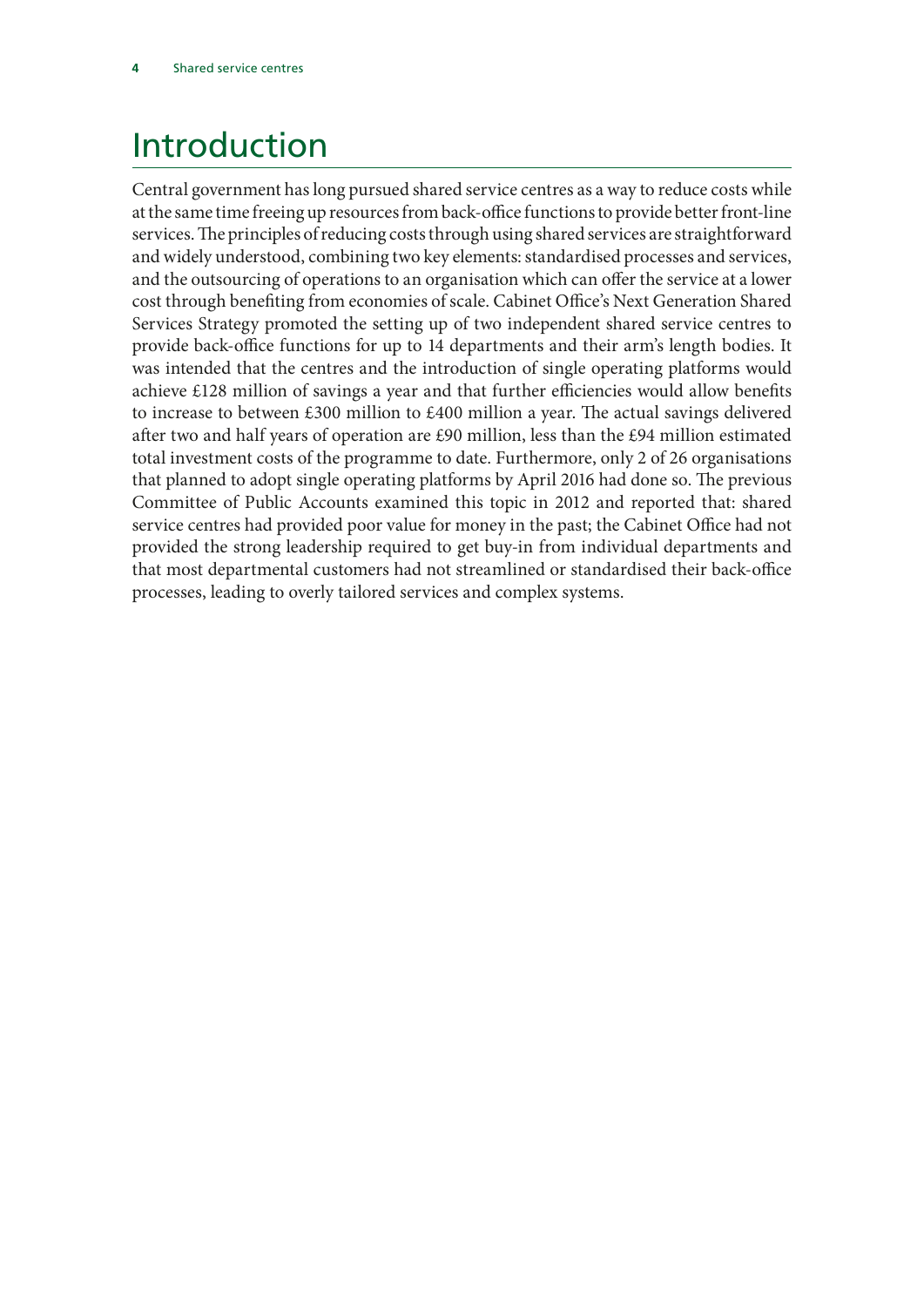### <span id="page-6-0"></span>Conclusions and recommendations

1. **The failure at the outset to set up effective governance has had long-term consequences for the programme.** From the outset, the Cabinet Office did not have effective governance in place and did not have leaders with appropriate shared service experience. For example, whilst the Cabinet Office managed the framework agreements between government and suppliers, departments had individual call-off contracts with the suppliers. As a result, the Cabinet Office did not always have clear authority as to when and how it could step in to resolve problems when they arose. Also, weak governance meant that departments had insufficient opportunities to express their concerns with the programme, governance boards failed to take appropriate strategic decisions in a timely manner and board minutes were not satisfactorily agreed. Five different senior responsible officers have overseen the programme so far and often they have not held relevant experience in shared services. Although the programme has delivered savings of £90 million, these are less than the £94 million spent and significantly less than the £300 to £400 million a year forecast in the Cabinet Office's Next Generation Shared Services Strategy.

**Recommendation:** *The Cabinet Office should demonstrate how it has learnt from its previous experience and set out what steps it will take to make sure it has, by March 2017, effective leadership and sufficient expertise in place.*

2. **The absence of a realistic business case undermined the programme's chances of success.** There was no overall business case for the two shared service centres. There were various partial business cases for each of the shared service centres but they were either incomplete, out of date, or both. As a result, some important aspects of the programme, such as governance and how funding would be shared and benefits monitored, were not properly set out. The costs borne by some individual departments ended up being out of proportion to the benefits they received. Without a strong, clear, compelling business case it became difficult to incorporate all of the different business objectives of the departments. The Cabinet Office had not recognised that earlier benefit forecasts were overly optimistic and has revised down the benefits forecast to £484 million over the lifetime of the programme.

**Recommendation:** *The Government should produce a realistic and complete business case for the centres by March 2017. It should be updated if there are any future significant changes.*

3. **The Cabinet Office, once it had decided not to make it compulsory for departments to join the programme, did not secure sufficient buy-in from departments.** The Cabinet Office did not create an environment of collaboration among the departments at the outset of the programme which contributed to a lack of buy-in from them; there were some reports from departments that they felt pressurised to join. Furthermore, the Cabinet Office did not intervene in a timely and effective manner when things began to go wrong with the programme, in part because it had no clear mandate, for example, to instruct departments to keep to the migration timetable but, also, because it did not see this as its role. The Cabinet Office asserts that the structures of accountability in government make it inherently difficult to undertake cross-government programmes.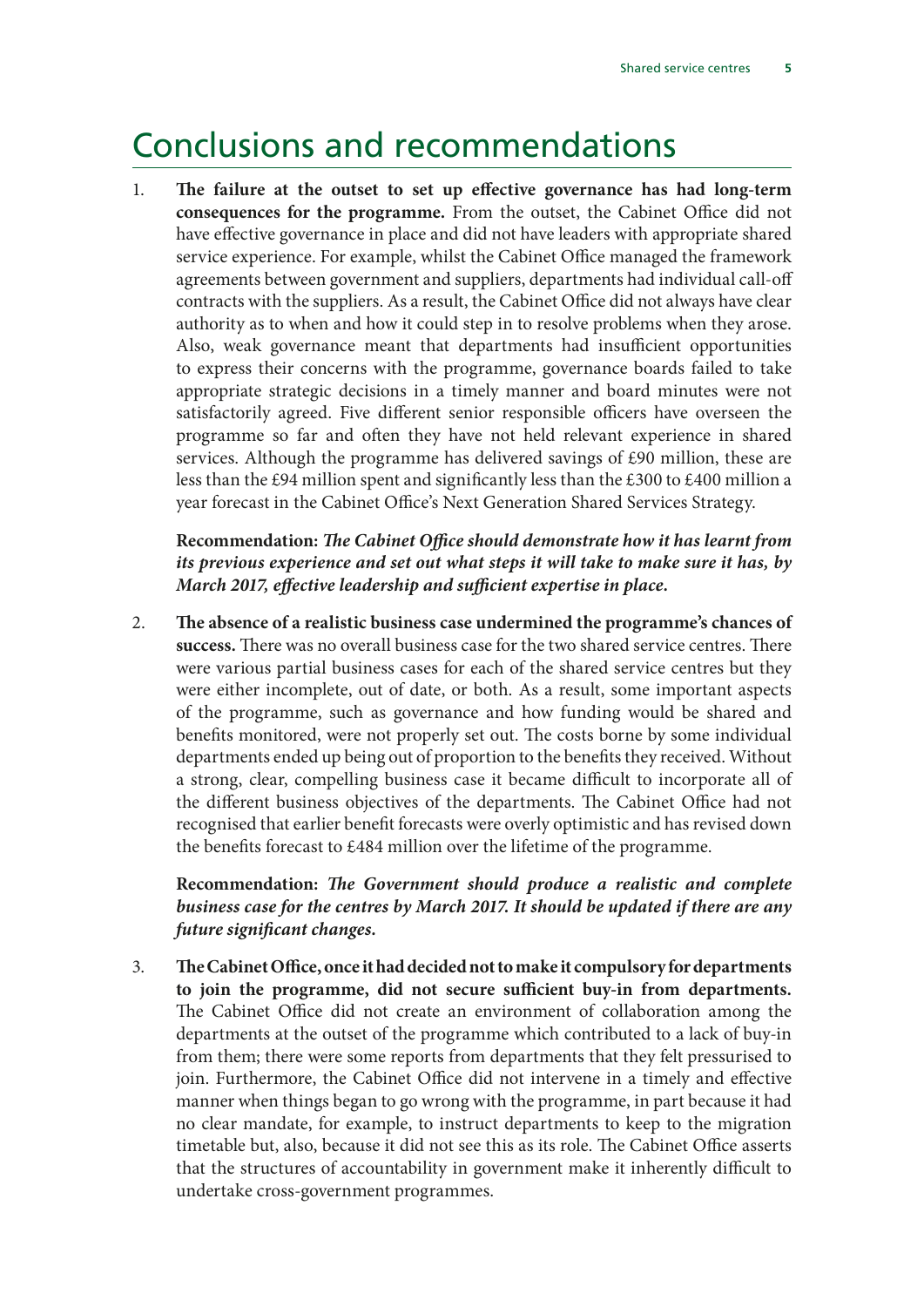**Recommendation:** *The Cabinet Office needs to define what levers it requires to ensure that it can secure the commitment of departments to cross-government programmes, particularly if it decides to allow departments to choose whether to opt in.*

4. **It is too easy for departments to pull out of the programme and put at risk the significant benefits that shared services can deliver.** All departments receiving services from the two shared service centres have saved between 20% and 25% on the cost of back-office functions. However, some departments have pulled out of the programme and sought other arrangements to protect their own interests. The lack of commitment to the overall programme by some departments is, in part, because they had assessed that any benefits from participating in the programme would only be marginal. They had not been persuaded by the argument that remaining in the programme would generate benefits for the whole of government. Without the appropriate leadership and governance structures in place, there was nothing preventing them from leaving the programme.

**Recommendation:** *Departments should explicitly sign up to the revised business case produced by the Cabinet Office and verify that they are clear on the benefits and are fully committed to delivering shared services.*

5. **Government failed to manage effectively the risk of delays and poor supplier performance, leading to increased costs for the taxpayer.** The suppliers had only managed to transfer 2 of the 26 organisations onto the single operating platforms by April 2016. The risk of departments failing to migrate to the single operating platforms lay contractually with the suppliers. However, in practice, this risk was not fully passed on to the suppliers, who argued that some of the reasons behind the delays and requests for changes were down to the departments. The Cabinet Office was ineffectual in managing this risk because of its inability to force departments to take crucial decisions and an unwillingness to hold the suppliers to account as delays arose. The business models of the suppliers, offering reduced prices, were only sustainable if the migrations occurred. Moving the departments onto a single operating platform would allow suppliers to further reduce their costs through: increasing automation, streamlining processes and, in the case of Shared Services Connected Ltd (SSCL), the ability to move part of its operations offshore. As a consequence of not achieving planned changes negotiations between the Government and the suppliers to get the programme back on track will lead to the taxpayer covering additional costs as part of a commercial settlement with suppliers.

**Recommendation:** *Renegotiations and future programmes should set out clearly whether suppliers or government bear the risk of delays and additional costs and be clear about potential costs to the taxpayer. Where the risk sits with the supplier, the supplier should meet the cost of the failure to manage the risk.*

6. **The failure to develop standardised processes led to delays to the programme and increased costs.** The single operating platforms did not have a clear design at the start of the programme. As a result, departments submitted excessive numbers of change requests both to tailor processes and to maintain existing systems. The process to manage these change requests has been cumbersome and slow, further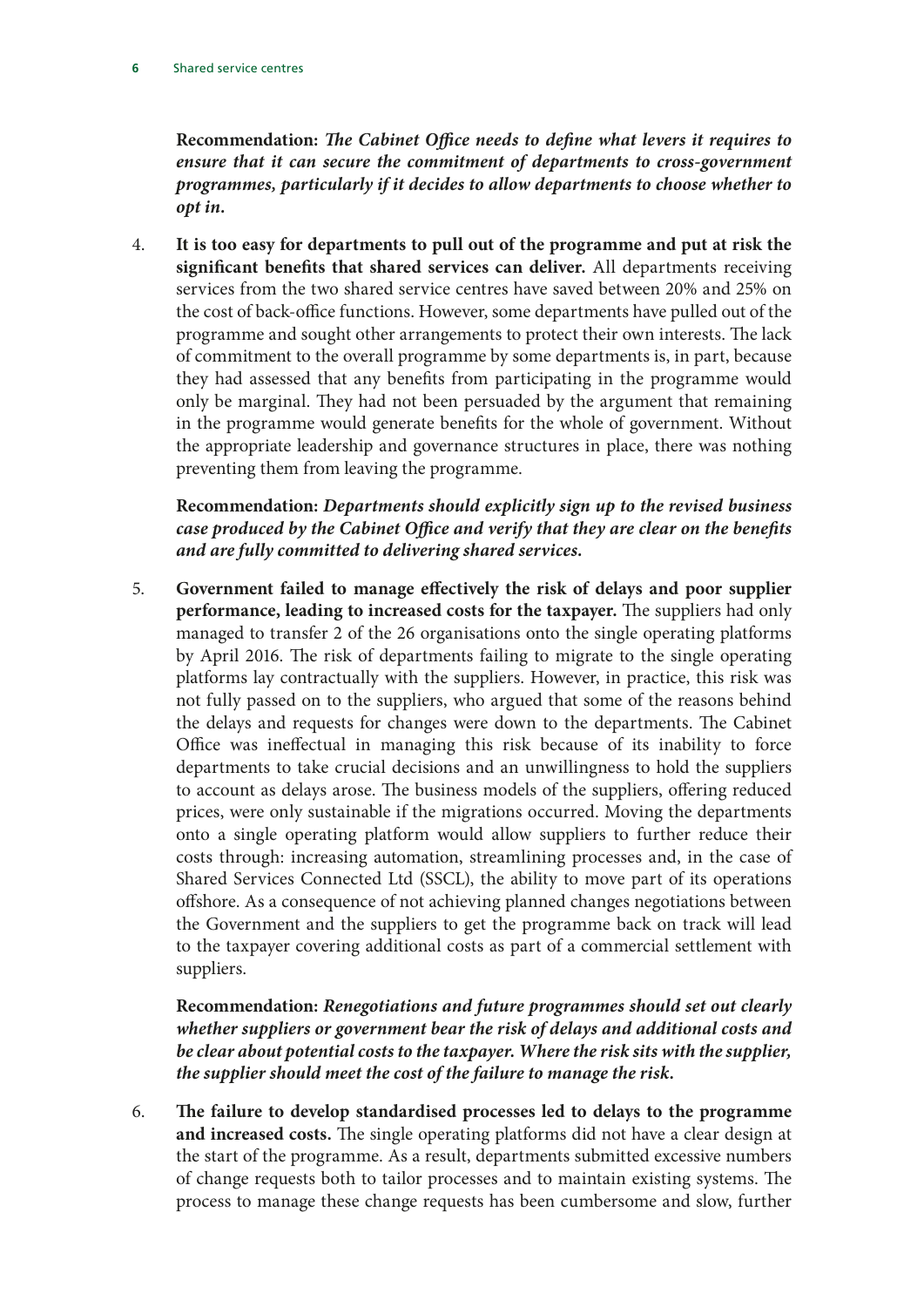contributing to delays in the programme and increasing the costs to both government and suppliers. The Government has recently appointed senior individuals from the finance and HR professions to identify and map out standard processes within their professions. This work is at an early stage and still to be completed.

**Recommendation:** *We expect the Cabinet Office and Heads of Professions to agree a set of standard processes by March 2017.*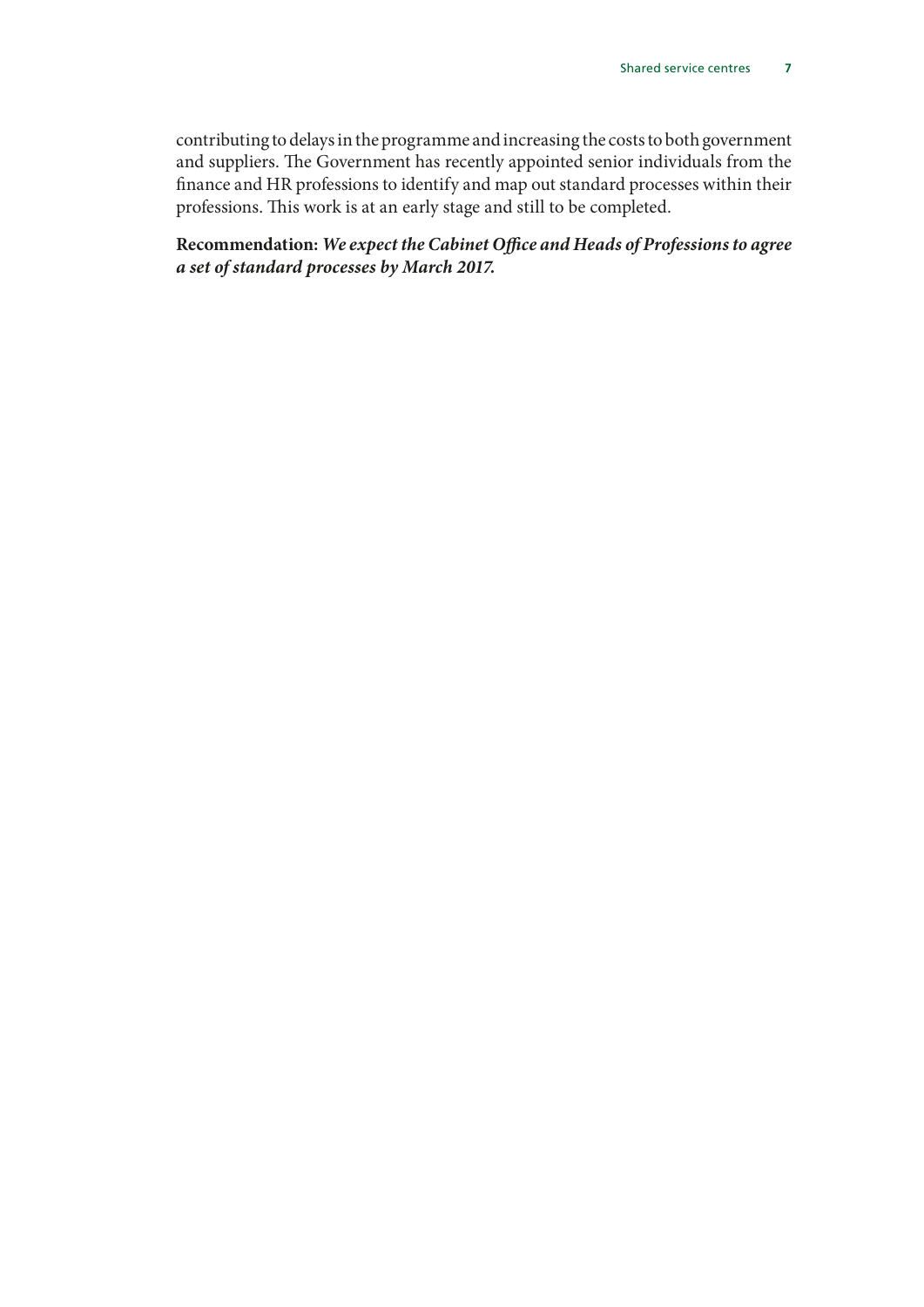# <span id="page-9-0"></span>**1** Governance and collaboration

1. On the basis of a report by the Comptroller and Auditor General, we took evidence from the Cabinet Office, the Department for Transport and the two companies running shared service centres, arvato UK Ltd and Shared Services Connected Ltd (SSCL) (which is a joint venture, 75% owned by Steria UK Ltd (later becoming Sopra Steria) and 25% owned by the Cabinet Office).<sup>1</sup>

2. Central government has long pursued shared service centres as a way to reduce costs and free up resources from back-office functions to provide better front-line services. The principles of reducing costs through using shared services are straightforward and widely understood, combining two key elements: one element is to standardise processes and services so that they can be provided in a consistent and repeatable way, in high volumes, by a single provider on a common operating platform; the other element is to outsource operations to an organisation that can specialise in providing a service and, through economies of scale, can offer the service at a lower cost.<sup>2</sup>

3. The previous Committee of Public Accounts reported on the Cabinet Office's attempts to reduce costs by sharing back-office functions in 2012. The Committee concluded that "shared service centres have provided poor value for money in the past" and noted that the Cabinet Office had failed to implement fully the recommendations from the Committee's 2008 report *Improving corporate functions using shared services*.3 The Committee's 2012 report also concluded that the Cabinet Office did not provide the strong leadership required to get buy-in from individual departments, and that most departments had not streamlined or standardised their back-office processes, leading to overly tailored services and complex systems.<sup>4</sup>

4. The Cabinet Office published its Next Generation Shared Services Strategy (the Strategy) in December 2012.<sup>5</sup> This document set out how central government would implement, operate and manage back-office shared services across government. It included establishing two independent shared service centres to provide back-office functions for up to 14 departments and their arm's length bodies.<sup>6</sup> The Government signed contracts with two companies (arvato and SSCL) to operate the two centres, initially known as ISSC1 and ISSC2.<sup>7</sup> The Cabinet Office had framework agreements with both of the suppliers and departments signed individual call-off contracts with the suppliers.<sup>8</sup>

5. The Strategy predicted that the successful set up of the centres and the introduction of single operating platforms for their customers would achieve up to £128 million of savings a year, and that further efficiencies would allow benefits to increase to between  $£300$  million to  $£400$  million a year.<sup>9</sup> At the time of our evidence session in June 2016, the shared service centres had been in operation for two and half years and the savings

<sup>1</sup> C&AG's Report, *[Shared service centres](https://www.nao.org.uk/wp-content/uploads/2016/05/Shared-services-centres.pdf)*, Session 2016–17, HC 16, 20 May 2016

<sup>2</sup> [C&AG's Report](https://www.nao.org.uk/wp-content/uploads/2016/05/Shared-services-centres.pdf) paras 1-3

<sup>3</sup> Committee of Public Accounts, *[Improving corporate functions using shared services](http://www.publications.parliament.uk/pa/cm200708/cmselect/cmpubacc/190/190.pdf)*, Eighteenth Report of Session 2007–08, HC 190, 31 March 2008

<sup>4</sup> Committee of Public Accounts, *[Efficiency and reform in government corporate functions through shared service](http://www.publications.parliament.uk/pa/cm201213/cmselect/cmpubacc/463/463.pdf)  [centres](http://www.publications.parliament.uk/pa/cm201213/cmselect/cmpubacc/463/463.pdf)*, Third Report of Session 2012–13, HC 463, 9 July 2012

<sup>5</sup> HM Government, *[Next Generation Shared Services: The Strategic Plan](https://www.gov.uk/government/uploads/system/uploads/attachment_data/file/83717/19284_Next_Generation_3rd_Online.pdf)*, December 2012

<sup>6</sup> [C&AG's Report](https://www.nao.org.uk/wp-content/uploads/2016/05/Shared-services-centres.pdf) para 2

<sup>7</sup> [C&AG's Report](https://www.nao.org.uk/wp-content/uploads/2016/05/Shared-services-centres.pdf) paras 9

<sup>8</sup> [C&AG's Report](https://www.nao.org.uk/wp-content/uploads/2016/05/Shared-services-centres.pdf) para 1.18

<sup>9</sup> [C&AG's Report](https://www.nao.org.uk/wp-content/uploads/2016/05/Shared-services-centres.pdf) para 1.4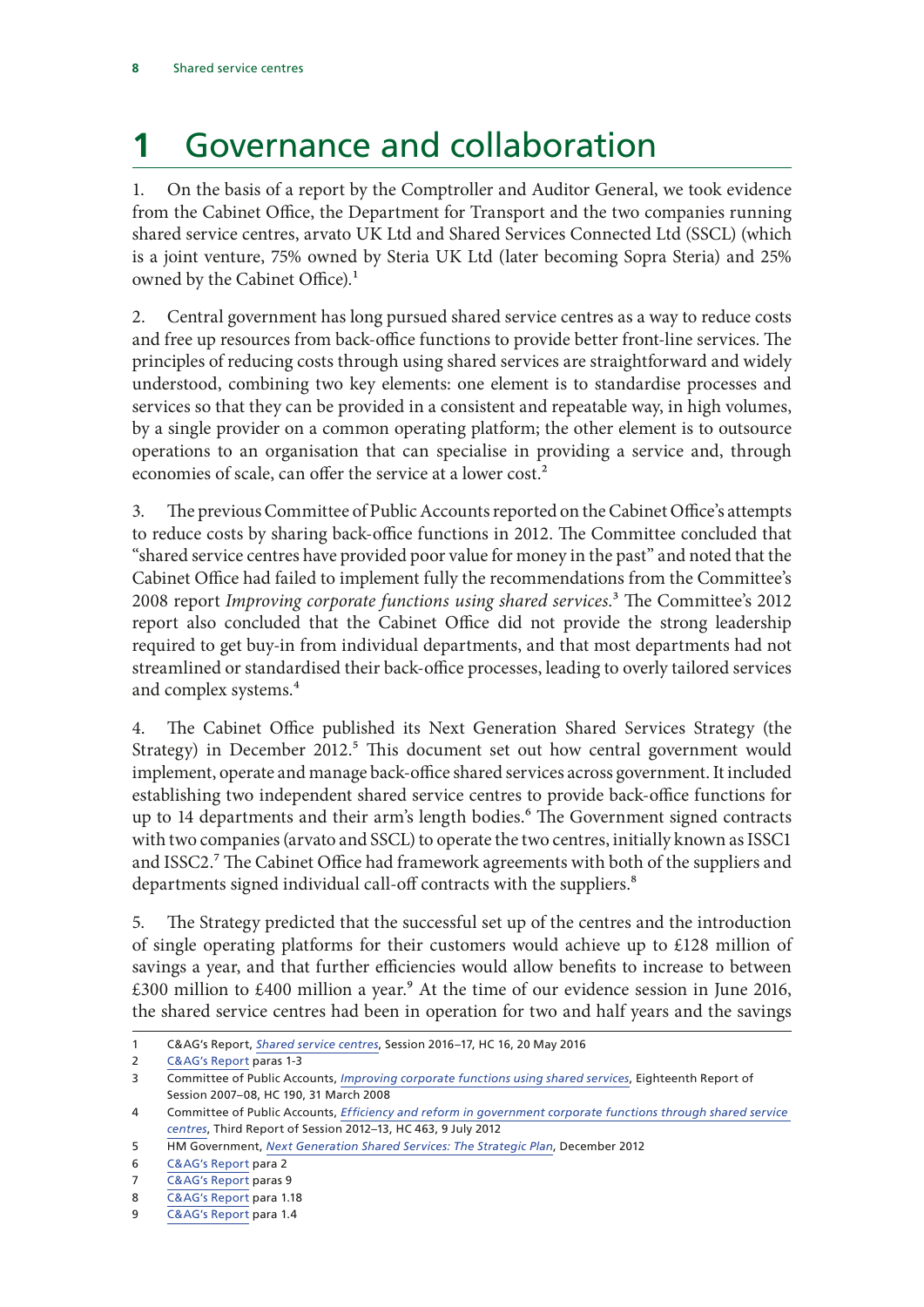<span id="page-10-0"></span>delivered were £90 million. That is, £4 million less than the £94 million estimated total investment so far. Only 2 of 26 organisations that planned to adopt single operating platforms by April 2016 had done so.<sup>10</sup>

#### **Governance**

6. The Committee's 2012 report noted that under the new Strategy, the Cabinet Office would not be mandating arrangements for departments to use the shared service centres and we therefore recommended that the Cabinet Office appoint a suitably empowered Senior Responsible Officer and seek the authority to ensure that all departments use shared services. The Cabinet Office acknowledged that at the start of the latest programme it did not have the right governance set-up or appropriate specialist experience in its team, and that it "did not set about this in a way that would have led to success".<sup>11</sup> The Cabinet Office told us that it had set up a 'framework authority'; but that the problem was that the framework authority was unable to step in to resolve problems between the departments and the suppliers unless an issue had been escalated, but departments had not escalated anything.<sup>12</sup>

7. Where governance structures were put in place, they were not used effectively. The Major Projects Authority highlighted in 2014 that governance arrangements had not been robustly applied.<sup>13</sup> Departments did not feel that there were sufficient opportunities to express their concerns with the programme, governance board minutes were not satisfactorily agreed and boards did not make decisions on a sufficiently timely basis.<sup>14</sup>

8. We asked the Cabinet Office whether it had needed a Senior Responsible Officer (SRO). The Cabinet Office told us that a named SRO would have helped and that it has now taken action through hiring "the chief executive of one of the most successful local authorities to come and run the programme".<sup>15</sup> Five different SROs have overseen the programme so far and they, and others in key programme roles, have often not held relevant experience in shared services.<sup>16</sup>

#### **Business case**

9. The Cabinet Office told us that there was no overall business case for the two shared service centres.17 It went on to explain that there was an initial business case for the purchase of ISSC1 providing services for the Department of Transport alone, and an initial business case for ISSC2 and that the Government should have updated the business cases as departments joined and left the shared service centres.<sup>18</sup> Through the lack of comprehensive business cases, the Cabinet Office had no way of bringing together important aspects of the programme including how the governance would work, how funding would be split between departments and how the programme's benefits would

18  $\overline{Q}$  $\overline{Q}$  $\overline{Q}$  5

<sup>10</sup> [C&AG's Report](https://www.nao.org.uk/wp-content/uploads/2016/05/Shared-services-centres.pdf) paras 10–11

<sup>11</sup> O 3

 $12 \overline{0.88}$  $12 \overline{0.88}$  $12 \overline{0.88}$ 

<sup>13</sup> [C&AG's Report](https://www.nao.org.uk/wp-content/uploads/2016/05/Shared-services-centres.pdf) para 3.19

<sup>14</sup> [C&AG's Report](https://www.nao.org.uk/wp-content/uploads/2016/05/Shared-services-centres.pdf) paras 3.16, 3.19

 $15 \overline{O}$  $\sigma$  [30, 89](http://data.parliament.uk/writtenevidence/committeeevidence.svc/evidencedocument/public-accounts-committee/shared-services-centres/oral/34852.pdf)

<sup>16</sup> [C&AG's Report](https://www.nao.org.uk/wp-content/uploads/2016/05/Shared-services-centres.pdf) para 3.17

<sup>17</sup> [Q](http://data.parliament.uk/writtenevidence/committeeevidence.svc/evidencedocument/public-accounts-committee/shared-services-centres/oral/34852.pdf) 4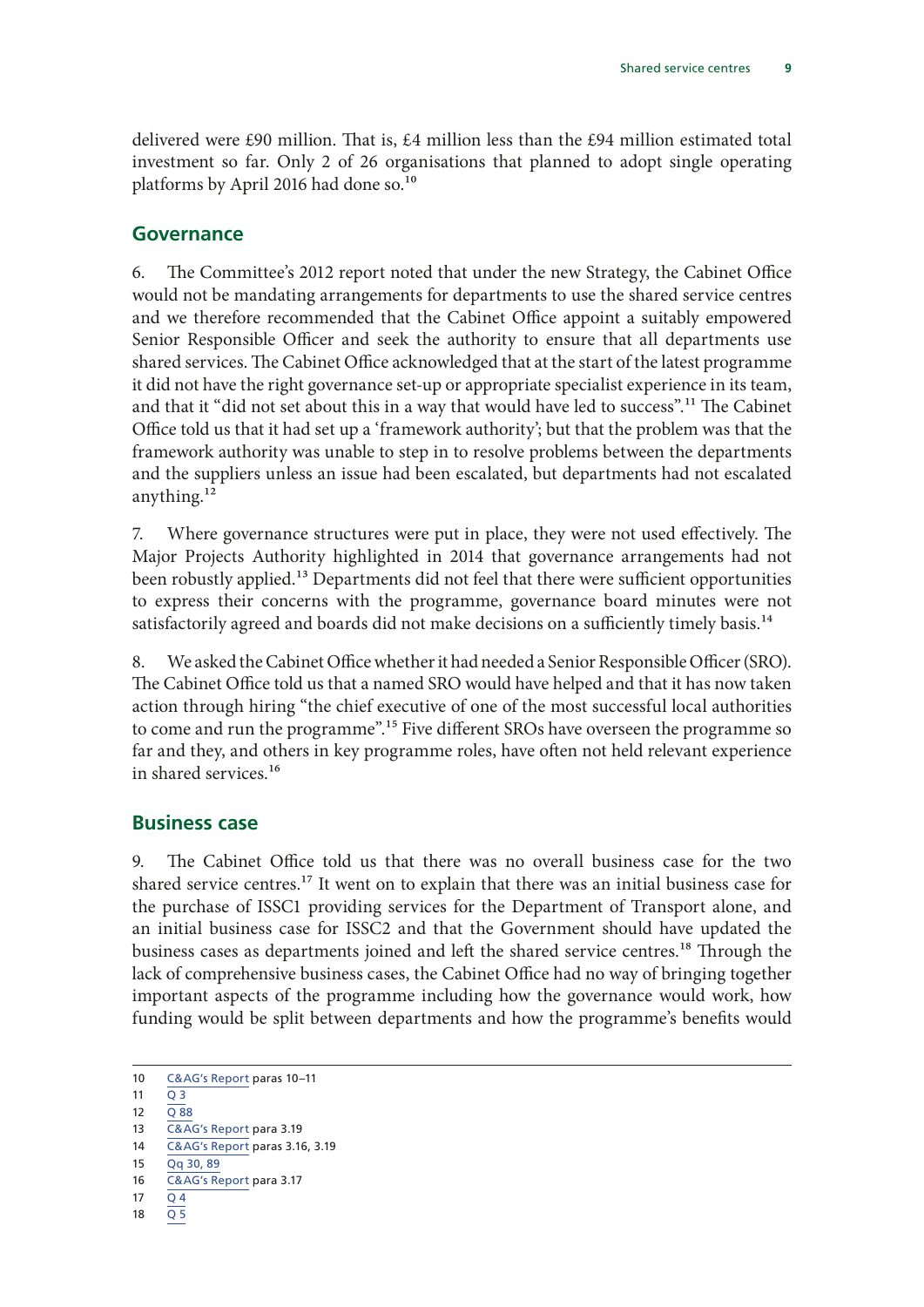<span id="page-11-0"></span>be monitored.<sup>19</sup> Some individual departments ended up bearing costs out of proportion to the benefits they received. Benefits were not accrued equally between customers and some departments had business cases for joining the shared service centres which were financially marginal or negative.20

10. The Department for Transport told us that without a strong, clear, compelling business case, it proved impossible to get collaborative buy-in from the other four organisations that joined ISSC1, since they had different business objectives and were in different situations with their existing software systems. The Department for Transport went on to say that this is "why the integrated business case is so important".<sup>21</sup>

11. Neither individual business case included all customers that were to join that centre. HM Treasury, the Department for Culture, Media & Sport, the Department for Communities and Local Government and the Civil Nuclear Constabulary planned to receive services from the arvato centre but did not form part of the business case. The Home Office and Ministry of Justice joined the SSCL centre after its formation and similarly did not form part of its business case. Some individual departments produced business cases for their own transfer to shared services. However, no revised business cases were produced for the programme as a whole or, for either centre, to bring together the cases for different departments.<sup>22</sup>

12. We noted that the Cabinet Office had revised the benefits forecast down to £484 million (approximately £60 million a year over the next 8 years) and asked whether this was now a realistic forecast.<sup>23</sup> The Cabinet Office replied that the original estimates had been far too optimistic in their pace of delivery given the complexities of the programme and that the £484 million in total was now "very realistic".<sup>24</sup>

### **Buy-in and collaboration**

13. The previous Committee reported in 2012 that the Cabinet Office should seek the authority to ensure that all departments and their arm's length bodies use shared services and stop providing back-office functions. The Committee noted that when shared services were first introduced it was not mandatory for departments to sign up. As a result, the shared services ended up with fewer users than anticipated and therefore had not delivered the expected economies of scale. The Committee stated that the programme required the Cabinet Office to get buy-in from departments to be effective.<sup>25</sup>

14. We asked for the views of the Cabinet Office and the Department for Transport on whether mandating departments' transfer to the shared service centres would have led to better outcomes for the latest programme.<sup>26</sup> The Cabinet Office told us that the role of the centre is to judge when to come in more strongly and when to create an environment where

<sup>19</sup> [C&AG's Report](https://www.nao.org.uk/wp-content/uploads/2016/05/Shared-services-centres.pdf) para 3.3

<sup>20</sup> [C&AG's Report](https://www.nao.org.uk/wp-content/uploads/2016/05/Shared-services-centres.pdf) para 3.10

<sup>21</sup> Qq [8, 18](http://data.parliament.uk/writtenevidence/committeeevidence.svc/evidencedocument/public-accounts-committee/shared-services-centres/oral/34852.pdf)

<sup>22</sup> [C&AG's Report](https://www.nao.org.uk/wp-content/uploads/2016/05/Shared-services-centres.pdf) para 3.2

<sup>23</sup>  $\overline{Q}$  [32](http://data.parliament.uk/writtenevidence/committeeevidence.svc/evidencedocument/public-accounts-committee/shared-services-centres/oral/34852.pdf)

<sup>24</sup> Qq [32–33](http://data.parliament.uk/writtenevidence/committeeevidence.svc/evidencedocument/public-accounts-committee/shared-services-centres/oral/34852.pdf)

<sup>25</sup> Committee of Public Accounts, *[Efficiency and reform in government corporate functions through shared service](http://www.publications.parliament.uk/pa/cm201213/cmselect/cmpubacc/463/463.pdf)  [centres](http://www.publications.parliament.uk/pa/cm201213/cmselect/cmpubacc/463/463.pdf)*, Third Report of Session 2012–13, HC 463, 9 July 2012

<sup>26</sup> Qq [22, 29](http://data.parliament.uk/writtenevidence/committeeevidence.svc/evidencedocument/public-accounts-committee/shared-services-centres/oral/34852.pdf)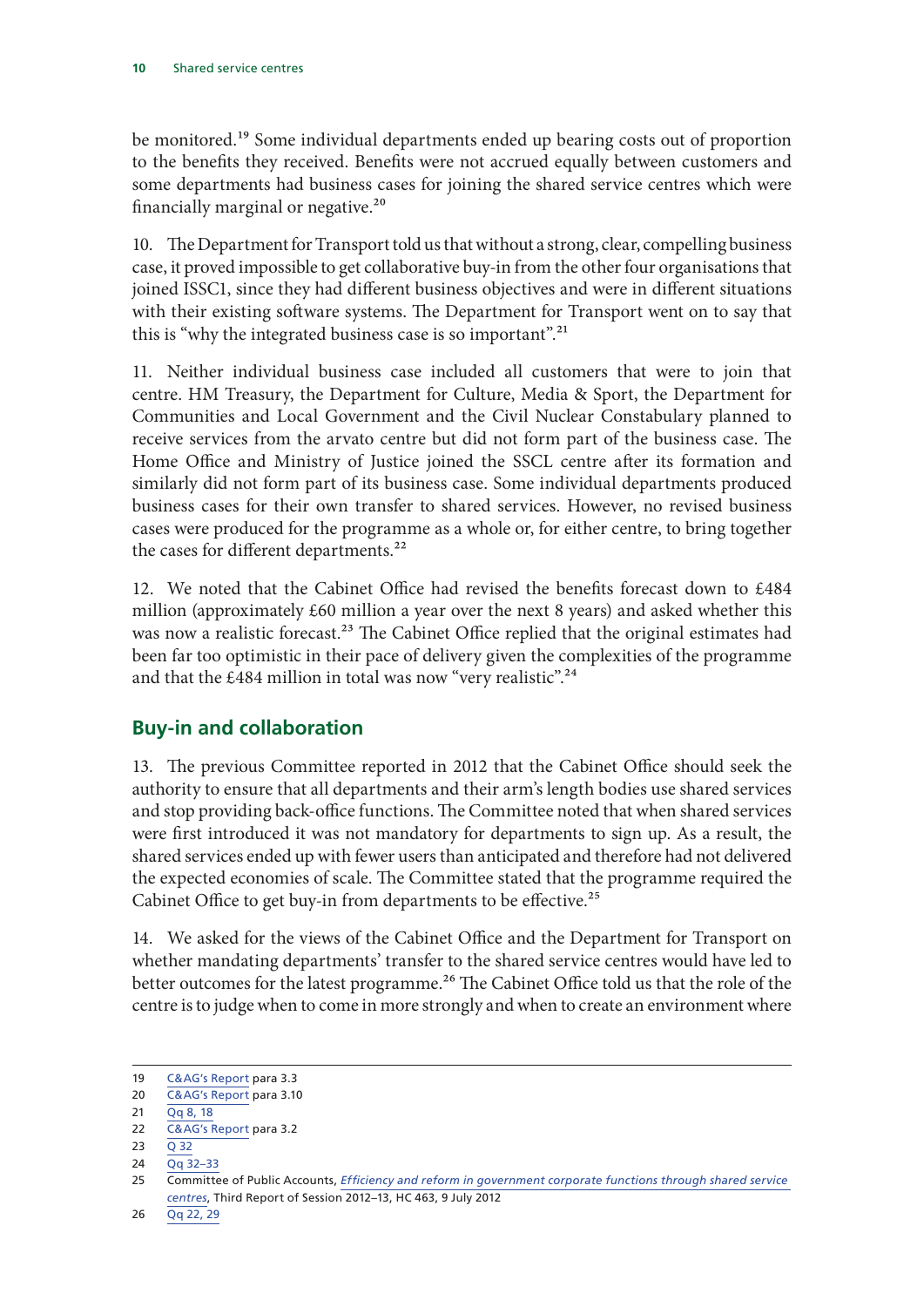collaboration is better. The Department of Transport told us that individual departments had their individual objectives and did not see sufficient evidence of what the greater good would be.<sup>27</sup>

15. The Department for Transport told us that it would advise against programmes that are founded on mandation and that the Government is much better off getting the real buy-in of departments so that they can credibly see the greater good to be achieved.<sup>28</sup> However, departments varied in the extent to which they believed in the merits of the shared service centres and some reported feeling pressurised to join.<sup>29</sup>

16. Suppliers believed that the Cabinet Office would play a greater role in ensuring that customers bought into the programme and acted collaboratively. The Cabinet Office did not identify the need for such a role as it was not a contractual requirement, and it did not have a clear mandate to act on behalf of customers.<sup>30</sup> The Cabinet Office asserts that the structures of accountability in government make it inherently difficult to undertake cross-government programmes.<sup>31</sup>

<sup>27</sup> Q [20](http://data.parliament.uk/writtenevidence/committeeevidence.svc/evidencedocument/public-accounts-committee/shared-services-centres/oral/34852.pdf)

<sup>28</sup>  $\overline{Q}$  [22](http://data.parliament.uk/writtenevidence/committeeevidence.svc/evidencedocument/public-accounts-committee/shared-services-centres/oral/34852.pdf)

<sup>29</sup> [C&AG's Report](https://www.nao.org.uk/wp-content/uploads/2016/05/Shared-services-centres.pdf) paras 15, 3.10

<sup>30</sup> [C&AG's Report](https://www.nao.org.uk/wp-content/uploads/2016/05/Shared-services-centres.pdf) paras 16, 3.5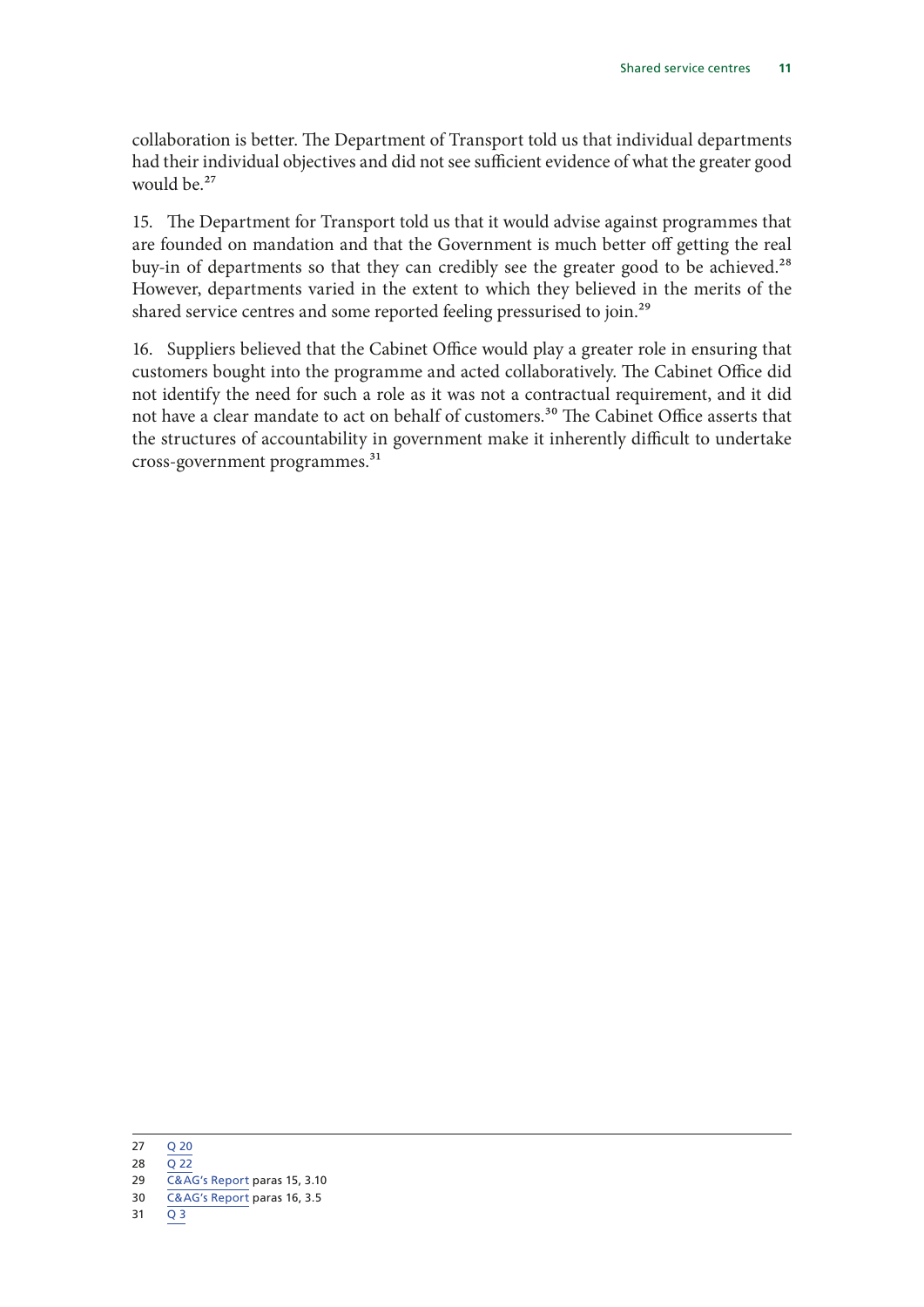# <span id="page-13-0"></span>**2** Performance and risk to the programme

### **Departments pulling out of the programme**

17. The Cabinet Office told us that all departments in the programme have made cost savings of between 20% and 25% by moving their back-office functions to one of the two independent shared service centres.<sup>32</sup> Despite the savings on offer, some departments have exited their contracts with the supplier. UK Shared Business Services (a partner organisation of the Department for Business, Innovation & Skills) exercised its right to terminate the contract to transfer services to Shared Services Connected Ltd (SSCL) in 2015.<sup>33</sup> The Civil Nuclear Constabulary decided to sign with an alternative provider having formed the view that uncertainty over migration by April 2016 posed an unacceptable operational risk.<sup>34</sup> Commercial dialogue between the suppliers and government in 2016 led to the Department for Culture, Media & Sport, Department for Communities and Local Government and HM Treasury exiting their contracts.<sup>35</sup>

18. We asked the Cabinet Office and the Department for Transport to explain why departments had the option to opt out. The Cabinet Office responded that departments chose to leave the programme because of delays in transferring to a single operating platform and that the governance structure meant that the Cabinet Office was unable to force the departments to remain in the programme. The Department for Transport referred to the lack of an integrated business case, without which it proved impossible to get the "continued adherence and behavioural response" of other organisations.<sup>36</sup>

### **Managing the risk of delays and poor supplier performance**

19. We asked the supplier witnesses to explain how suppliers were able to achieve a 25% cost saving for departments. SSCL said that it was possible by reducing its number of offices from 18 down to 4, streamlining processes and using methodologies such as 'lean' to revamp its processes.<sup>37</sup> arvato informed us that it had achieved savings through leaner working, by bringing in additional resources and skills from other parts of its organisation and by a certain amount of automation. SSCL also informed us that greater benefits would be found from moving all of the departments onto the single operating platform.<sup>38</sup>

20. The suppliers acknowledged that, notwithstanding efficiencies within their organisations, they had been operating at a discount. They expected to achieve further efficiencies as departments joined the single operating platform and as further improvements, such as more automation, could be implemented.<sup>39</sup> SSCL also told us that

- 37 Q [13](http://data.parliament.uk/writtenevidence/committeeevidence.svc/evidencedocument/public-accounts-committee/shared-services-centres/oral/34852.pdf)
- 38 Qq [16–17](http://data.parliament.uk/writtenevidence/committeeevidence.svc/evidencedocument/public-accounts-committee/shared-services-centres/oral/34852.pdf)
- 39 Q [25](http://data.parliament.uk/writtenevidence/committeeevidence.svc/evidencedocument/public-accounts-committee/shared-services-centres/oral/34852.pdf)

<sup>32</sup> [Q](http://data.parliament.uk/writtenevidence/committeeevidence.svc/evidencedocument/public-accounts-committee/shared-services-centres/oral/34852.pdf) 7

<sup>33</sup> [C&AG's Report](https://www.nao.org.uk/wp-content/uploads/2016/05/Shared-services-centres.pdf) para 2.13

<sup>34</sup> [C&AG's Report](https://www.nao.org.uk/wp-content/uploads/2016/05/Shared-services-centres.pdf) para 2.12 35 [C&AG's Report](https://www.nao.org.uk/wp-content/uploads/2016/05/Shared-services-centres.pdf) para 4.5

<sup>36</sup> Qq [6–8](http://data.parliament.uk/writtenevidence/committeeevidence.svc/evidencedocument/public-accounts-committee/shared-services-centres/oral/34852.pdf)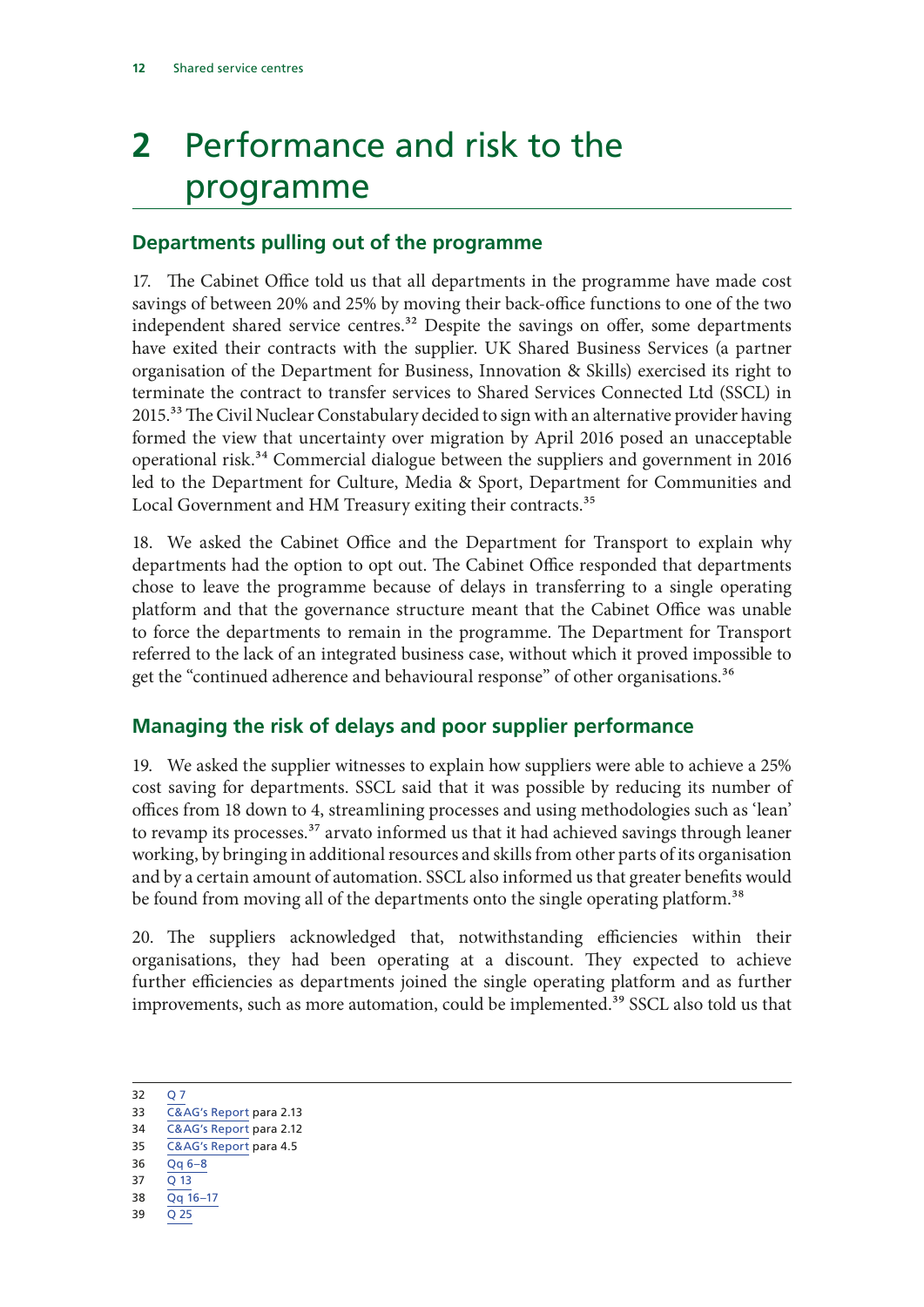<span id="page-14-0"></span>it was looking to move part of its operations offshore which would provide further cost savings.40 Only 2 of 26 organisations that planned to adopt single operating platforms by April 2016 had done so.<sup>41</sup>

21. We heard evidence on the reasons for delays and for changes to the design of the shared services platforms. Delays and additional costs were introduced as a result of changes required to the design of software platforms. Government departments made hundreds of requests for changes to be made to the platforms, with the biggest number coming from the Ministry of Justice—259 of its requests were outstanding at March 2016.<sup>42</sup>

22. Following the migration delays and design changes, government and suppliers began commercial negotiations on the future of the two shared service centres, which were ongoing at the time of our hearing. We asked the supplier witnesses to give their views as to why the commercial negotiations were necessary. SSCL replied that they were necessary because all parties had incurred additional costs related to both delays and changes to the ultimate design of the system that had been created.<sup>43</sup> We asked the supplier witnesses whether thay had lost money. SSCL replied "yes" and arvato said that it was "very challenging financially".<sup>44</sup>

23. We sought to clarify who was responsible in the contract for the risk of failure to move to the single operating platforms. SSCL replied that "the risk was with us" and arvato concurred that it was in was a similar situation.<sup>45</sup> We followed up this response by asking why the Government will have to pay money to the suppliers as part of the settlement. SSCL replied that "the delay and the changes were not necessarily down to us" since it "depends on whether it is an additional change". arvato explained that it had also had to deal with change requests and that, since the original contract was signed, technology had changed along with their client base.<sup>46</sup>

### **Standardisation of processes**

24. A key principle of reducing costs through shared services is to standardise processes and services and then move customers to a common IT operating platform. SSCL acknowledged that there have been issues around the IT platform and that it would have greatly helped if there had been a clear design right at the start.<sup>47</sup> Departments that were provided HR or finance services in a different form to what they expected were likely to make requests for change.<sup>48</sup> We asked the Cabinet Office whether it was reasonable that the Ministry of Justice could ask for 259 such change requests, the number it had outstanding at March 2016. The Cabinet Office replied that without a commitment to a common process, customer departments will put in for change requests.<sup>49</sup> We asked whether it was clear that the department that raises these change requests, pays for them.

- 42 Q [96](http://data.parliament.uk/writtenevidence/committeeevidence.svc/evidencedocument/public-accounts-committee/shared-services-centres/oral/34852.pdf)
- 43  $\overline{O}$  [71](http://data.parliament.uk/writtenevidence/committeeevidence.svc/evidencedocument/public-accounts-committee/shared-services-centres/oral/34852.pdf)
- 44 Qq [36–37](http://data.parliament.uk/writtenevidence/committeeevidence.svc/evidencedocument/public-accounts-committee/shared-services-centres/oral/34852.pdf) 45 Qq [73, 76](http://data.parliament.uk/writtenevidence/committeeevidence.svc/evidencedocument/public-accounts-committee/shared-services-centres/oral/34852.pdf)
- 46 Qq [74, 77](http://data.parliament.uk/writtenevidence/committeeevidence.svc/evidencedocument/public-accounts-committee/shared-services-centres/oral/34852.pdf)
- 47 Q [10](http://data.parliament.uk/writtenevidence/committeeevidence.svc/evidencedocument/public-accounts-committee/shared-services-centres/oral/34852.pdf)
- 48 [C&AG's Report](https://www.nao.org.uk/wp-content/uploads/2016/05/Shared-services-centres.pdf) para 3.6

49 Q [96](http://data.parliament.uk/writtenevidence/committeeevidence.svc/evidencedocument/public-accounts-committee/shared-services-centres/oral/34852.pdf)

<sup>40</sup> Q [28](http://data.parliament.uk/writtenevidence/committeeevidence.svc/evidencedocument/public-accounts-committee/shared-services-centres/oral/34852.pdf)

<sup>41</sup> [C&AG's Report](https://www.nao.org.uk/wp-content/uploads/2016/05/Shared-services-centres.pdf) para 11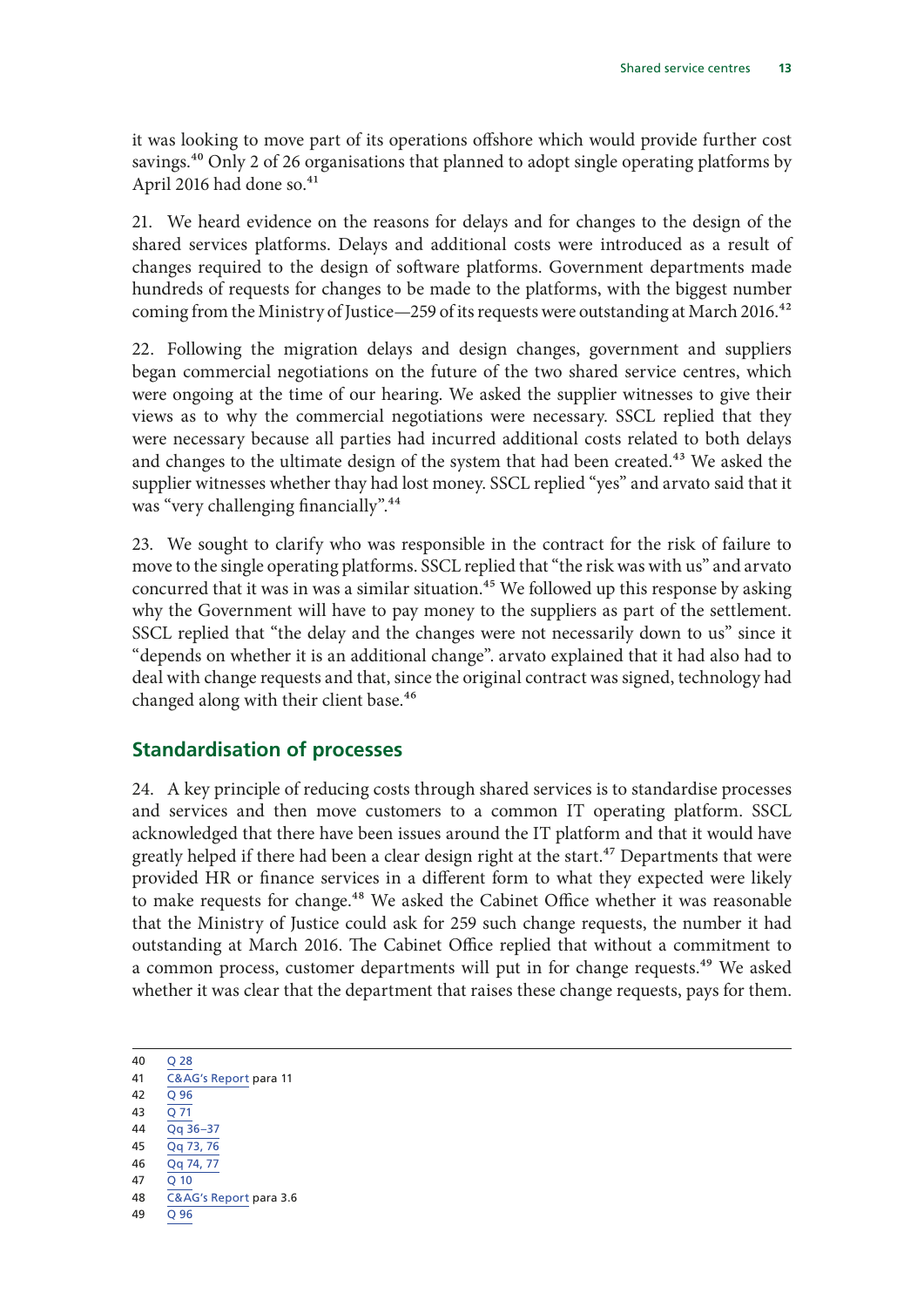SSCL replied that the department requesting a change would be responsible for paying for it but that very often you could change something for one department which then has a possible detrimental knock-on impact on another department.<sup>50</sup>

25. Standardising processes is a key element in reducing costs for a shared service centre, since it allows for processes to be provided in a consistent and repeatable way. Bespoke processes reduce the opportunity for a provider to benefit from economies of scale and to offer lower prices to the customer. It is therefore in the interests of both the supplier and customers to have an effective design authority for their centre that can manage the requests for change from individual departments.<sup>51</sup> SSCL had a design authority in place early on in the contract, although customer feedback and the level of changes suggest that it has not worked effectively.<sup>52</sup> arvato did not have a design authority until 2016 and told us that the change control process in the earlier days of the contract was pretty cumbersome and quite slow, with no real opportunity to prioritise, resulting in an inundation of change requests and delays.<sup>53</sup>

26. The Cabinet Office assured us that it now has HR and finance professionals collectively agreeing the processes throughout the system.<sup>54</sup> However, the National Audit Office reported that this work is at an early stage and that previous efforts in this area have not produced results. If effective, the ongoing work to identify and map out standard processes within HR and finance has potential to shape the design of single operating platforms and to offer further benefits. If standard processes are successfully introduced, it may also become easier for finance and HR professionals to move between government organisations.<sup>55</sup>

52 Q [102](http://data.parliament.uk/writtenevidence/committeeevidence.svc/evidencedocument/public-accounts-committee/shared-services-centres/oral/34852.pdf); [C&AG's Report](https://www.nao.org.uk/wp-content/uploads/2016/05/Shared-services-centres.pdf) para 3.7

<sup>50</sup> Q [98](http://data.parliament.uk/writtenevidence/committeeevidence.svc/evidencedocument/public-accounts-committee/shared-services-centres/oral/34852.pdf)

<sup>51</sup> [C&AG's Report](https://www.nao.org.uk/wp-content/uploads/2016/05/Shared-services-centres.pdf) paras 3, 3.7

<sup>53</sup> Qq [101, 106](http://data.parliament.uk/writtenevidence/committeeevidence.svc/evidencedocument/public-accounts-committee/shared-services-centres/oral/34852.pdf)

<sup>54</sup> Q [120](http://data.parliament.uk/writtenevidence/committeeevidence.svc/evidencedocument/public-accounts-committee/shared-services-centres/oral/34852.pdf)

<sup>55</sup> [C&AG's Report](https://www.nao.org.uk/wp-content/uploads/2016/05/Shared-services-centres.pdf) para 4.4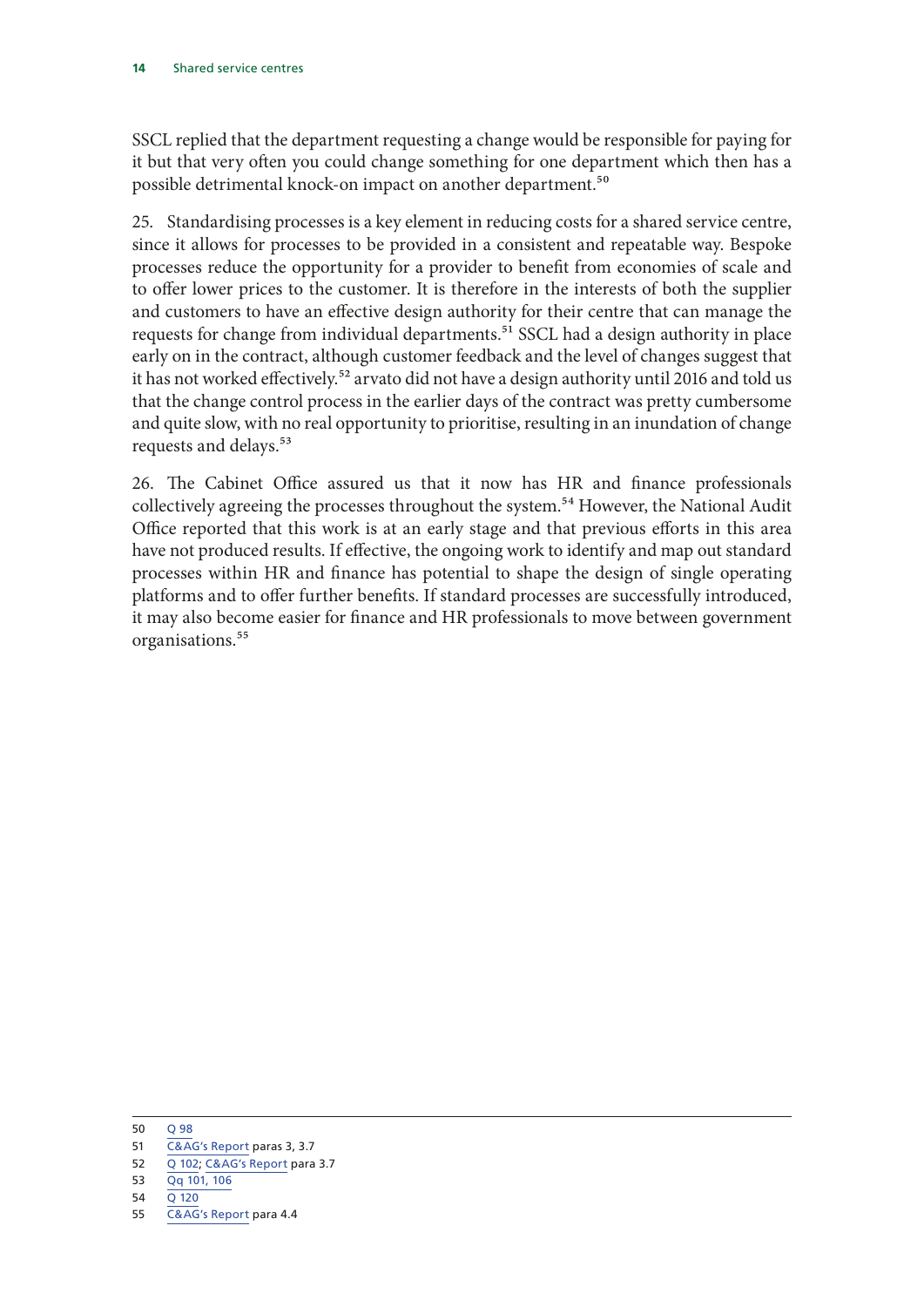## <span id="page-16-0"></span>Formal Minutes

#### **Wednesday 12 October 2016**

#### Members present:

Meg Hillier, in the Chair

| Philip Boswell | Bridget Phillipson |
|----------------|--------------------|
| Caroline Flint | John Pugh          |
| Nigel Mills    | Karin Smyth        |

Draft Report (*Shared service centres*), proposed by the Chair, brought up and read.

*Ordered,* That the draft Report be read a second time, paragraph by paragraph.

Paragraphs 1 to 26 read and agreed to.

Introduction agreed to.

Conclusions and recommendations agreed to.

Summary agreed to.

*Resolved,* That the Report be the Twentieth of the Committee to the House.

*Ordered,* That the Chair make the Report to the House.

*Ordered,* That embargoed copies of the Report be made available, in accordance with the provisions of Standing Order No. 134.

[Adjourned till Monday 17 October 2016 at 3.30pm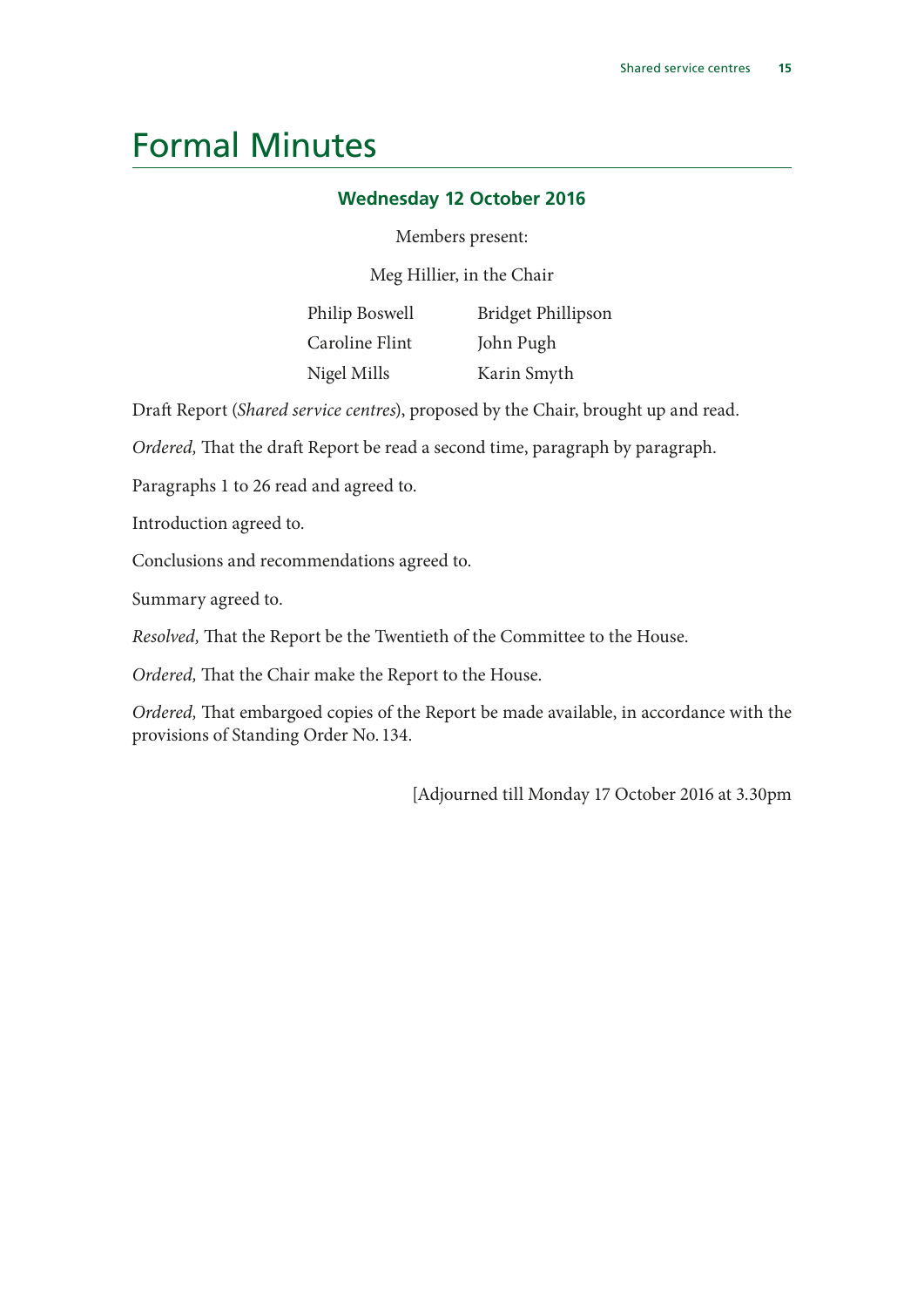### <span id="page-17-0"></span>Witnesses

The following witnesses gave evidence. Transcripts can be viewed on the [inquiry publications](https://www.parliament.uk/business/committees/committees-a-z/commons-select/public-accounts-committee/inquiries/parliament-2015/shared-service-centres-16-17/publications/?utm_source=297pdfreport&utm_medium=paraphrase&utm_campaign=pacoralev) [page](https://www.parliament.uk/business/committees/committees-a-z/commons-select/public-accounts-committee/inquiries/parliament-2015/shared-service-centres-16-17/publications/?utm_source=297pdfreport&utm_medium=paraphrase&utm_campaign=pacoralev) of the Committee's website.

#### **Monday 27 June 2016** *Question number*

**John Manzoni**, Permanent Secretary, Cabinet Office, **Philip Rutnam**, Permanent Secretary, Department for Transport, **Debra Maxwell**, Chief Executive Office, CRM and Public Sector, UK and Ireland, arvato, and **John Neilson**, Chief Executive Officer, Shared Services Connected Ltd Q1-131

## Published written evidence

The following written evidence was received and can be viewed on the [inquiry publications](https://www.parliament.uk/business/committees/committees-a-z/commons-select/public-accounts-committee/inquiries/parliament-2015/shared-service-centres-16-17/publications/?utm_source=297pdfreport&utm_medium=paraphrase&utm_campaign=pacoralev) [page](https://www.parliament.uk/business/committees/committees-a-z/commons-select/public-accounts-committee/inquiries/parliament-2015/shared-service-centres-16-17/publications/?utm_source=297pdfreport&utm_medium=paraphrase&utm_campaign=pacoralev) of the Committee's website.

SSC numbers are generated by the evidence processing system and so may not be complete.

- 1 Cabinet Office ([SSC0004\)](http://data.parliament.uk/WrittenEvidence/CommitteeEvidence.svc/EvidenceDocument/Public%20Accounts/Shared%20services%20centres/written/35258.html)
- 2 PCS Union ([SSC0001\)](http://data.parliament.uk/WrittenEvidence/CommitteeEvidence.svc/EvidenceDocument/Public%20Accounts/Shared%20services%20centres/written/34496.html)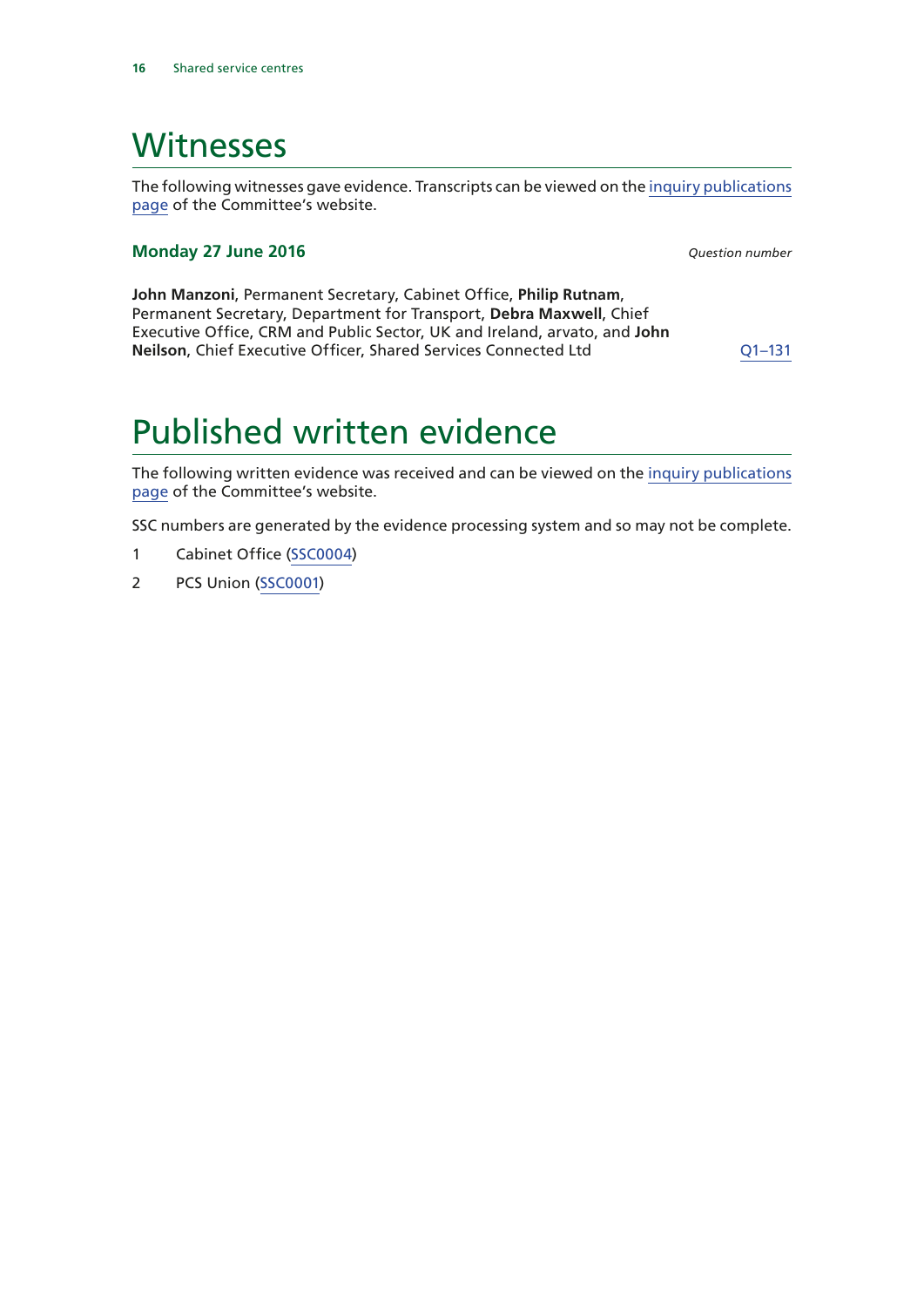# <span id="page-18-0"></span>List of Reports from the Committee during the current Parliament

All publications from the Committee are available on the [publications page](https://www.parliament.uk/business/committees/committees-a-z/commons-select/public-accounts-committee/publications/) of the Committee's website.

#### **Session 2016–17**

| <b>First Report</b>     | Efficiency in the criminal justice system                                     | <b>HC 72</b>  |
|-------------------------|-------------------------------------------------------------------------------|---------------|
| <b>Second Report</b>    | Personal budgets in social care                                               | <b>HC 74</b>  |
| <b>Third Report</b>     | Training new teachers                                                         | <b>HC 73</b>  |
| Fourth Report           | Entitlement to free early education and childcare                             | <b>HC 224</b> |
| <b>Fifth Report</b>     | Capital investment in science projects                                        | <b>HC 126</b> |
| Sixth Report            | Cities and local growth                                                       | <b>HC 296</b> |
| Seventh Report          | Confiscations orders: progress review                                         | <b>HC 124</b> |
| Eighth Report           | <b>BBC</b> critical projects                                                  | <b>HC 75</b>  |
| Ninth Report            | Service Family Accommodation                                                  | <b>HC 77</b>  |
| <b>Tenth Report</b>     | <b>NHS</b> specialised services                                               | <b>HC 387</b> |
| <b>Eleventh Report</b>  | Household energy efficiency measures                                          | <b>HC 125</b> |
| <b>Twelfth Report</b>   | Discharging older people from acute hospitals                                 | <b>HC 76</b>  |
| Thirteenth Report       | Quality of service to personal taxpayers and<br>replacing the Aspire contract | <b>HC 78</b>  |
| Fourteenth Report       | Progress with preparations for High Speed 2                                   | <b>HC 486</b> |
| <b>Fifteenth Report</b> | <b>BBC World Service</b>                                                      | <b>HC 298</b> |
| Sixteenth Report        | Improving access to mental health services                                    | <b>HC 80</b>  |
| Seventeenth Report      | Transforming rehabilitation                                                   | <b>HC 484</b> |
| Eighteenth Report       | <b>Better Regulation</b>                                                      | <b>HC 487</b> |
| Nineteenth Report       | The Government Balance Sheet                                                  | <b>HC 485</b> |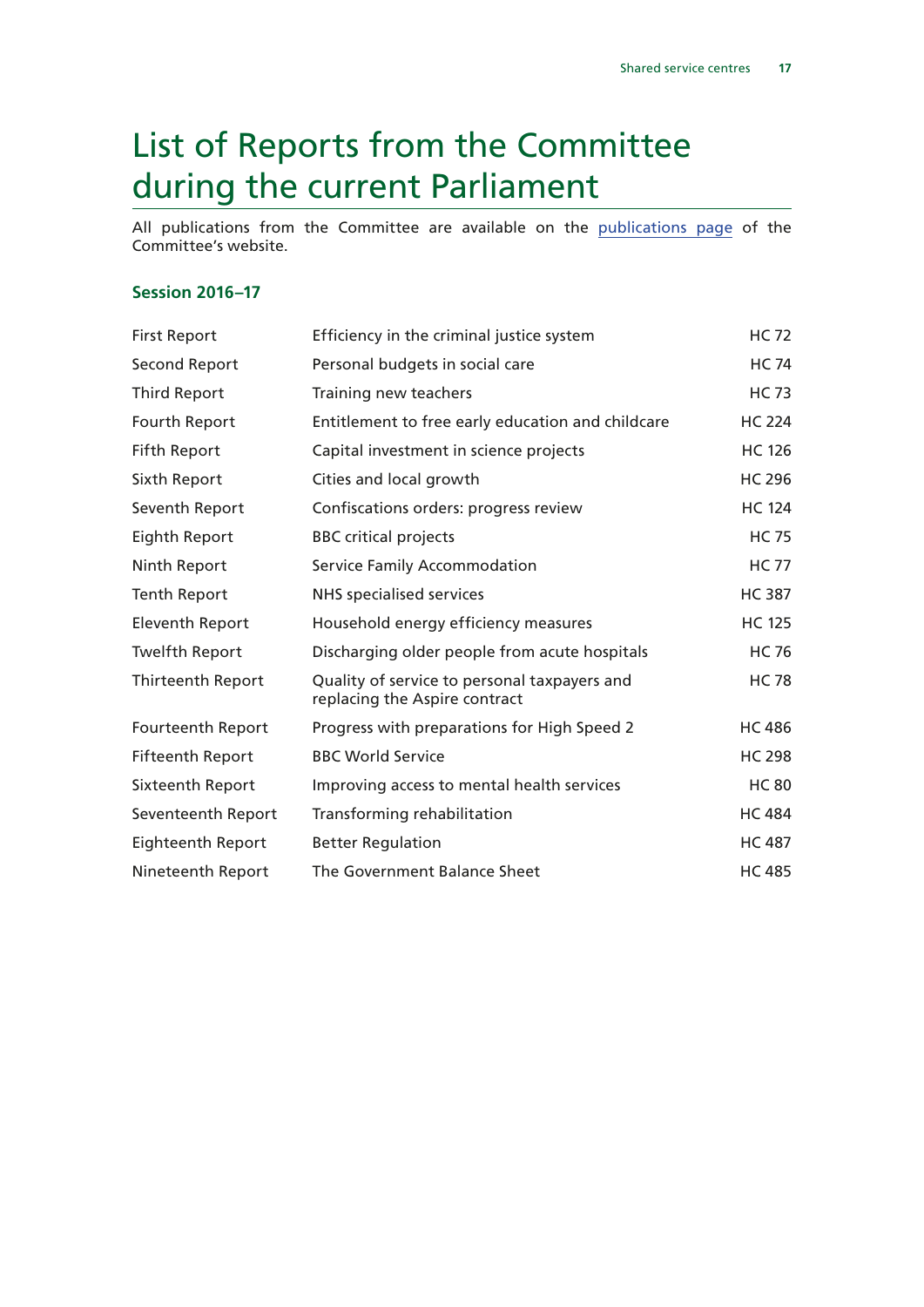

# Public Accounts Committee

### Oral evidence: Shared Service Centres, HC 297

Monday 27 Jun 2016

Ordered by the House of Commons to be published on 27 Jun 2016.

#### [Watch](http://www.parliamentlive.tv/Event/Index/fa293264-8d86-4972-8784-9803c03e88ad) [the](http://www.parliamentlive.tv/Event/Index/fa293264-8d86-4972-8784-9803c03e88ad) [meeting](http://www.parliamentlive.tv/Event/Index/fa293264-8d86-4972-8784-9803c03e88ad)

Members present: Meg Hillier (Chair); Deidre Brock; Chris Evans; Nigel Mills; David Mowat; John Pugh.

Sir Amyas Morse, Comptroller and Auditor General, Adrian Jenner, Director of Parliamentary Relations, National Audit Office, Paul Oliffe, Director, National Audit Office, and Marius Gallaher, Alternate Treasury Officer of Accounts, HM Treasury, were in attendance.

Questions 1-131

### Witnesses

[I:](#page-20-0) John Manzoni, Permanent Secretary, Cabinet Office, Philip Rutnam, Permanent Secretary, Department for Transport, Debra Maxwell, Chief Executive Office, CRM and Public Sector, UK and Ireland, arvato, and John Neilson, Chief Executive Officer, Shared Services Connected Ltd.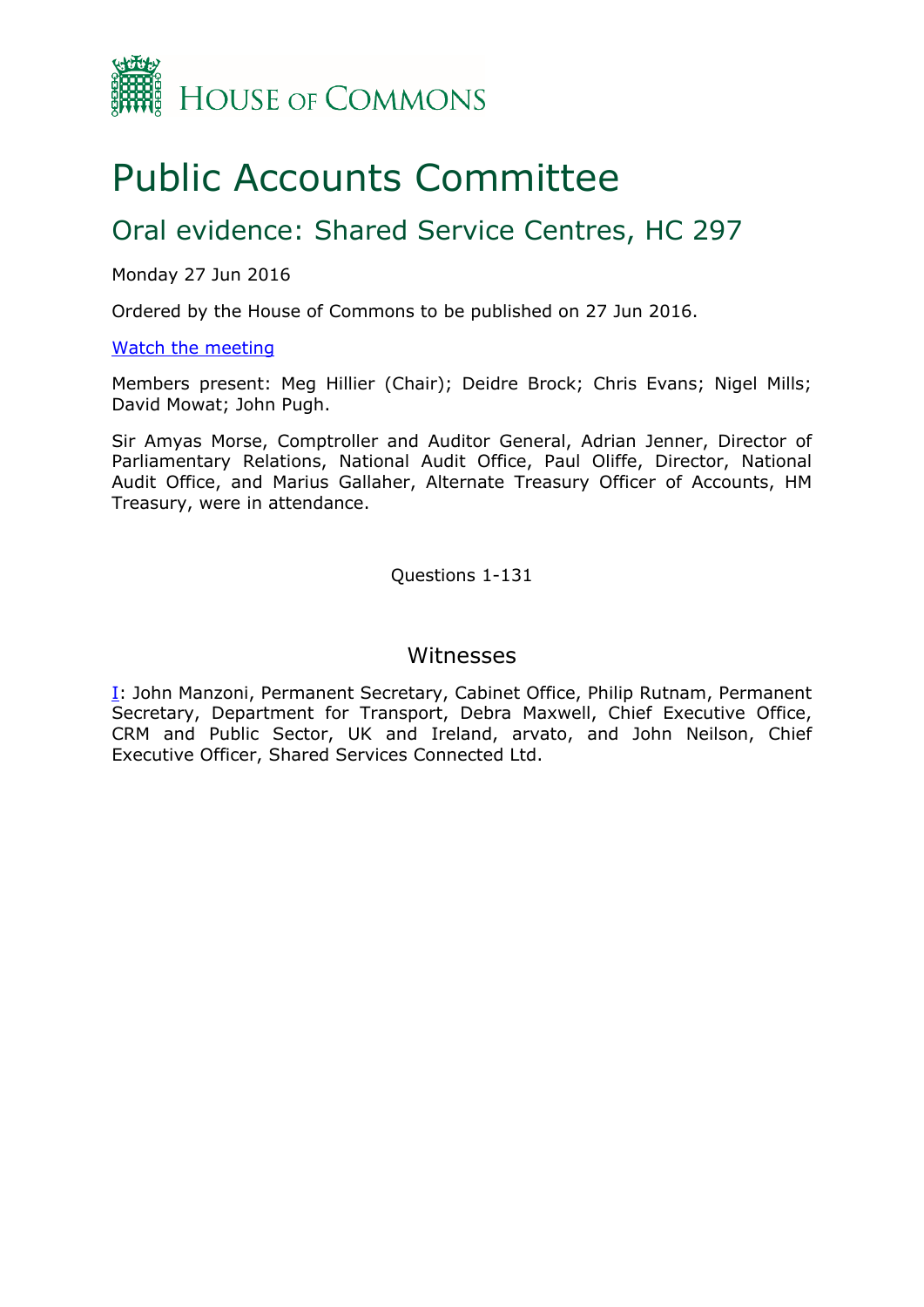

### <span id="page-20-0"></span>Report by the Comptroller and Auditor General Shared Service Centres (HC 16)

### Examination of witnesses

Witnesses: John Manzoni, Philip Rutnam, Debra Maxwell and John Neilson.

Q1 **Chair:** Welcome to the Public Accounts Committee. We are here to discuss the National Audit Office Report, "Shared service centres", which I have to say makes pretty bleak reading. We are keen to have a brisk session today and to hear from all witnesses, honestly and truthfully, about what lessons can be learned to get the programme back on track. We also want—I am looking at Mr Manzoni in particular—to look at how lessons can be learned for other cross-Government programmes.

As I mentioned, this session will be quite brisk. You will appreciate that it is a busy day in Parliament, so we are going to try to be succinct in our questions and hope that you can be in your answers, too. We are briefed, so we do not need to hear every bit of background. It would be helpful if questions could be answered briskly.

Welcome to our witnesses. We have John Neilson, the chief executive officer of Shared Services Connected Ltd, which is one of the companies that is running shared services for Government; John Manzoni, the permanent secretary at the Cabinet Office; Philip Rutnam, the permanent secretary at the Department for Transport, which is a client of arvato, the other company providing this—the only client at the moment, I think, but we will get into that; and Debra Maxwell, the chief executive officer, CRM and public sector, UK and Ireland arvato. Is that your full title?

#### *Debra Maxwell:* It is.

Q2 **Chair:** It sounds quite complicated.

Mr Manzoni, this was rather beset with failures. Do you think its ambitions of the programme were over-optimistic from the outset?

*John Manzoni:* I don't think the ambitions were over-optimistic; the timescale in which the original strategy was written was over-optimistic, to be frank, but the ambition of a programme to create shared services across Government remains intact and is not over-ambitious. It is something we ought to be able to do, and indeed can see ourselves doing.

#### Q3 **Chair:** So was it a failure of planning?

*John Manzoni:* No. As with all these matters we have learned multiple things. The structures of accountability of Government make doing these things particularly complex. Almost every time these things are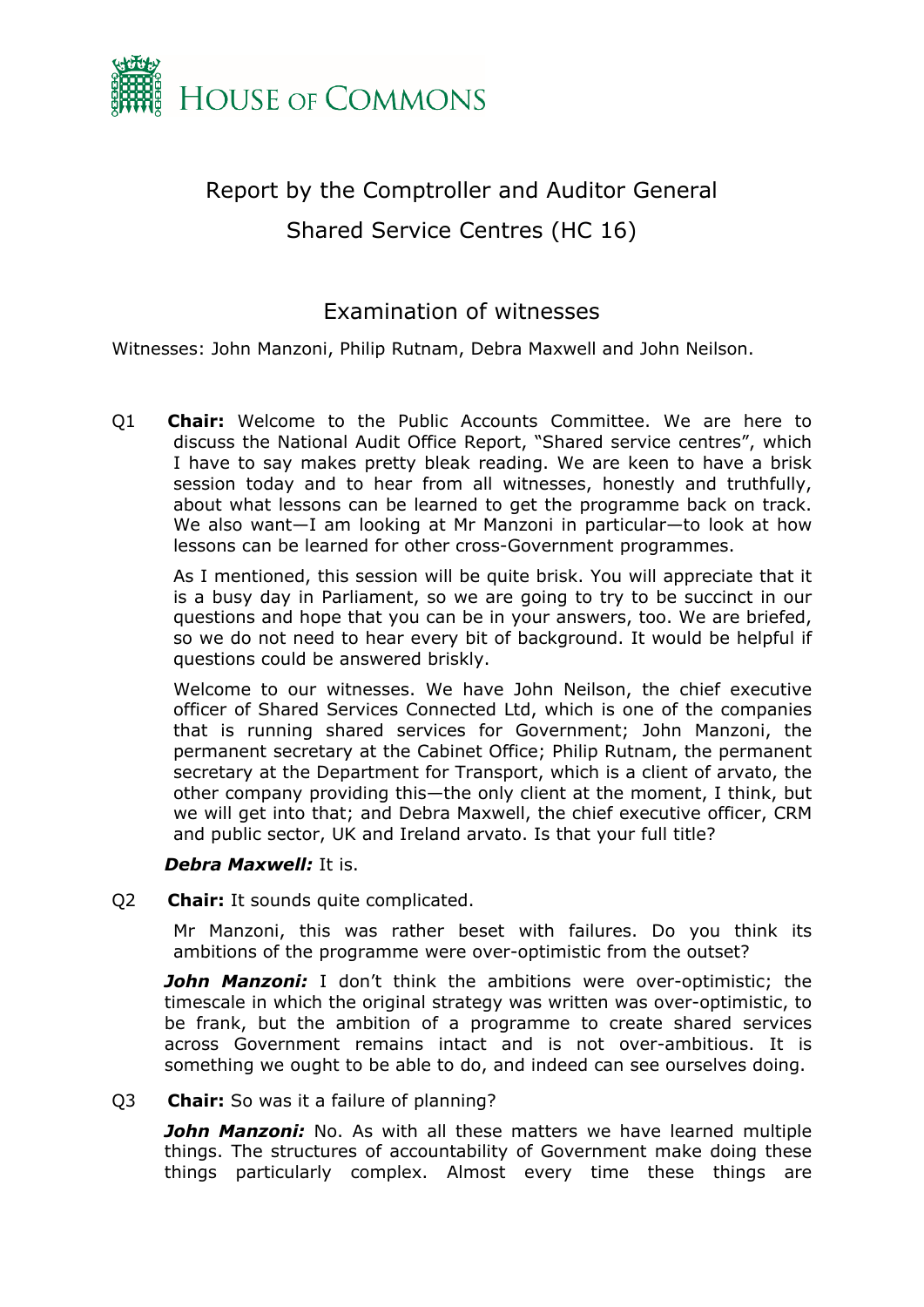

implemented out in the private sector, where accountabilities are clearer, they run into some or other issues. In Government structures of accountability it is particularly hard, the first time, to try to create the cross-departmental things that are required. Frankly, we did not have the governance set-up right and we did not have appropriate experience in the team—I am big on experience, as you know, and in this case we needed specialist experience, which we did not have in the first instance. I think in retrospect that we did not set about this in a way that would have led to success. Having said that, it is not for naught, and as we look forward this is an extraordinarily valuable thing to have done.

Q4 **Chair:** We are going to discuss a forward strategy a little later. There was no business case, which puzzles us. There was a very clear ministerial direction and focus from a Minister who was very focused on this agenda, and there was a strategy, but there was no business case. Why was that?

**John Manzoni:** Well, there was no overall business case for the two shared services centres. Should you chose to do so, we can have a conversation about whether that would have been appropriate. It is not clear to me that it would have been, even there. There was a business case for the purchase of ISSC1, and there was an original business case for ISSC2, so there were two independent, individual business cases. The world has moved on and in both cases we probably should have gone back to rewrite both of those business cases, but we didn't.

Q5 **Chair:** When you say go back to rewrite them, what would have been the sequence of events?

**John Manzoni:** For instance, as new Departments joined the ISSC1 platform, because the original business case was for the purchase of the first for DFT alone, and as some Departments left ISSC2 and other Departments joined it, we should have gone back and rewritten a business case for that. Having said that, we did have a business case for ISSC2. In this case, though, the issues of governance and collectivism probably would have outweighed even the best-written business case.

Q6 **Chair:** You have touched on an issue that I think David Mowat will pick up on later: why was it that Departments were not required to go into this programme and had the option to opt out? You just touched on some of the changes that are well documented in the NAO Report.

*John Manzoni:* I will allow Mr Rutnam to talk for himself—he is still in but, as you know, each Department makes its own value-for-money assessment.

Q7 **Chair:** That's fair enough on one level, but in something like this, the whole benefit was about sharing and collaborative commissioning.

**John Manzoni:** First of all, on the BAU basis, on the business process outsourcing, this was, continues to be and will be very successful. All the Departments in the programme have saved between 20% and 25%, which is right up there with the best of the private sector benchmarks. The piece that is business as usual has been and continues to be successful. The bit that got into trouble was founded on common back-office processes. That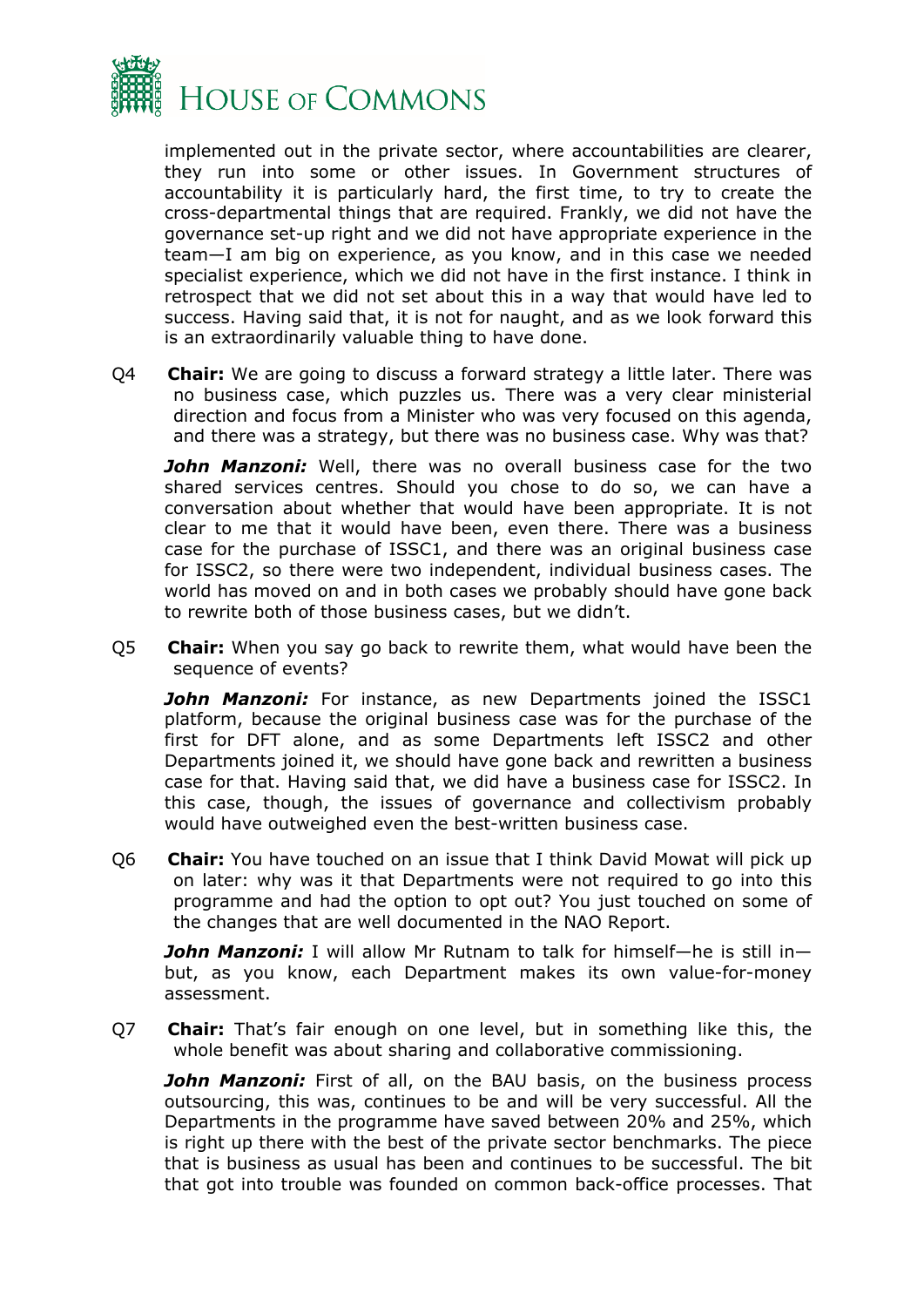

was never put in place a priori and should have been. Subsequently, because of the delays of that and because of the construct and the governance, which to some degree the Cabinet Office was not sufficiently front-footed to enforce—that's true, too—it then became less and less valuable to the individual Departments that subsequently chose, in some cases, to say, "Okay, we're not going to do this. We're going to do something else."

Q8 **Chair:** Mr Rutnam, from your point of view at the head of the Department for Transport, what was it like?

**Philip Rutnam:** I agree with what Mr Manzoni has said. The history of this was that we had a DFT business case for a DFT shared service centre. That then became a cross-Government shared service centre in 2013-14. At that point, there was a missing piece, which was the integrated business case you talked about. Without that strong, clear, compelling business case, in truth, getting the continued adherence and behavioural response of the other four organisations that joined our shared service centre in principle proved in the end to be impossible. So we have now reverted to a DFT-focused shared service centre, which continues to be a positive experience with a positive business case—not as positive as it was back in 2012, but none the less, it is fundamentally a positive experience.

Q9 **Chair:** Debra Maxwell and John Neilson, you are the other side of this coin, so to speak. Why do you think the expected benefits were not delivered, from your perspective?

*Debra Maxwell:* Fundamentally, to make shared services work you need to have a number of key factors in place. Without those being specifically in place, it is very challenging to deliver a full programme with so many different interested parties trying to come to one conclusion.

Q10 **Chair:** So it is back to this lack of planning and a clear business case about mutual expectations.

#### *Debra Maxwell:* Yes.

*John Neilson:* I think the programme would have been greatly helped if we had had a clear design right at the start. We have had issues around the IT platform. That is perhaps not unusual; even private sector companies have that from time to time.

Q11 **Chair:** You were dealing with the bit that is mainly not Oracle—no, mainly Oracle.

*John Neilson:* Wholly Oracle. The service transformation part of the programme, as John said, has been very successful. I think that that has gone better than most people anticipated it would, and we have been delivering the contracted savings from day one as a result of that.

Q12 **David Mowat:** Just so I understand this fully: you just called it the service transformation part, but this all started off by taking an existing system, a legacy system, and moving it into the shared service company, and then doing a recharge on that. You said, Mr Manzoni, that that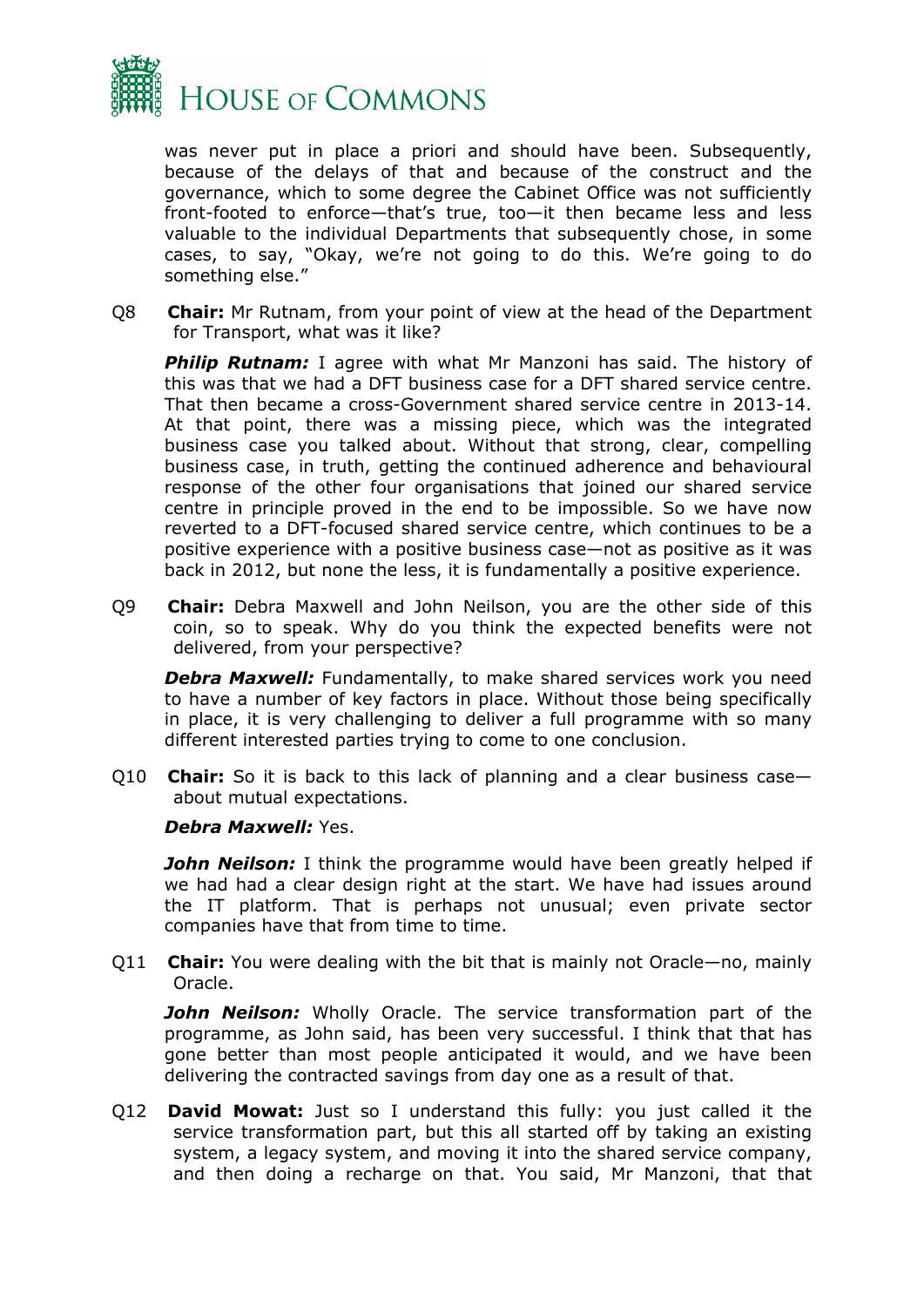

succeeded in reducing costs by 25%-ish.

#### *John Manzoni:* Correct.

Q13 **David Mowat:** Which is great for the Department that is paying, because they have got rid of all the people who are TUPE-ed across, but it leaves the issue in the shared service organisation, which over time can only be solved by getting common operating procedures, and that is the bit we failed to do. The first question is: how did you achieve the 25%? There is a way of looking at this that says you just had a pricing thing—you decided to charge less so that the Departments could claim a victory—but you still have the issue within the shared service company, which you are now trying to negotiate your way out of by all sorts of contractual means. How did that first 25% arise?

*John Neilson:* The bulk of the first part of the saving came from the service transformation—the business process outsourcing. We have reduced the number of offices we serve from 18 down to four. We have streamlined processes. We have introduced methodologies such as lean to revamp the processes that we operate. We will gain further efficiencies from—

Q14 **David Mowat:** For clarity, you did that for an existing Department's processes.

*John Neilson:* We took their processes and we have brought them together. They were dotted around the country, with different IT systems and different processes. We have collapsed 17 offices into four.

Q15 **David Mowat:** And was that done in the shared service organisation or the Department?

*John Neilson:* That was done in our organisation.

Q16 **David Mowat:** And is it the same in the other one as well?

**Debra Maxwell:** Not quite on the same scale from an office perspective, but certainly we gained the majority of our efficiencies through working leaner, bringing in additional resources and skills from other parts of our organisation to try make things more efficient and effective and deal with them quicker, and a certain amount of automation as well.

Q17 **David Mowat:** You call it "working leaner". An element of that is business process simplification, isn't it? You may not be the common operating model, but it is not just headcount reductions; it is actually restructuring and trying to do it differently. What you have not been able to do is get some kind of commonality across Departments. That is where it all got stuck.

**John Neilson:** It is made a lot simpler if your IT system is also aligned to the processes. Moving everybody into the new IT system makes that significantly easier. That is why we need to get everybody on to the same platform. That is where you get the longer term, bigger benefits that are over and above the savings that are currently stated.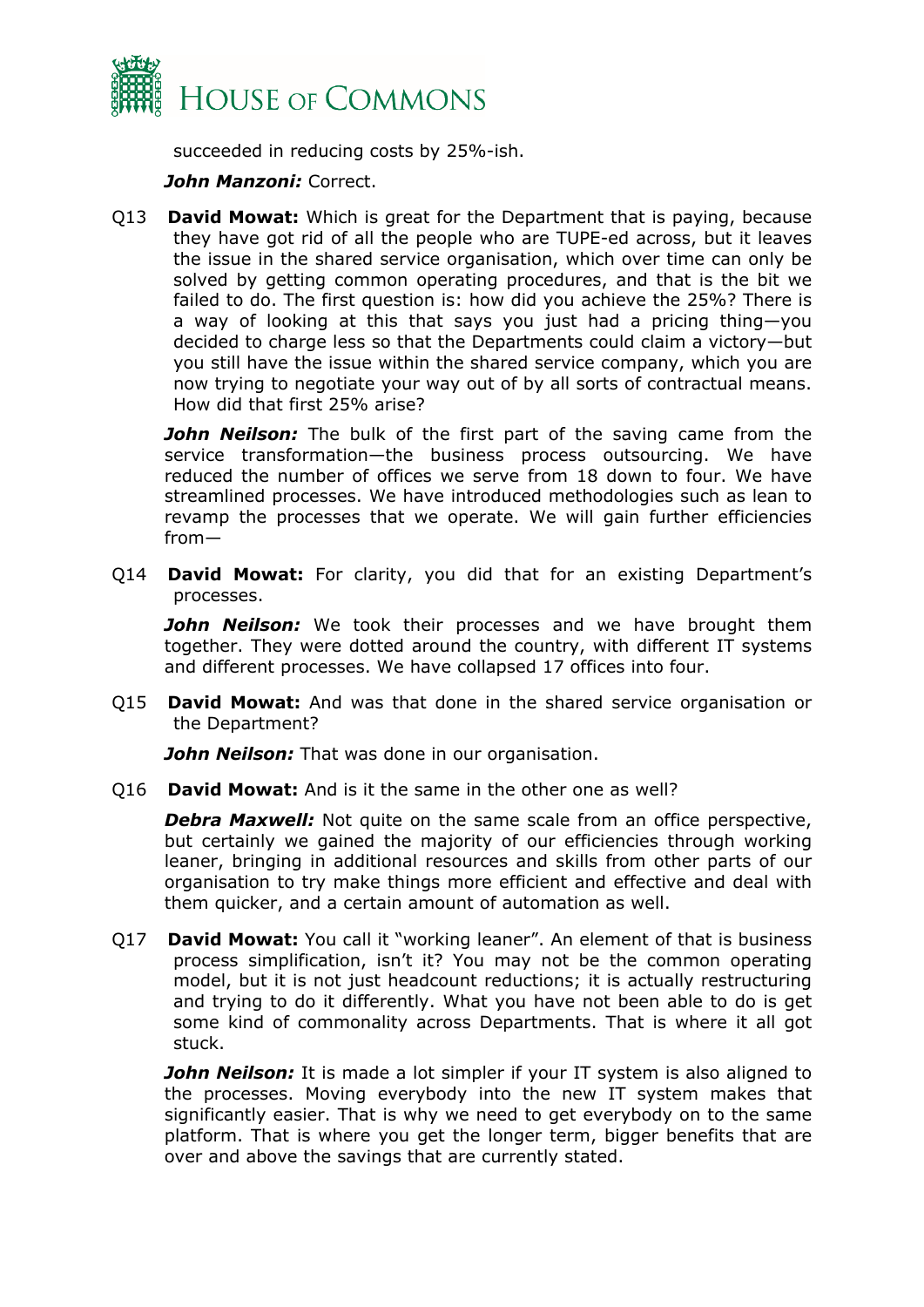

Q18 **Chair:** Getting everybody on to the same platform is where we get into this issue around behaviour and the benefit to Departments. Mr Rutnam, your Department is already in there, but I don't know if either of you can talk about how other Departments reacted to that. Was it a behavioural issue or a finance issue? Was it just, "This is too much hassle. Bend over, here's the Cabinet Office again telling us what to do"?

**Philip Rutnam:** Shall I comment on that? It has to start with the business objectives of that organisation. To take ISSC1—the one we are involved in—each of those four organisations that were coming in had a different set of business objectives. They had existing systems that needed upgrades or were coming to an end at different points. You have to start with a really good understanding of their business objectives. Then you have to look at whether there is a way of either fitting those exact goals or varying what they are trying to achieve that helps to build a greater common good. All that has to be done in a way that is transparent with the partner Departments, so they have to buy in to the analysis and buy in to the strategy. That is why the integrated business case is so important.

In my experience, different Government Departments are very capable of acting collaboratively for the common good, provided they agree the analysis and understand where it is coming from. Of course, sometimes you may need a financial reconciliation process, but fundamentally, if you are doing something for a greater good, you should be able to overcome those problems of co-ordination and the mismatch of benefits and disbenefits.

Q19 **Chair:** You should be able to.

**Philip Rutnam:** You should be able to, and provided that it is transparent, credible and parties buy into it, you can overcome them.

Q20 **Chair:** But they didn't in this case.

**Philip Rutnam:** In this case, you actually had individual Departments with their individual objectives and we did not see sufficient evidence of what the greater good would be to allow the Department—

Q21 **David Mowat:** But isn't that the problem? You are calling these things business objectives—

#### *Philip Rutnam:* Yes.

**David Mowat:** But with shared back-office service outsourcing, those things are by definition not necessarily intrinsic to a business objective and therefore can be done in a common way by different people. If you do not believe that, it will never work. If everybody says, "Our HR objectives are so fundamental to how I run Transport"—or the DWP— "that we just have to do it this way. Any mitigation of that is going to fundamentally mess up the business objectives of my Department," you cannot have a shared service environment. I suspect that might be what the people on either side of you—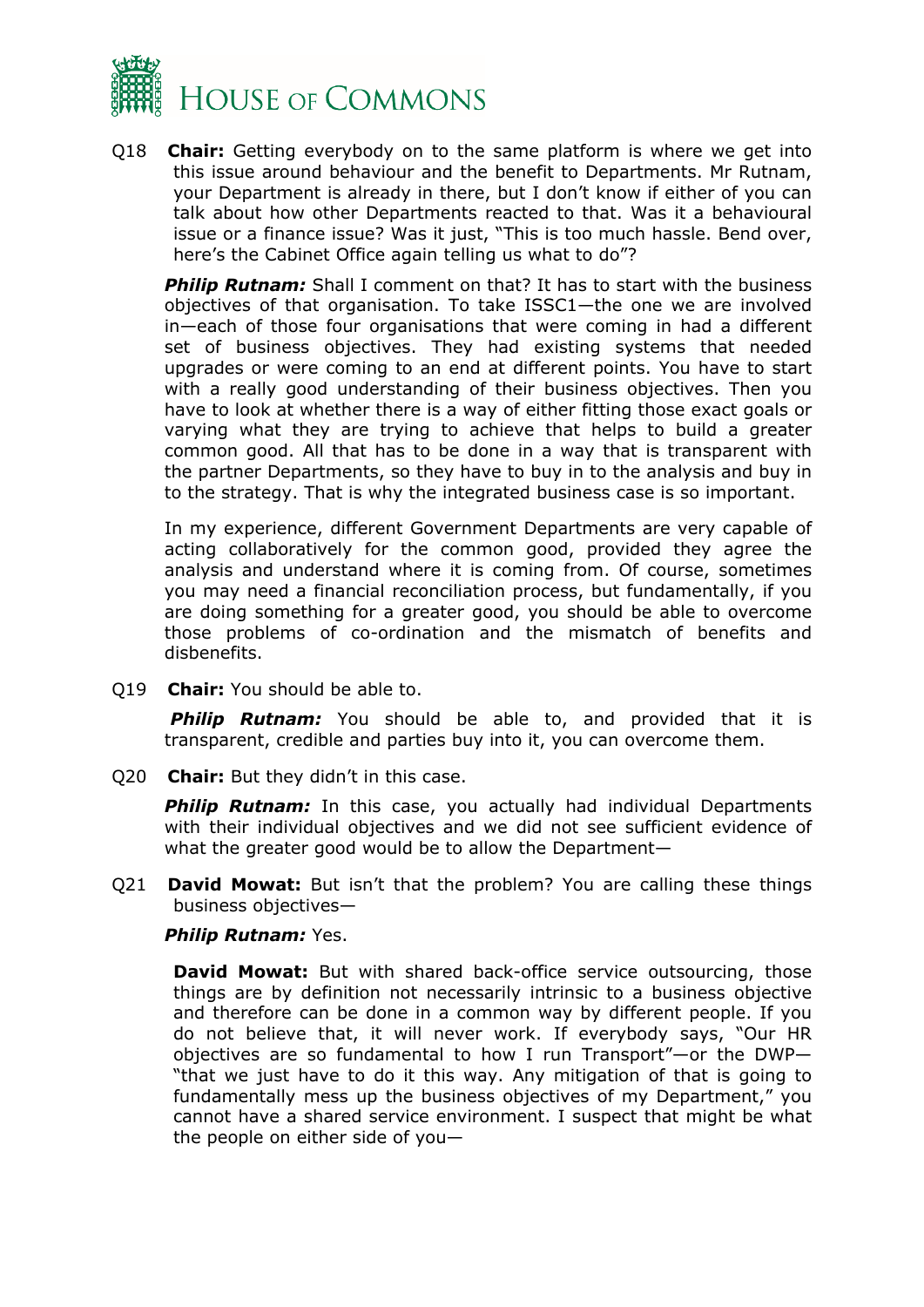

**Philip Rutnam:** I am not disagreeing with you. I am saying that in ISSC1, the starting point—and to be honest, the finishing point—for the discussion was, "What is the business need of DCMS? It has a set of services and a set of systems that need change." That was where the discussion began and ended. Could this project meet their business need? Where we did not get to was, in truth, a kind of alternative future in which all these Departments—or perhaps some other Departments—changed their business process in some more fundamental way, for a greater good.

Q22 **David Mowat:** You will only get to that if somebody is telling you to do it: if somebody is saying to you from the centre—Mr Manzoni talked about the private sector experience—"Look, guys, at the end of the day, this is finance and HR. There must be ways of doing it in a common way without threatening the whole aegis of my Department."

**Philip Rutnam:** I'm not denying that there may need to be an element of mandation. I wouldn't disagree with that. I would advise against programmes that are founded on mandation. You are much better off getting the real buy-in of Departments so that they can credibly see the greater good that is going to be achieved. That is my first observation in relation to how to run these things.

Q23 **David Mowat:** Yes, I agree with you, it is always better to get buy-in; but sometimes that greater good will mean that in an individual Department, it may not be better than it was before. It is a cost.

**Philip Rutnam:** I agree, but they need to see-

**David Mowat:** And that requires leadership.

**Philip Rutnam:** They need to see the greater good. If you rely entirely on a sum of individual objectives across different Departments, you won't succeed. If you rely entirely on mandation—instructions coming down from the top—my prediction is that you won't succeed. You need something that brings both together and you also need attention to the detail of the customer's needs. You need to respond if something is not working. Those are the two observations I have on how to make these things work.

Q24 **David Mowat:** If you go into it with that as your mindset—I am not talking about buy-in, but that the customer has the ability to change more or less anything because the business objective could be compromised—you will never make a shared service organisation work. There may not have been the organisational discipline in the civil service to make this work. That is what has happened and it might still be the case.

**Philip Rutnam:** And to be clear, that was not what I was suggestingthat every customer should be able to bespoke. That is a route to disaster. I am just pushing back on the suggestion that it should all rely on mandation. If you rely on mandation as the principal means of making things happen, you are unlikely to succeed. You need an element of mandation and you need buy-in. You need people to see the future that is better for the whole, and it needs to be credible. That is no different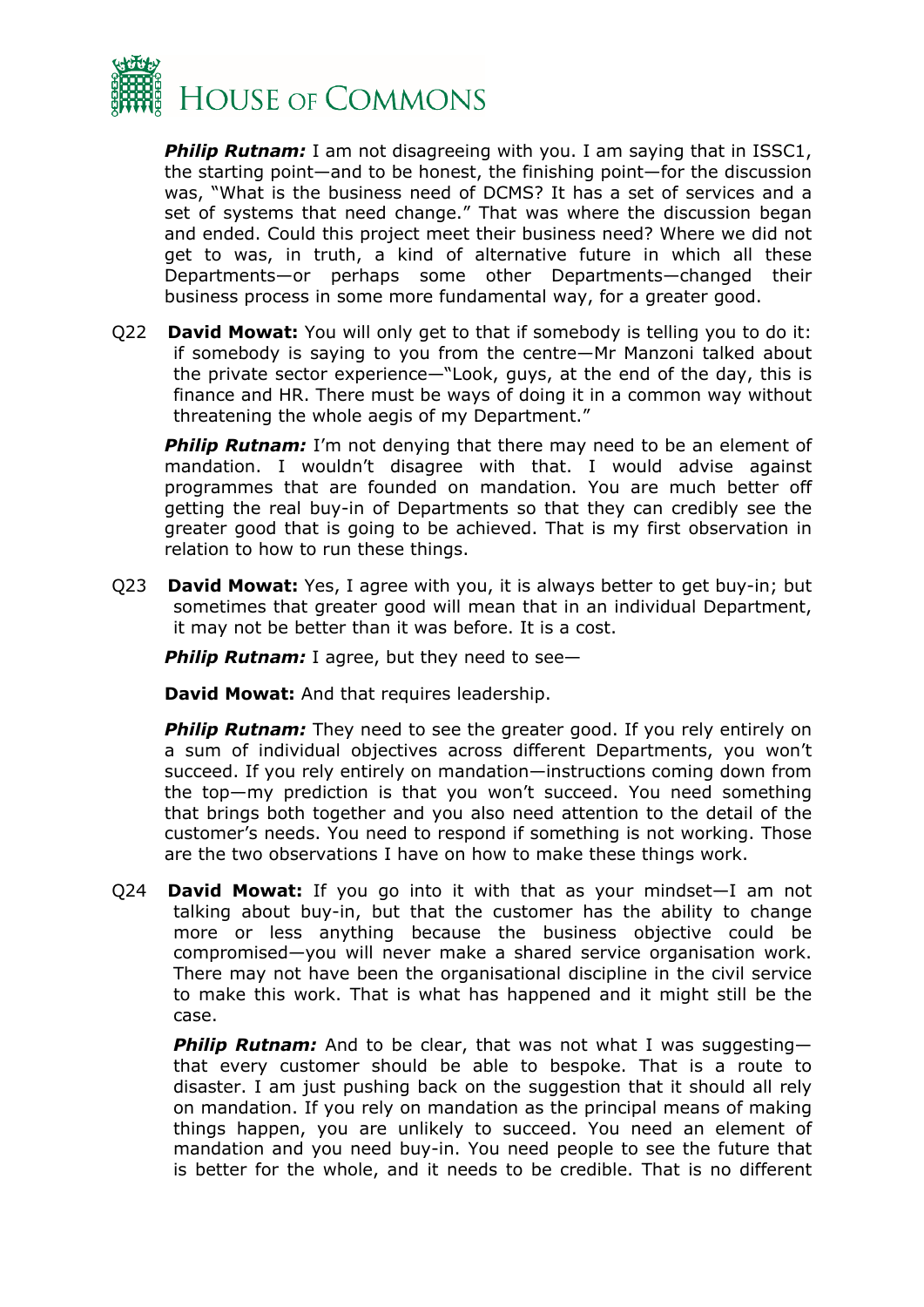

between Departments than within my own Department.

Q25 **Chair:** We will come back to Mr Manzoni on this subject. I just want to bring in the Comptroller and Auditor General.

*Sir Amyas Morse:* I just want to catch up on something in Mr Mowat's earlier questioning. Notwithstanding that you took out people and saved money by doing that, you were still operating at a discount initially, weren't you? So it wasn't all that; even allowing for the cost reduction, you were operating at a discount because you expected to make that back later. You got into the business at a discount. That is true, isn't it?

*John Neilson:* That is true.

*Sir Amyas Morse:* What was the assumption that was going to make it break even?

*Debra Maxwell:* Around the whole shared services centres programme, it was about getting our clients on board on the technical platform on time and within the migration timelines that we had agreed. It was about getting the processes to a level of standardisation so we could drive further efficiencies. It was the technology being able to allow us to drive greater automation, as an example, and also ensuring that we could implement further improvements to the way that people operated in order to drive the bigger picture.

Q26 **Chair:** You mean behavioural change, effectively.

*Debra Maxwell:* To a degree, both in our own organisation, because the same sits within the retained shared services organisation, but also a change in the way that the organisations that were on the delivery end of the shared services operated as well.

Q27 **Chair:** Which is perhaps not under your control. We will come back to Mr Manzoni.

#### *Debra Maxwell:* Correct.

Q28 **Chair:** John Neilson, on the same point the Comptroller and Auditor General made.

*John Neilson:* There are a number of factors. First of all, a lot of the costs, particularly related to the IT, were at the start, and they obviously don't continue. Secondly, you don't just change and improve your processes once. That has got to be a lifetime activity, as you go forward. Thirdly, when you do get everybody on to the platform, that allows a further level of automation and efficiency, and greater standardisation around that. From our point of view, we were also then looking to apply offshoring, which can provide a further benefit as well. That combination of factors gave us confidence that the model would work.

*Sir Amyas Morse:* So at some point the next tranche of savings was going to go to you primarily and then start going back to the client. That must have been how it worked.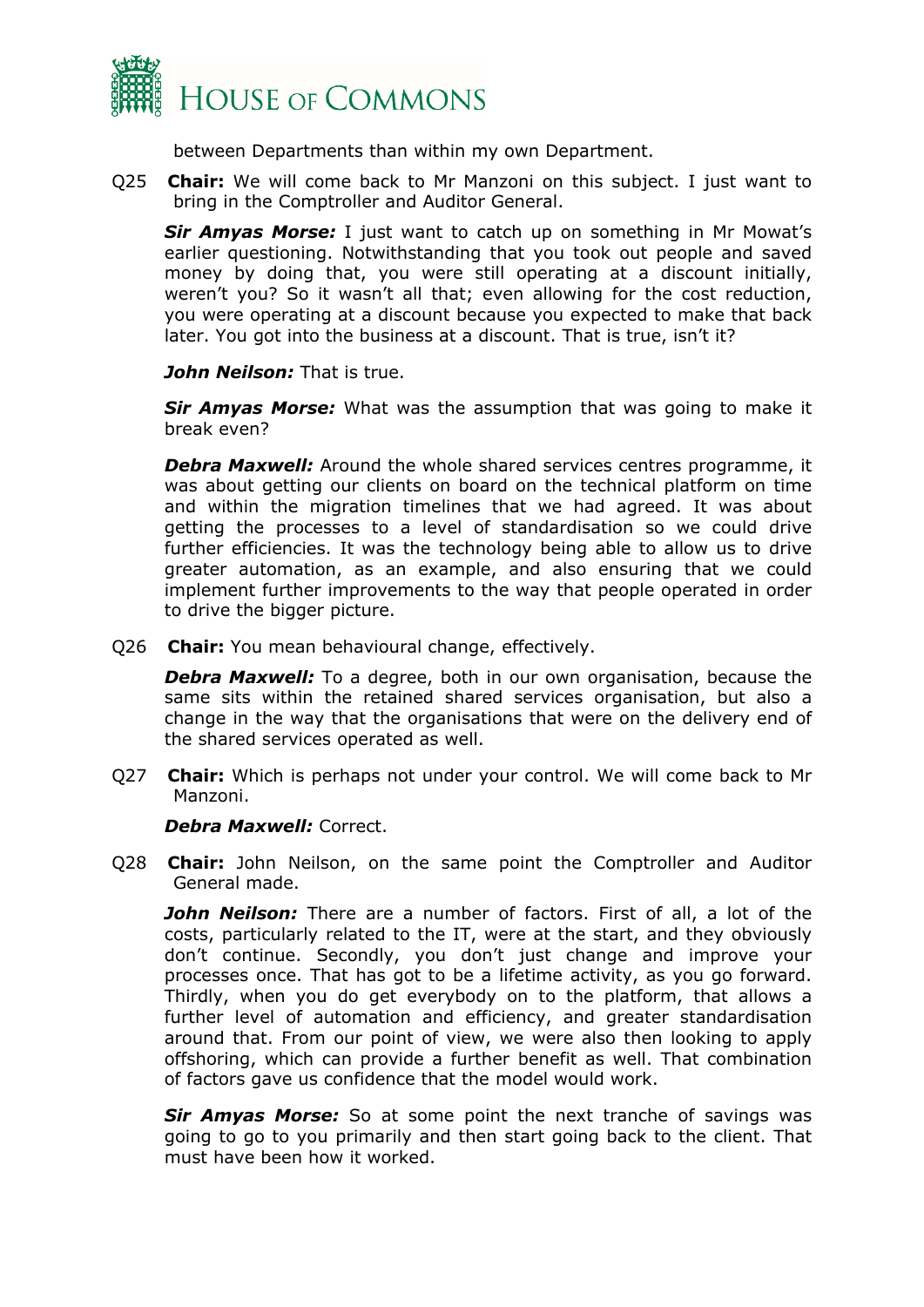

*John Neilson:* The way the model is set up, we have a revenue and billing arrangement that reflects—I think you have a very good graph in here that shows the model. Those things happen over a period of time. We account for it in a particular way that allows us to manage ourselves through that process.

Q29 **Chair:** Mr Manzoni, on the issue of mandating—or not mandating.

*John Manzoni:* I think Philip just described my job to a T, really. The balance and the judgments about when to come in more strongly, when to create an environment where collaboration is clear, that is the job of the centre. I don't think we did it well enough, frankly, but I am confident as we go forward, where we are today, that we can do it. In fact, that is what I do, right? This is just an example of a future that is going to need more collaboration across Departments in all sorts of ways, and we have talked lots of times before. It is that balance: that balance of when do get a bit further—

Q30 **Chair:** It is interesting. If you reflect on what local government is doing, there are a lot more shared services that probably most members of the public would not even realise are happening. When they ring their local council they are probably ringing a group of shared services working for a number of councils. That seems to have worked. Have you looked at any analysis there or overseas? An academic paper was submitted to us in evidence that was quite interesting about overseas examples. Did you do any analysis and are you doing any now when you are looking forward?

*John Manzoni:* I have done better than that. I have hired the chief executive of one of the most successful local authorities to come and run the programme—sitting behind me. Yes, I think we are fully embedding the experience.

Q31 **Chair:** Okay. So you have hired him. What is he saying is the way to win hearts and minds and show benefits?

*John Manzoni:* Exactly how we are set up now. The basic lesson, in my view, if we don't agree a common process, is that we are not going to take this to the next place. I am completely confident from this point about governance structures, experienced people, the right conversations, the transparency that Philip has been talking about—all of that stuff—because the prizes are enormous here, if we get this collaborative behaviour right.

Q32 **Chair:** You say the prizes are enormous, but you have revised the benefits forecast down to £484 million over the next eight years—£60 million a year. So was it just wildly over optimistic at the beginning? Is this now a realistic benefit forecast?

*John Manzoni:* I think this is very realistic, because 90% of it is the BAU—the process outsourcing that we have just been talking about; 90% of it is that. We will then get to some more benefits. There are possible upsides, which are not embedded in these numbers. You have got to get to this platform to give you access to the next prize. When you get to the next prize, there is an enormous amount of upside on these numbers still to come.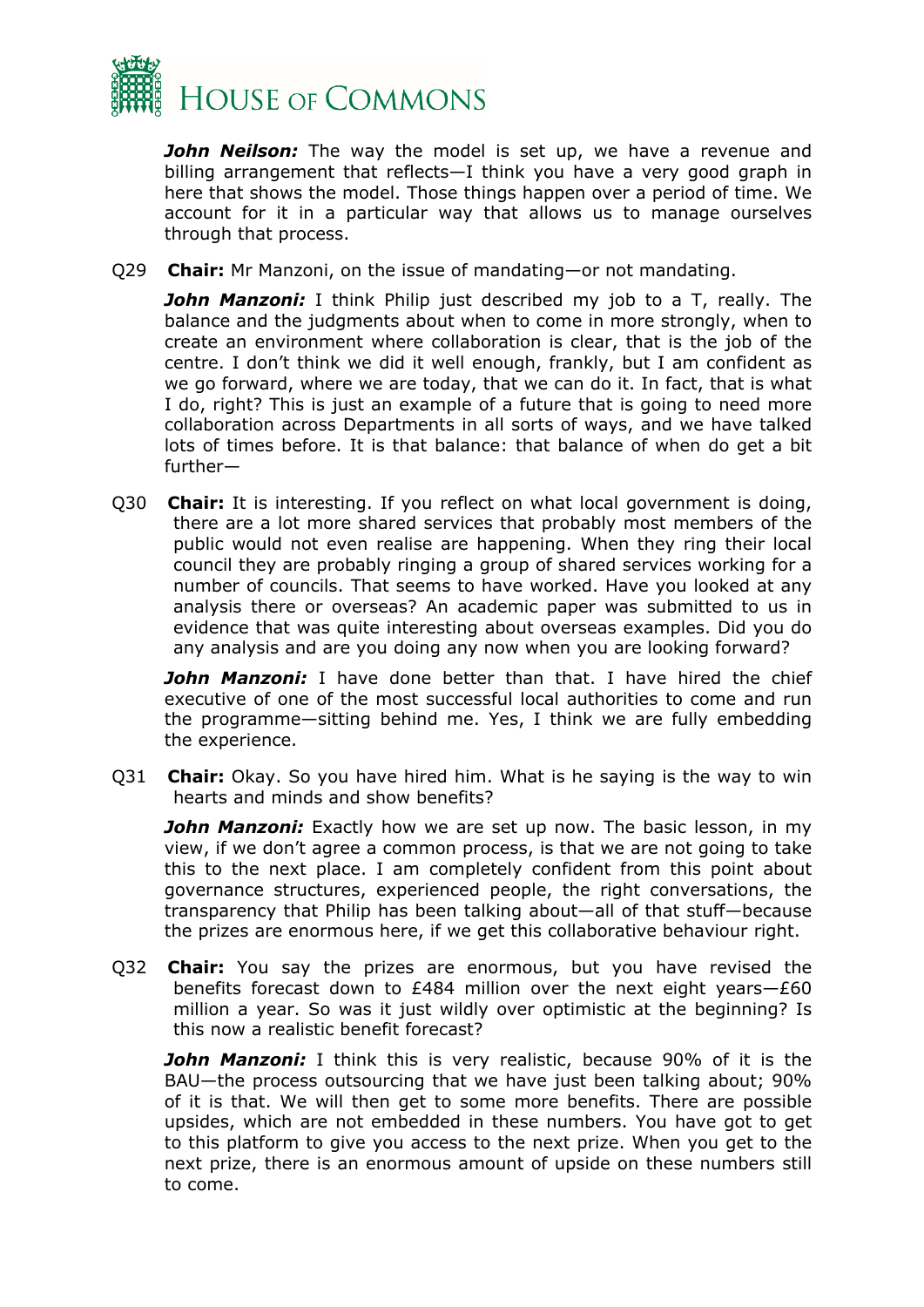

Q33 **Chair:** So you think this estimate could not—

*John Manzoni:* I believe these estimates are—first, the original estimates were, frankly, far too optimistic in their pace of delivery given the complexities. What we are building here is one of the largest shared services organisations across Europe. This is not trivial.

Q34 **Chair:** Can you talk about that? When the Minister set the vision, which was very clear—the strategy—was there a ministerial view about what money should be said? Was there a target set then? There was no business case. Where was that figure for potential benefit from?

*John Manzoni:* There was a business case for ISSC2. There was not a combined business case for the two shared services centres, but I was not here, so I do not know.

Q35 **Chair:** Well that's an easy job—you might want to write to us on that. May I turn to John Neilson and Debra Maxwell? Given that the forecast is down at the moment, does that mean your profit will be down? I'm picking up on what the Comptroller and Auditor General was asking. Will you be taking less profit out of this—

**John Neilson:** We will be in a difficult financial position because of the delays and additional costs that have been incurred.

Q36 **Chair:** You've lost money on it.

*John Neilson:* Yes, and that is not very comfortable; however we have bought in to this, and the way in which this is operating, to operate this deliberately as a joint venture, because we believe in the partnership approach. We have applied the same approach into the NHS with NHS Shared Business Services, which has been a very successful organisation and delivered £350 million of savings. We believe we can do the same thing here.

Q37 **Chair:** So you are biting the bullet and taking the hit now, feeling confident that you will—

**John Neilson:** Absolutely. As John said, the savings that are here from our side in the main are guaranteed built into the pricing savings; the prize beyond that is very significant.

*Debra Maxwell:* Almost the same perspective from our point—very challenging financially, but again we continue to work alongside, in particular, the DFT.

Q38 **Chair:** This was quite a new business for you, wasn't it?

*Debra Maxwell:* From a central Government perspective, correct; but we have got significant experience in both the private sector and the public sector with local authorities and delivering shared services on a bigger and global scale.

Q39 **Chair:** So will you be doing more with central Government again, or does this put you off?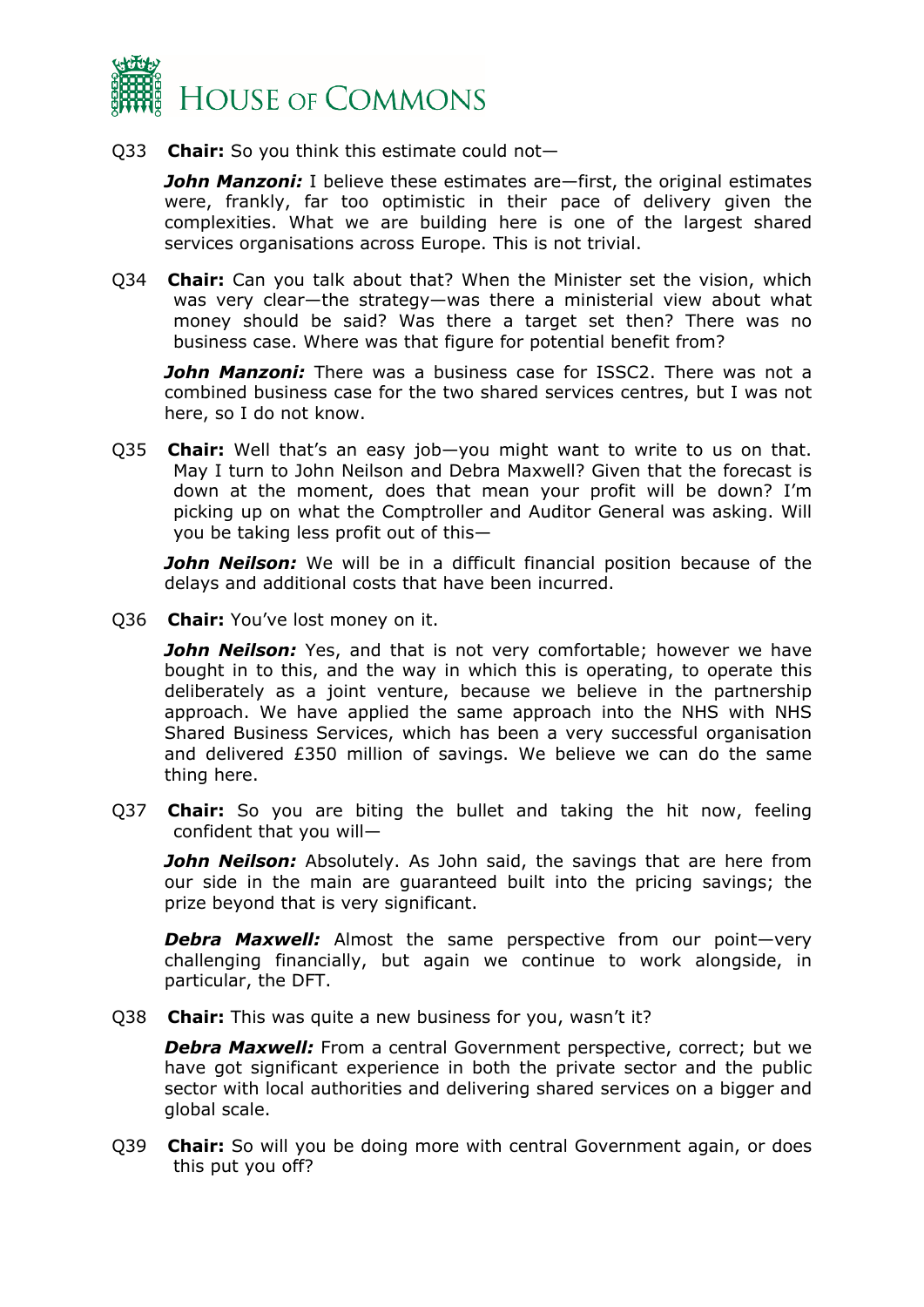

**Debra Maxwell:** No, we would hope to do more business with central Government.

**Chair:** There you go—there is a bid to Mr Manzoni as he is sitting next to you.

Q40 **David Mowat:** Mr Neilson, I just want to probe this joint venture a little bit—yours, Ms Maxwell, is not a joint venture. One problem with joint ventures is that they can enable fudges to be easier as well. That is the downside—everybody likes collaboration and partnership and all the rest of it. How does the nature of this joint venture manifest itself in the dayto-day running of your company?

**John Neilson:** I don't think that we have seen the full benefits of the joint venture today, because we have been going through this quite challenging period. As part of the lessons learnt and the discussions we are having with the Cabinet Office, one of the things that we are looking at is how we strengthen that. What I would say—

Q41 **David Mowat:** Yes, the day-to-day running—you are the CEO of the company. How many staff do you have?

*John Neilson:* Two thousand, two hundred.

Q42 **David Mowat:** And they are all employed by the company.

*John Neilson:* Yes.

Q43 **David Mowat:** As you take over a department or business, they are TUPE-ed in and that is how it is.

*John Neilson:* Correct.

Q44 **David Mowat:** So operationally that is not a joint venture. You are the CEO and you are in charge.

**John Neilson:** Of the company, but the way in which it is run and also the partnership spirit that is in the organisation, the connection from the people inside the business—it means quite a lot in terms of motivation and morale, that people still see themselves as being connected to serving the public as well as trying to be part of a successful company. We make a lot of play around that and I think it makes a difference to our performance.

Q45 **David Mowat:** Okay, and the other way that you are a joint venture is that you are 25% owned by the Cabinet Office. Is that right?

*John Neilson:* Correct.

Q46 **David Mowat:** How is that worked out? In theory, do they give dividends? Do they do cash calls?

*John Neilson:* We would like to be in a position to pay dividends— it is a bit tricky at the moment. Ultimately that is one of the benefits that the Cabinet Office would get from the company. In some ways, it is about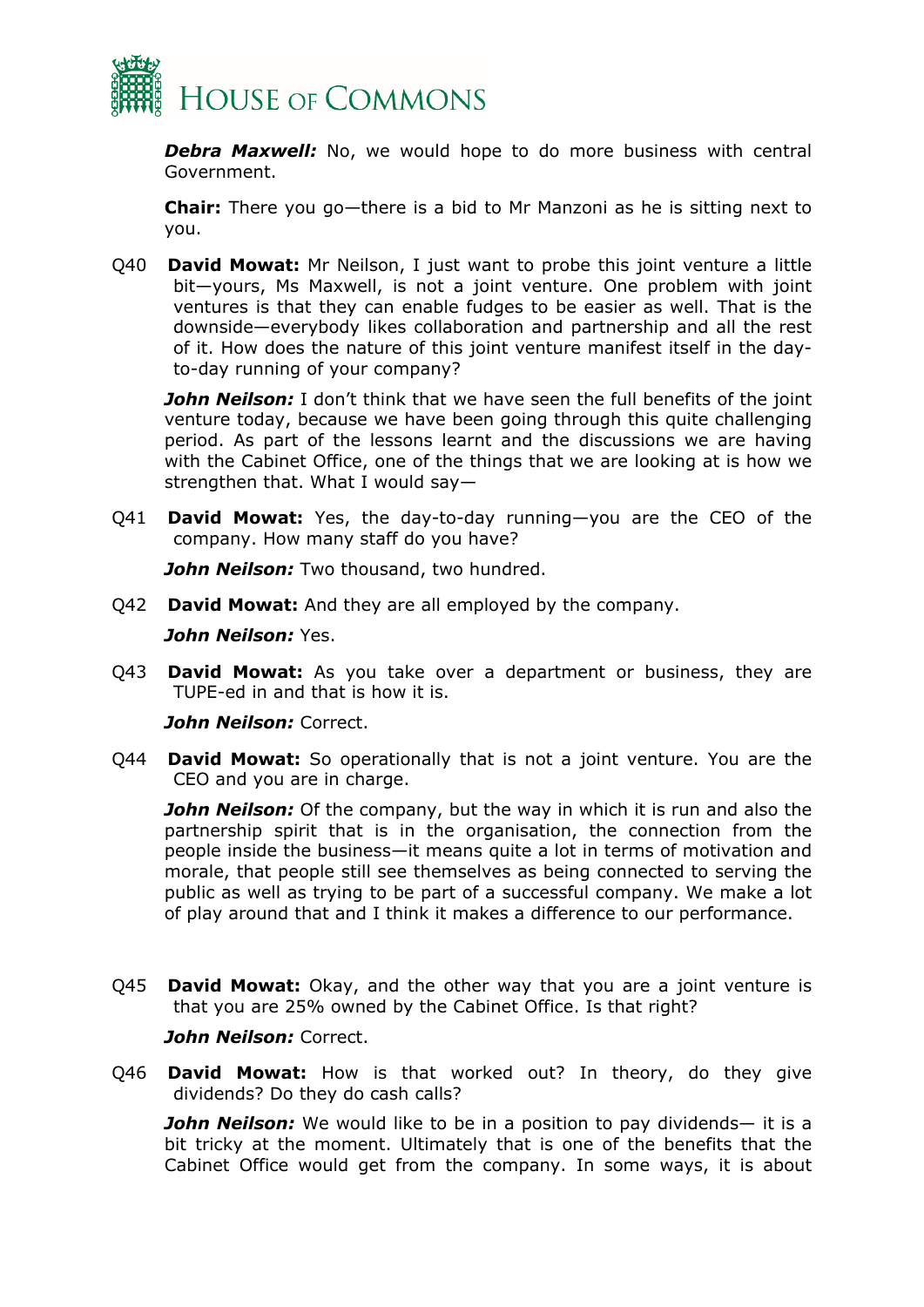

getting the balance between a stand-alone company with its own entrepreneurial spirit and the support of an organisation—or two shareholders—that opens doors for us and supports a growth agenda. It is important to think of this as a situation for growth, as opposed to a delivery contract.

Q47 **David Mowat:** That's the reason people talk about joint ventures, isn't it—because of the possibilities of a commercial opportunity later?

*John Neilson:* Absolutely.

Q48 **David Mowat:** Presumably you have not got to that part yet in this life cycle.

*John Neilson:* We have. We are ahead in terms of the revenue for the company, because we have won additional business with the MOJ and the Home Office.

Q49 **David Mowat:** Is that the police?

*John Neilson:* We also now have the Metropolitan police, which has taken us into that market. We have done that sooner than anticipated.

Q50 **David Mowat:** So even though your company is loss-making in terms of its initial objective, you have got a commercial wing, as it were.

**John Neilson:** Absolutely, and we are very committed to continuing to grow that.

Q51 **David Mowat:** Are they eventually all going to end up in your common operator model?

*John Neilson:* We will have a separate model for the police from that for central Government, because there are some key differences between the two, but with that exception, yes. In fact, they are already there. We have already integrated the MOJ.

Q52 **David Mowat:** From a business model point of view, I can imagine that when this was being thought through on a piece of paper in the Cabinet Office at the start, the reason they wanted 25% was to buy into the upside.

*John Neilson:* I would hope that it was because they wanted some skin in the game and to feel a connection to it. In fact, we would have been happier with 50%.

Q53 **David Mowat:** Okay. It is because there is an objective for this thing to make money outwith the Government.

*John Neilson:* Correct.

*John Manzoni:* Not only that. Of course, a classic 25% holding is a way to benefit from some subsequent growth, and that would have been in people's minds when they set it up, but it also gets a partnership to do as John has said. It is a partnership about serving the public and doing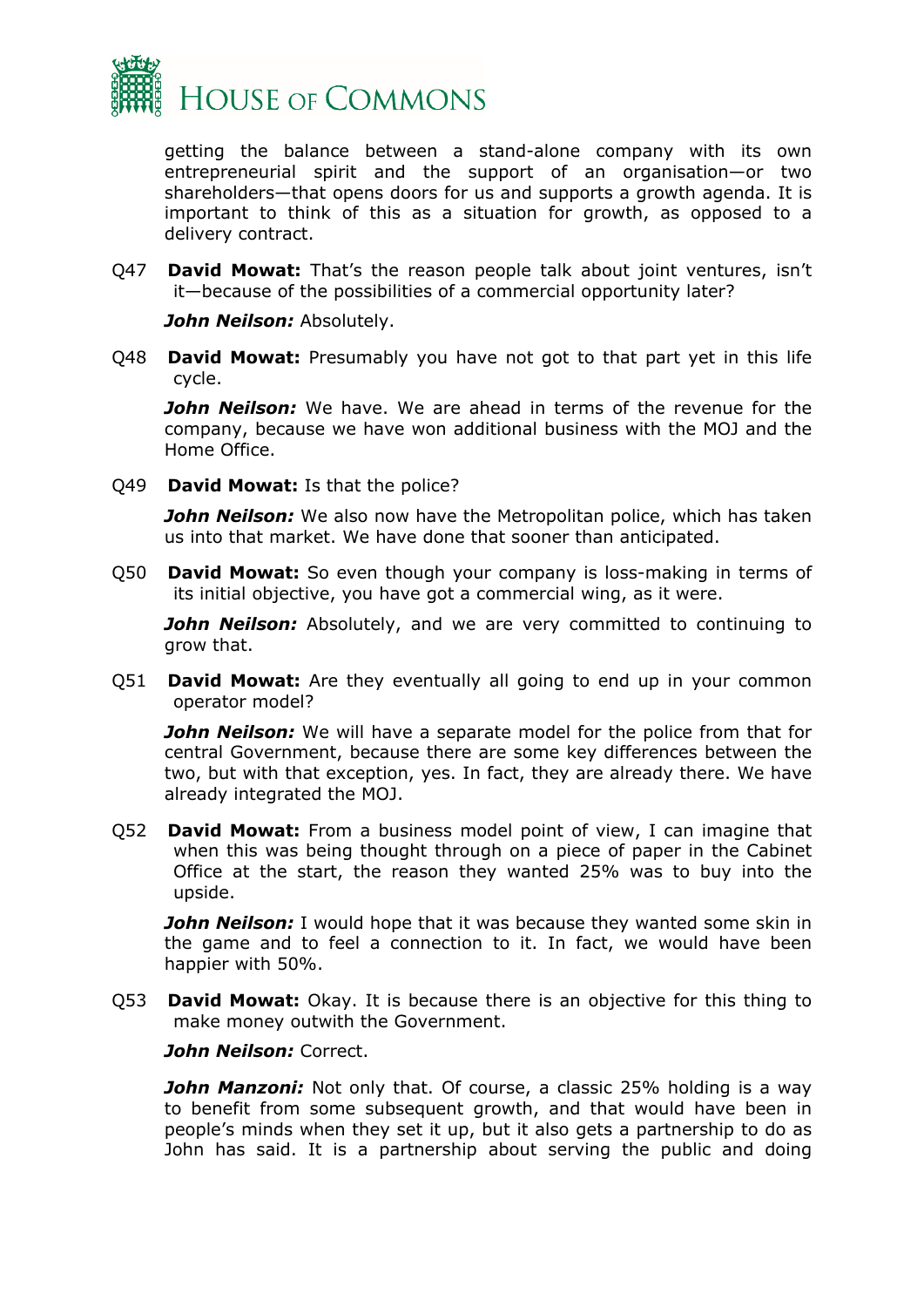

shared services for the public sector, so there is a partnership element to it, as well as just benefiting financially.

Q54 **David Mowat:** Yes. You can make a partnership work without having ownership. The other one is presumably a partnership as well. You'd say that you are working in a collaborative way as best as you can, so the fact that you have not got the ownership does not matter with that.

*John Neilson:* True.

Q55 **David Mowat:** Just on the other one, are you the chief executive of that as well?

*Debra Maxwell:* Of the whole of arvato in the UK. This is one of the contracts within that.

Q56 **David Mowat:** So you have someone working for you who is the chief executive of the actual joint company.

*Debra Maxwell:* It is not a chief executive role; it is a senior leadership role that sits on my board.

Q57 **David Mowat:** How many people are in that company?

*Debra Maxwell:* It is 197-odd, so it is much smaller.

Q58 **David Mowat:** It is one of your staff who leads that.

*Debra Maxwell:* One of my team leads that, yes.

Q59 **Chair:** Overall, John Manzoni, what do you think the cost has been to the taxpayer of the delays and problems in this programme?

*John Manzoni:* I think it is quite hard to put numbers on this. It is certainly true that we have not delivered to the original business case, but as we have already discussed, the business case has changed and morphed quite a lot. We are now operating in an environment that does not look like the original business case in the first place.

Q60 **Chair:** Is that a missed opportunity? Have you not put any value on that missed opportunity?

**John Manzoni:** We are in a discussion now. I am not at liberty to talk about that, because those are commercial conversations that we have yet to conclude. It would be nice if we had not had to pay those things between us, but the truth is that you either pay for the common process up front or you pay for it after you start. Now we are paying for it, and that was not contemplated in the original business case.

What we see now is a benefit, as you said, of close to £500 million, excluding the Metropolitan police, for a total cost of around £160 million for ISSC2. We still see a very positive business case going forward. When we have all washed up, we might be able to then say, "We might have done it for this," but the truth is hard to tell. Could we have done this any differently? I am not sure. I am actually of the view that we may have had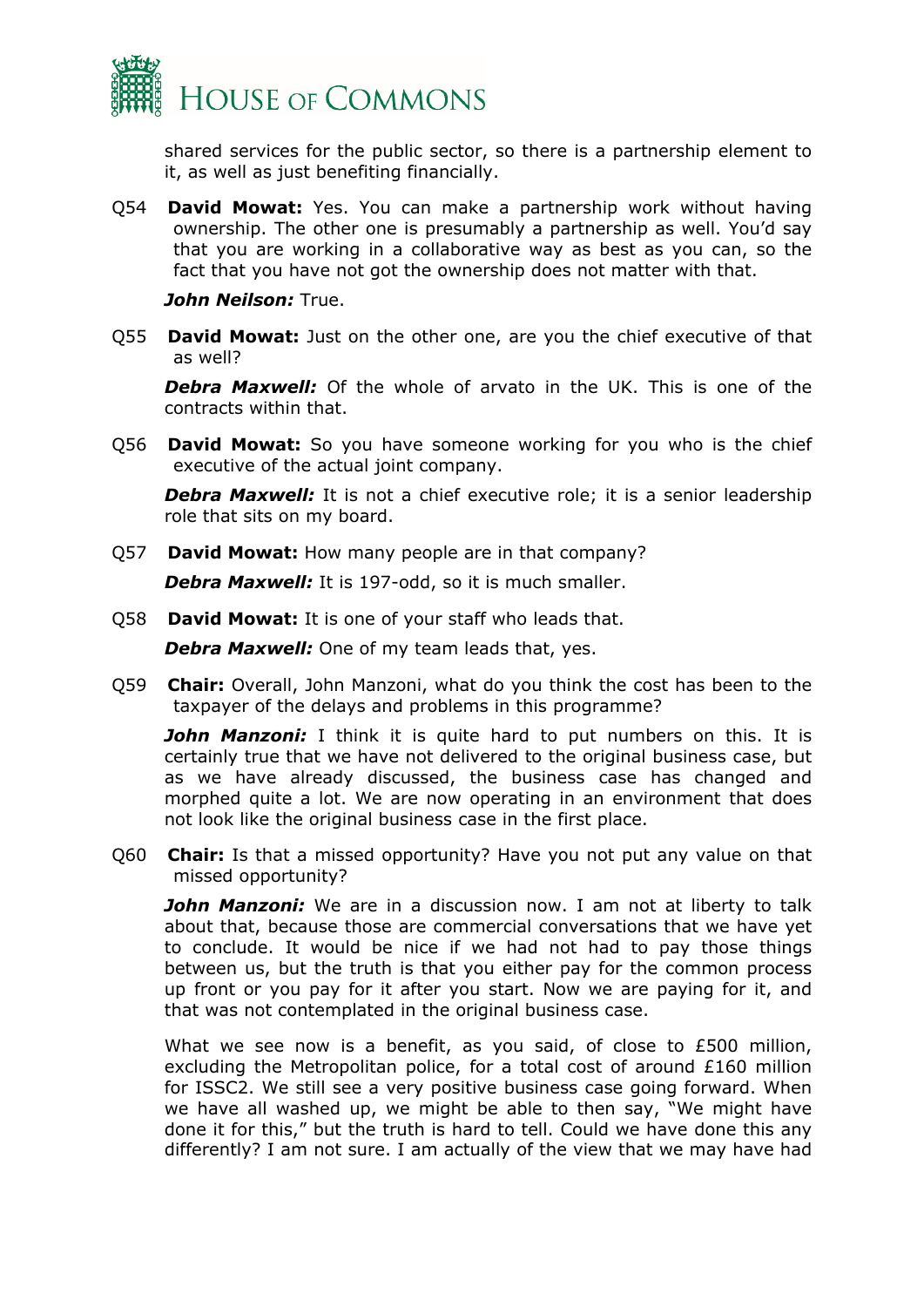

to have this sort of breakdown in order to have the breakthrough to get this done—

Q61 **Chair:** It is a very expensive way to force Departments to change culture.

*John Manzoni:* Well, except it is still enormously valuable for the taxpayer today.

Q62 **David Mowat:** We have not made money yet.

*John Manzoni:* That is true.

Q63 **David Mowat:** We have clearly heard you say that the £484 million is achievable—clearly if it is not, we will talk about that in the future—but to date, you have actually lost money.

**John Manzoni:** Of course, because there has been an investment phase. We are basically at break-even.

Q64 **Chair:** Mr Manzoni, you are very good at putting the positive on things.

*John Manzoni:* I have to.

Q65 **Chair:** We are here to call a spade a spade, and I am going to bring in the Comptroller and Auditor General, who can do that very well.

*Sir Amyas Morse:* I am just coming in now because I am a glass-half-full person, as you know. Just to check, what critical dependencies do you still have in terms of Departments? Does not the "bright" result still depend on Departments either staying in or coming in? What level of risk is there over that?

*John Manzoni:* As I said, I need to check the numbers but between 80% and 90% of the value that we see going forwards is the BAU services. That is relatively straightforward. The rest depends on a collaborative set of behaviours going forward. I sit here, now, very confident. The truth is that it has taken a year and a half, or thereabouts, to get us to a place where we can look forward from this point with a new governance, with new teams, new process and a new outlook, but there has actually been remarkably collaborative behaviour already in settling the commercial discussions with our partners, which is a great sign. There is now completely renewed commitment, with the transparency that says, "We can get this done." If we do this well, the prize is a lot bigger than is written in the Report.

Q66 **David Mowat:** I want to talk briefly about the commercial discussions you have been having and why they were necessary, but just on collaborative behaviour, is UK Shared Business Services the organisation that has just terminated the contract?

*John Manzoni:* Yes, it is.

Q67 **David Mowat:** So people have the ability to do that. Do they not want to be collaborative? You have given us this sort of nirvana of a collaborative future, yet a chunk of BIS has just terminated their contract and will not be joining.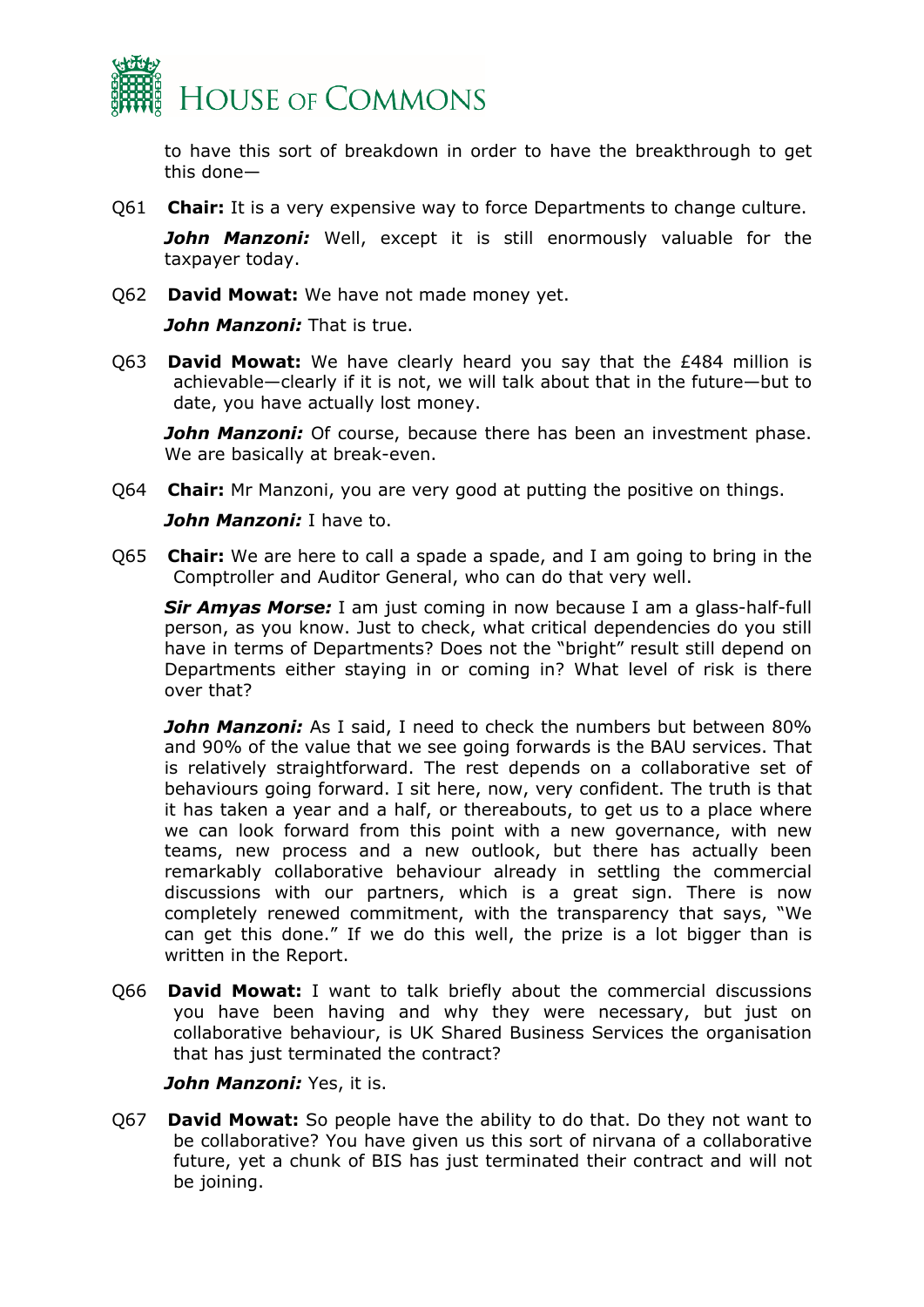

**John Manzoni:** That's a really tiny piece of this whole deal. On the other hand, we have had come into the deal the Home Office and the MOJ, which are way bigger than any of that.

Q68 **Chair:** Sorry, I cannot find the figure—can you remind me how much it was?

**David Mowat:** It doesn't say the amount. It's at paragraph 2.13 in the Report.

**John Manzoni:** Personally, I believe that if we do this well there will be more in future that come on to this platform.

Q69 **David Mowat:** But in terms of your role of providing more central direction, okay, they might be tiny, but it also might start a trend. Did you have discussions with them? Are you satisfied with the rationale of why they are doing it and that it isn't going to undermine the bigger picture and so on?

**John Manzoni:** I actually believe they never received services from the shared services centre. Yes, I have had discussions with them as part of the commercial negotiations we have just had, but they were actually never properly in.

Q70 **David Mowat:** They're certainly not going to be in now.

**John Manzoni:** They may come back later. I've been talking about that.

Q71 **David Mowat:** Okay. Perhaps we could talk a bit about the commercial discussions you have been having. I understand that the numbers may be confidential and whatever, but could you go first, Mr Neilson, and explain why they were necessary?

*John Neilson:* Well, they were necessary because all parties have incurred additional costs related to both delay and the ultimate design of the system that has been created. There are costs related to those two things and related to delay. The biggest single cost relates to the continuation of existing legacy systems.

Q72 **David Mowat:** And these are things on which you would have expected the Government or the Departments to have performed differently. I presume you have made a claim against them—there is money involved—so presumably your view is that they didn't perform as they should have done.

*John Neilson:* There are various discussions about who is accountable for what part of the delay. There are normal commercial discussions related to that.

Q73 **David Mowat:** Okay, so in this contract the risk of failure to move to the common operating model because of commonality of business was with the Government.

*John Neilson:* No, the risk was with us.

Q74 **David Mowat:** Okay, so why do the Government have to pay money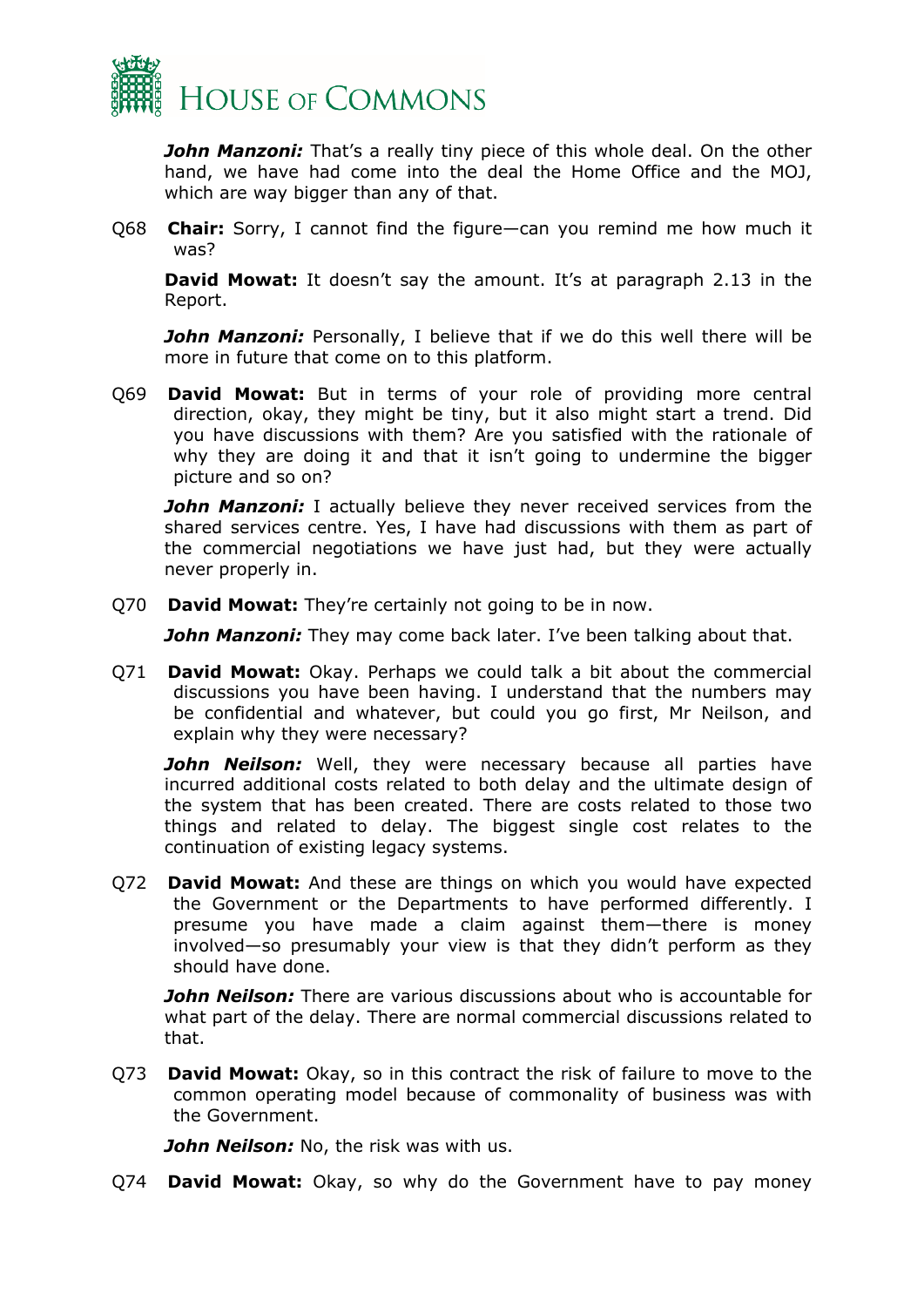

because it hasn't happened?

*John Neilson:* Because the delay and the changes were not necessarily down to us.

Q75 **David Mowat:** That doesn't sound like the risk was with you.

*John Neilson:* It depends on whether it is additional change.

Q76 **David Mowat:** Is it a similar set of situations on the other side?

*Debra Maxwell:* I think it's similar. It has been several years since the original contract was signed, so technology has changed, and other changes have also come about that need to be taken into account, and obviously we have different clients.

Q77 **David Mowat:** Why do technology changes give you a claim against the Government?

**Debra Maxwell:** I'm not necessarily saying that they do, but they do change the construct of the commercial contract and the way it is made up. There have been some changes and new decisions being made about how the contract looks. Again, like John said, around the delays and the changes—

Q78 **Chair:** Sorry, we have two Johns here.

*Debra Maxwell:* Sorry, John Neilson.

Finally, from our perspective as well, I think our client base is now different, so volumes are lower, volumes are different, and that leads to a change to the way that the projects—

Q79 **Chair:** Can I just make sure about the client base? The DFT is in, but are any of the other Departments going to come in at any point, or are they completely out?

*Debra Maxwell:* No, as far as we know right now, they are not coming in.

Q80 **Chair:** But they could come in, John Manzoni, in future, if the hearts and minds are won, as well as—

**John Manzoni:** I believe that if we stabilise the platform, and Philip is going to—

Q81 **David Mowat:** Just to be clear, volumes being lower is also a risk to the Government, not to the partner companies—let's call you that. Is that right?

*Debra Maxwell:* Well, you get economies of scale from volume—

Q82 **David Mowat:** No, I understand why. It is a question of—it hasn't happened, those economies of scale. I'm just trying to understand where the balance of risk is as a result of that, but from what you're both saying it sounds like the risk was with the Government or the taxpayer.

**Philip Rutnam:** I would distinguish between volumes being lower and the thing that had unquestionably changed and that we needed to recognise in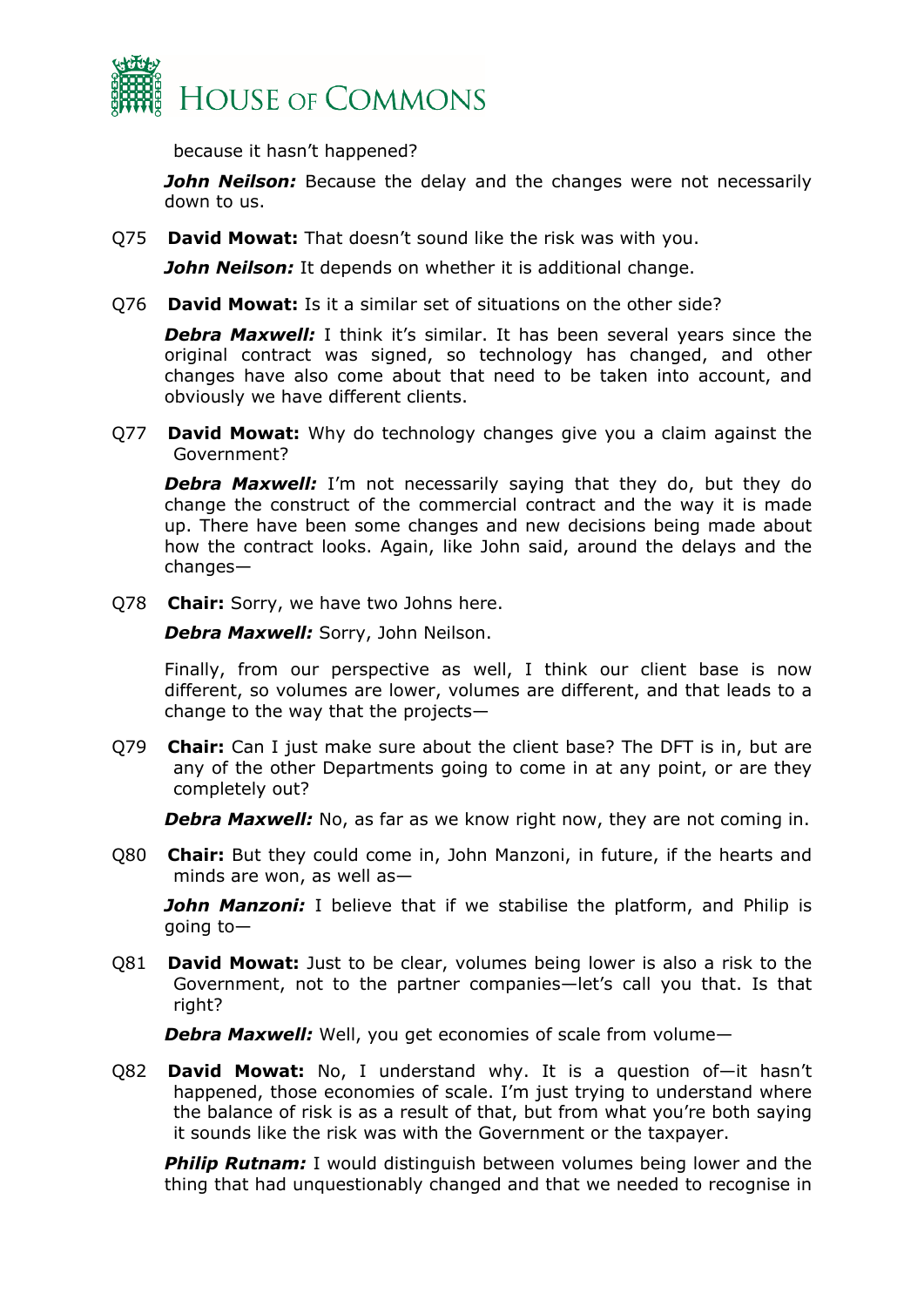

the negotiations, which was the fact that the original intention was to have four customers—four other Departments or public sector organisations coming along—but they were departing the scene.

From my perspective, what we were doing through the commercial negotiations we had with arvato was recognising the reality that the strategy put in place from the Government office was framework authority at the end of 2013, early 2014, with four Departments coming in—

Q83 **Chair:** Just to be clear for the record, that was DCLG, the Treasury—

**Philip Rutnam:** It was DCLG, DCMS, the Treasury and the Civil Nuclear Constabulary, and all of them were leaving the project, so we needed to recognise that. That was one thing. The second thing was that we agreed, from our business perspective and with arvato, that we should be simplifying the programme, so that instead of it being anchored around a migration from SAP to the Agresso platform, which was another platform, we should focus on SAP as the principal solution of the platform.

So there were some real changes, if you like, in the business environment that we needed to recognise through these negotiations.

Q84 **Chris Evans:** Basically, what I want to go back to, Mr Rutnam, is the business case. You said there was definitely a business case. I am looking at paragraphs 3.2 and 3.3 of this Report. Paragraph 3.2 says, "However, the government did not develop an overall programme business case. It did not, for example, reconcile the departments' individual savings cases to its overall savings figure." Would you agree that the failure was already at the beginning, because several different Departments were operating on several different business cases, rather than there being an overarching strategy?

**Philip Rutnam:** Just to be clear, I agree with the point in the Report that there was a failing in relation to not having an integrated business case across all the Government customers for ISSC1. However, there was a business case for the DFT component; what we did not have an integrated business case for was the addition of DCMS, DCLG, HM Treasury and the Civil Nuclear Constabulary—

Q85 **Chris Evans:** That is what I'm struggling to understand. This is a shared service, but you seem to have several different business cases—left, right and centre. If you'd had one set business case, we probably wouldn't be sitting here talking about this issue now.

**Philip Rutnam:** To be clear, there was a business case for the ISSC2 programme; there was a business case for the DFT component of ISSC1. The gap was the integrated business case for the other components of ISSC1. That is a gap and that definitely needs to be reflected on. However, I wouldn't be quite as optimistic as you in saying that if that had been put in place, then the programme that followed would undoubtedly have been a success—

Q86 **Chris Evans:** But it would have been easier, surely.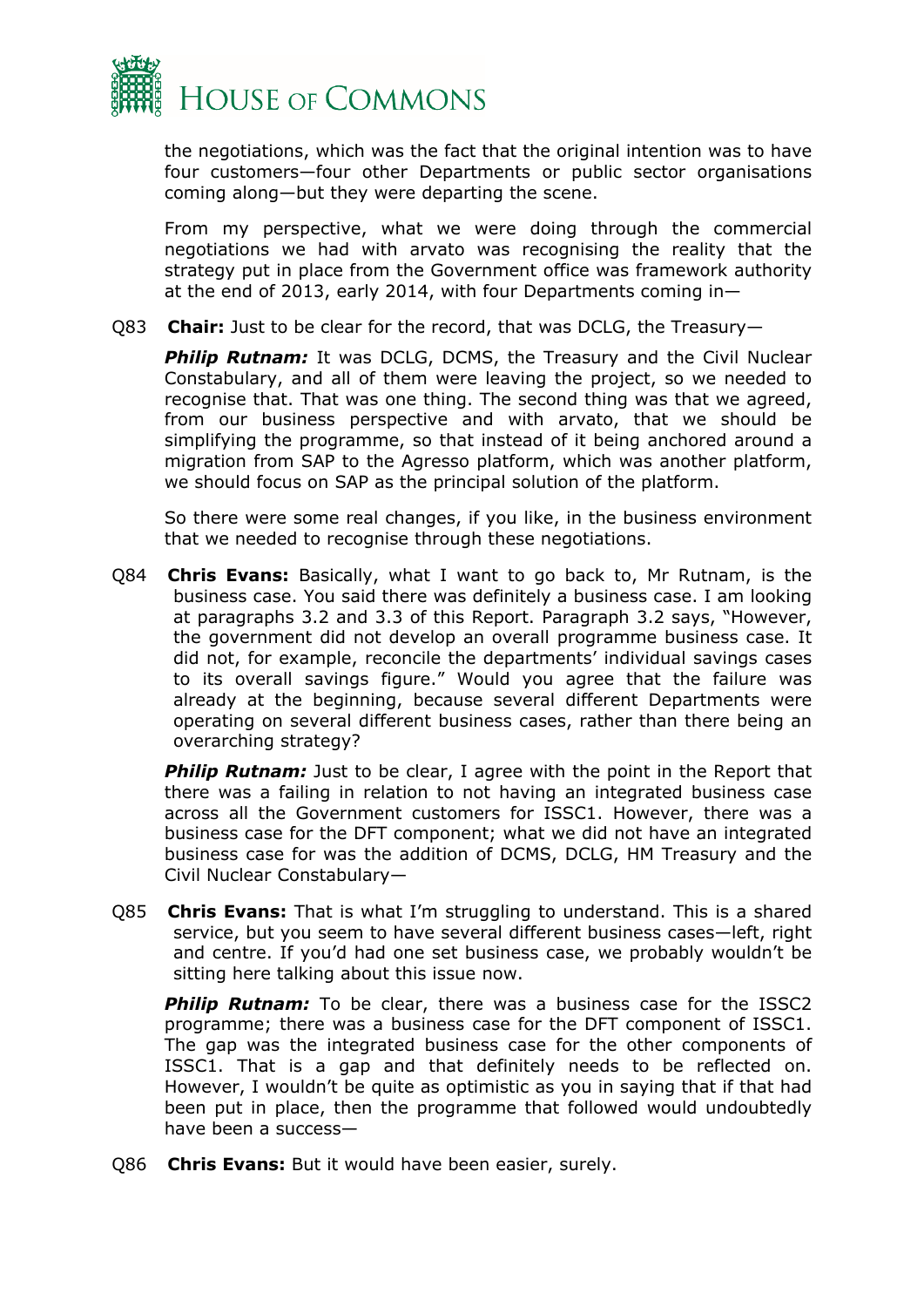

**Philip Rutnam:** It would definitely have been a better start—I completely agree with that—but I think the fundamental issues really lie in the conversation that I was having with Mr Mowat about leadership and followership.

Q87 **Chris Evans:** You must have seen that going wrong quite early on, then. Did you just carry on and turn a blind eye to it?

**Philip Rutnam:** Well, at that stage we were a customer of the project, alongside the other four Departments. We obviously want to see an integrated business case, but we were a customer.

Q88 **Chair:** Just be clear, the SRO was the Cabinet Office, but how many SROs were there over this time to deal with the five Departments going into arvato?

*John Manzoni:* This is one of the problems. What actually happened is that I think the Cabinet Office put in place something called the framework authority. That is why I say the governance was not quite right. The issue with the framework authority is that it was unable to step in unless anything was escalated. Nothing was escalated because the individual Departments were basically doing their thing and therefore there was a sort of "do loop" that basically resulted, frankly, in the failure of the common process or the failure of sufficient—

Q89 **Chair:** So you needed a named person? A named SRO?

*John Manzoni:* That would've helped. In the end, all of these things are behavioural. A business case would've helped.

Q90 **Chair:** You keep saying all these things are behaviour, which is a fair point and we would probably agree there is a large element of that, but surely that is part of the role of the Cabinet Office? For heaven's sake, did you not have a nudge unit, which was about behaviour, to change the behaviour of the Government Departments you were working with, as part of the preparatory work to get shared services off the ground?

*John Manzoni:* It is hard to disagree with that, but in order to do that you have got to have sufficient experience in these particular issues.

**Chair:** I go back to local authorities. They seem to do it—I suppose driven by the imperative of saving money.

**John Manzoni:** They also don't have accountability structures in the same way as central Government.

Q91 **Chris Evans:** In terms of the contract—the only thing I want to talk about is the contract you signed—when targets were being missed, were there any financial penalties put in place? That is it, really.

**Philip Rutnam:** There were. For example, in our relationship with arvato, as of today we have a regime for things known as "service level credits". If we don't get the service from arvato that is contractually specified, there is a service level credit and money changes hands as a consequence. I hope Debra would agree that arvato are under very clear financial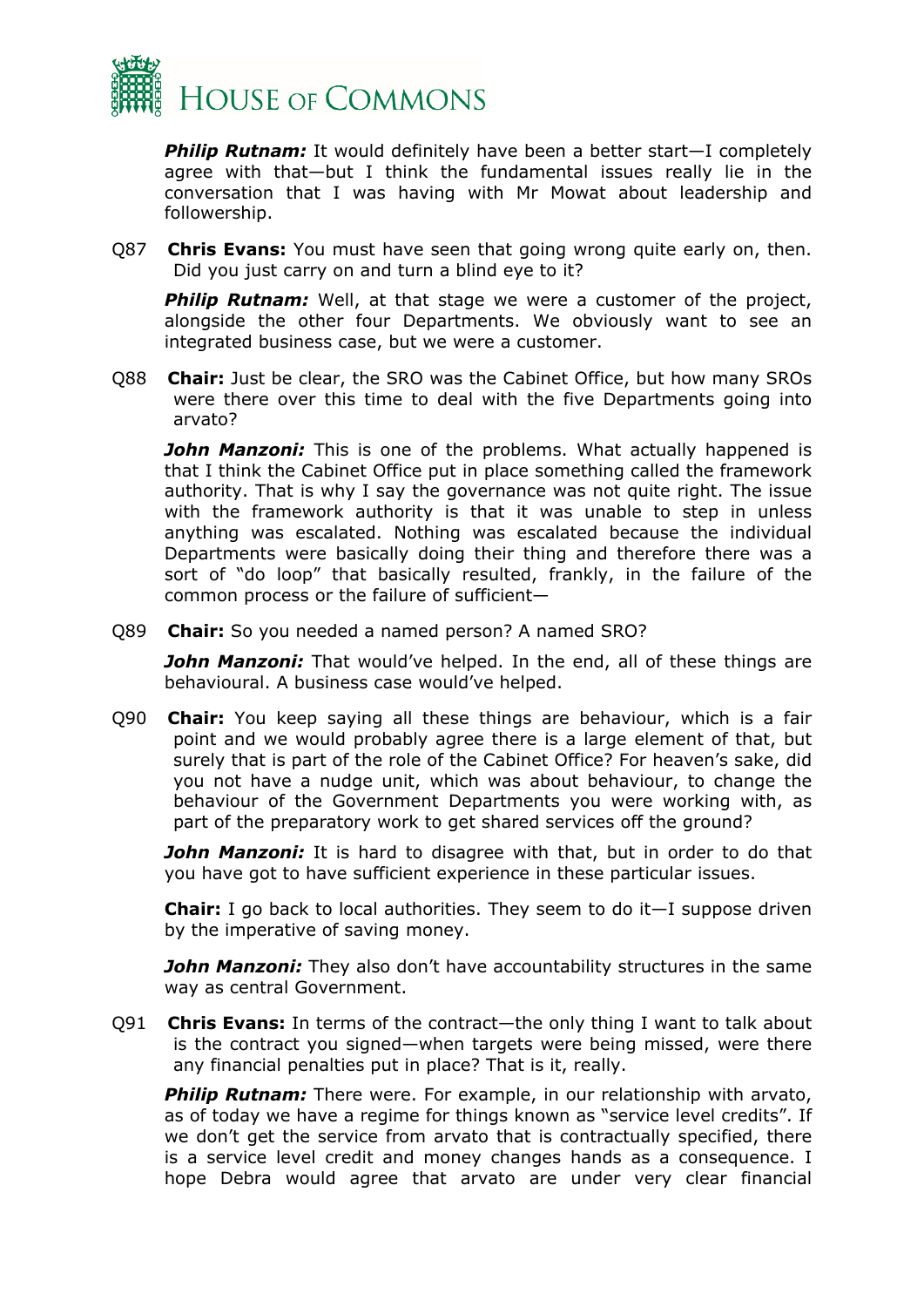

incentives to deliver what we have specified. Indeed, on the discussions that we talked about earlier, we have further strengthened our service level regime and expectations of arvato.

**Chair:** Thank you very much, Mr Evans. Mr Evans has to leave—leaving me lonely on this side.

**Chris Evans:** I apologise; I have to leave.

Q92 **Nigel Mills:** Coming back to the commercial dialogue, I guess I have a couple of concerns about that. Mr Mowat was quite generous in saying that perhaps you could not disclose how much money we were talking about, but I think it would be useful to know, how much of a bill have we racked up by not getting this right at first? John Neilson and Debra Maxwell, could you give us any idea how much this compensation is looking like being? How much was your claim?

**John Neilson:** I think, as John said earlier, this is a matter of some commercial sensitivity. Maybe the deal isn't done. It may be better that we write separately to provide that sort of information, if that is all right?

*Debra Maxwell:* I don't think arvato would be comfortable with me saying that.

Q93 **Nigel Mills:** Just while we are on that topic, is this a dialogue where you are trying to resolve it forever? Or is this going to be one of those things where there will still be the right in two years' time to say, "Actually, this model is still wrong. We are still not making the right money, so we will have another claim"? Is this meant to be a once and for all reset to get it on to the right path?

**Debra Maxwell:** In my experience, particularly with contracts of this length, I think there will always be—we would be naive to think otherwise—healthy, robust discussions if anything changes. The reality is that things change over a contract of this period. However, from our perspective, these commercial arrangements that we are discussing set the future sound for arvato to work much more effectively around the shared services programme.

Q94 **David Mowat:** Things do change, as you say. You both used the word "partnership". The issue, commercially, is what that change was and whether or not it is reasonable for organisations like yours to have expected a degree of change or not. Obviously I am sure Mr Manzoni does not want to get into a situation where he has suppliers who win work and then make the thing profitable based on change requests and things of that nature. That is a lose-lose for everybody. I am sure both of you would agree with that, would you not?

**John Neilson:** Absolutely. One of the reasons I come back to my joint venture—through the joint venture all of these things and all of our actions are absolutely transparent to the Cabinet Office and Government representatives that sit on the board. All of our actions are transparent in that sense.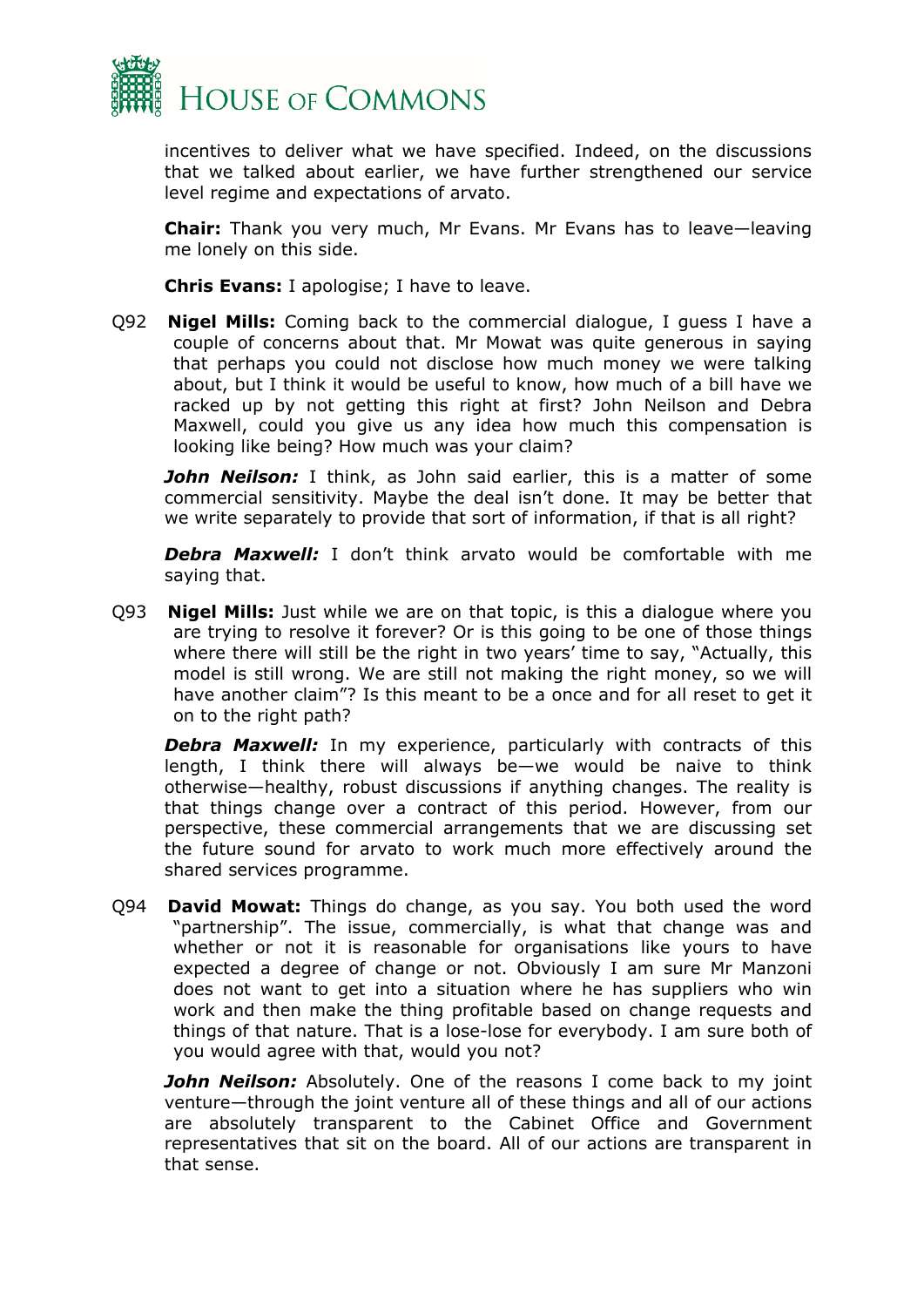

Q95 **David Mowat:** You have used the phrase "joint venture" quite a lot. One of the characteristics of a joint venture is a risk-share on the downside as well as the upside. There is something to be worked through to understand how—I guess there must be a contract; you will have commercial people on both sides discussing that—that works with the ethos of a joint venture all the time. Sometimes you can have a joint venture when it is convenient and a contractual relationship when that is convenient and play it both ways, can you not?

**John Neilson:** You can. Clearly we operate as an independent entity as a company, and that is the organisation that has the interaction, the dialogue, with the clients. With regard to "Is this a line forever?", actually this will draw a very significant line in the sand. It is one that we should have confidence in, in as much as I think when the Report was issued we had one client sitting on the system. We now have 12 different Government organisations sitting on the system. We have plans for the remaining six, which means they will be on the system by May next year. We have plans, which I think there is a high level of confidence in, that they will move forward. So I think there is a very important chapter that is coming to an end; but I think, as Debra said before, life happens and you need to be able to react to life. Things may occur in the future, but I think this chapter is coming towards a close.

Q96 **Chair:** Talking about change and things happening, if you look at figure 9 on page 28 in part 2 of the Report, it is quite shocking really. The Ministry of Justice tops the league—this is requests for changes, by Department, outstanding in March 2016. I cannot quite see how the Ministry of Justice, Mr Manzoni, was allowed to get away with asking for 259 changes. I know it has a complex system to run. Do you think that was reasonable, and what was done to try and control that?

*John Manzoni:* I think this is an example of some of the issues that Philip was talking about. If we don't have that commitment to common process, then everybody is going to say, "Well, I just need this," and "I need this," and if the ramifications and implications of that change, that change and that change are not clear, then of course they are going to carry on doing it. This, by the way, is one of the things that racks up the costs.

**Chair:** Absolutely. It racks up the costs, but not to the costs of the Department. The Department gets away scot free.

Q97 **David Mowat:** It might, actually; who pays for their change lists?

*John Manzoni:* Well, that's part of the settlement in the end. What I will say to you is there are obligations on both parts.

Q98 **David Mowat:** Sorry—we started off by talking about the difference between the centre of Government and the baronies in the Departments. In terms of these change requests, which we are asking about, is it clear that the Department that raises them pays for them?

*John Manzoni:* Actually, historically—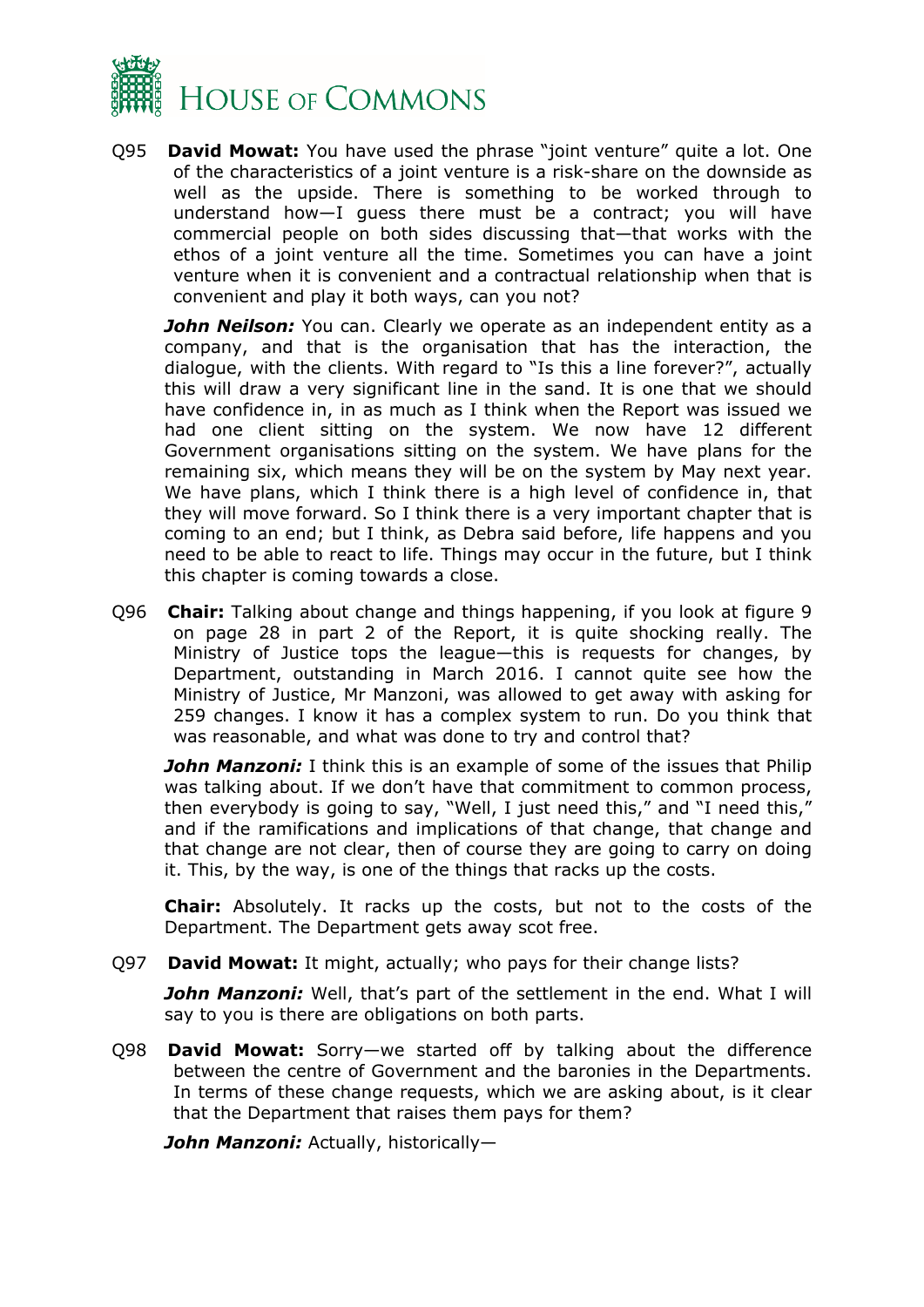

*John Neilson:* Yes. It's not quite as simple as yes or no, though. So if it is a Department change for that Department, they absolutely would pay for it. However, very often you could change something for one Department that has a knock-on impact that another Department doesn't like. We therefore have a design authority that has to approve and manage that process. That is one of the points of tension, and the lessons learned is one of the areas that we need to improve. We have got to get this balance. You were talking about standardisation before. There are some things—processing an invoice—that should be absolutely the same for everything. We should also recognise there are special needs. A prison officer is different to somebody sitting—

**Chair:** In a desk in Whitehall.

*John Neilson:* Yes, in a central Government Department.

Q99 **Chair:** Talking of Whitehall desks, the Department for Transport, in note 2 on that same chart, Mr Rutnam: "For arvato in March 2016, there were 211 change requests remaining open"—made by your Department—"or its arm's-length bodies". Do you think there are too many? Was there any control over those requests?

**Philip Rutnam:** There was certainly control. Was it too many, or more than I would like? Yes, certainly. Are we reducing the number? Yes; we have been reducing the number all the time since March.

Q100 **Chair:** Do you know how much it costs the taxpayer that you made all those requests for change?

**Philip Rutnam:** I am afraid I don't have a figure. I don't know whether Debra is able to comment on that. However, I can assure the Committee that the number has come down significantly. The number I am aware of, the last time I looked, was around 100.

Q101 **Chair:** So that means you just accepted some of them wouldn't happen you decided not to ask for them. You got rid of those change requests—or they were dealt with.

**Philip Rutnam:** Well, there are a range of responses. Some of them you reject. You consider it and then reject. Some of them you consider and decide to progress. Some of them may be actually interconnected, and you need to think about whether there is a better solution; but Debra may want to comment.

**Debra Maxwell:** There is no doubt that the change control process, certainly in the earlier days, was pretty cumbersome and quite slow, with no real opportunity for us to prioritise, so there was quite a big inundation of change controls, hence the higher volumes. I think from our perspective that has improved significantly. We have got a design authority that has been in place now for several months and is already making a significant difference, and starting to drive those volumes down; and we are seeing a lot more practical application and prioritisation of the change controls that we have at the moment. As far as the exact cost of those is concerned, I do not have the numbers to hand, but I am sure we can provide them.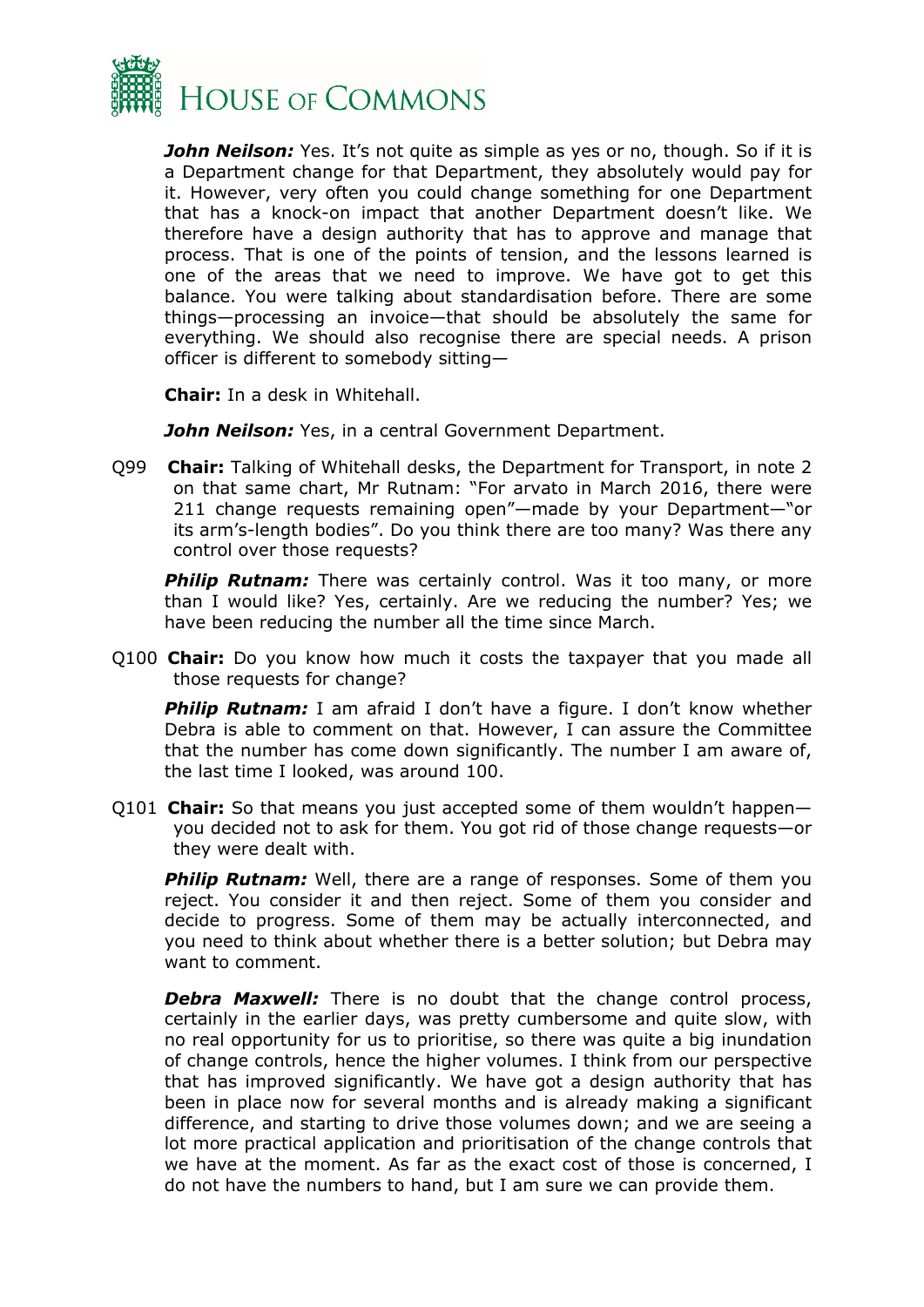

**Chair:** That would be very helpful.

Q102 **David Mowat:** You have both said you have had design authorities in place for the last few months. Having a design authority for a common application like this is not rocket science, is it? What did you have before?

*John Neilson:* The design authority has been in existence since pretty much the start of the contract.

Q103 **David Mowat:** Okay—I think you said that, Debra.

**Debra Maxwell:** Not for arvato. Our design authority is relatively new. I think retrospectively we all look back and agree that a design authority from an earlier date would have made a difference.

Q104 **David Mowat:** What a design authority does is this. When someone raises something, they will not necessarily think it is a change. They will just say, "That's what I always wanted." They will say that's what they want, and the design authority says, "Are you sure? It's going to cost this much and it's going to mean we affect these other Departments." That is what you are talking about, isn't it?

*Debra Maxwell:* That is correct.

Q105 **David Mowat:** And you did not have that before.

**Debra Maxwell:** We did not have a proper process that allowed for those decisions to be made at a single point.

Q106 **David Mowat:** Right. So what happened then—just chaos? People raised stuff and there was no—

**Debra Maxwell:** I would not call it chaos. I would call it more challenging. We certainly had a lot of change controls. From our perspective, what it led to is delays, because if you have a change control—certainly in our situation, it quite often needed to go through all of the Government Departments to get approval from them individually, as far as the change control was concerned. That also led to why we look like we are behind in particular on change controls. It is almost impossible to process them within the KPIs we had.

Q107 **John Pugh:** Can I ask some slightly geeky questions about software? I was struck by paragraph 14 on page 9, because it seems to imply that at the point when the contractors were signed up, it was not obvious to you—you said you did not have the capability—that there would have to be the design and implementation of a single operating system. Am I right in assuming that? That is what it says.

*John Neilson:* I do not think that is correct at all.

Q108 **John Pugh:** You do not think the paragraph is correct?

#### *John Neilson:* No.

Q109 **John Pugh:** Or my understanding of it? It says: "contractors for both centres did not have the capability in-house to design and implement the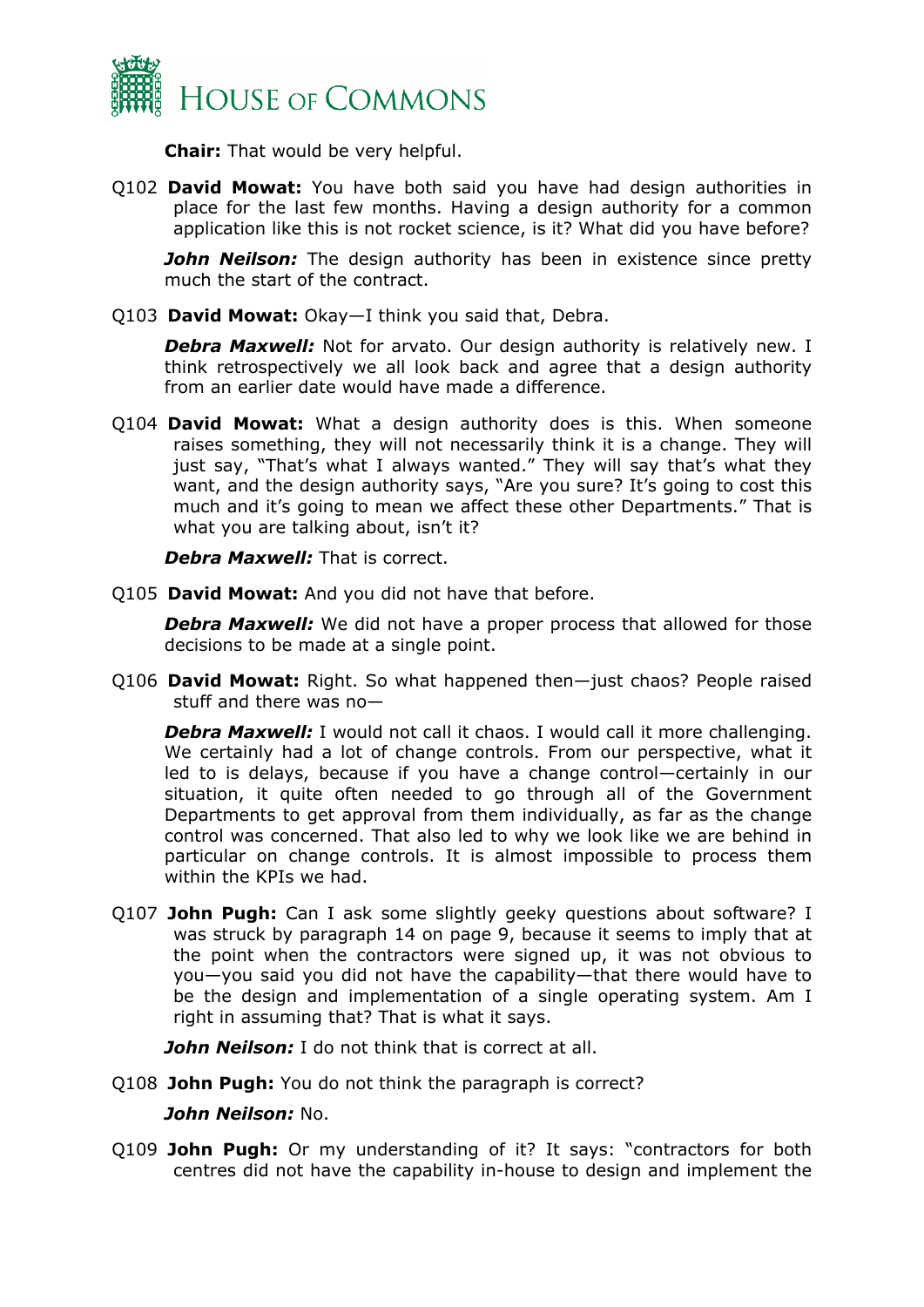

single operating platforms." That is a major point of a key subcontractor. Was that obvious at the point when—

*John Neilson:* I absolutely disagree with that paragraph.

Q110 **John Pugh:** You do?

*John Neilson:* Yes, I do.

**John Pugh:** That is very important.

**John Neilson:** Sopra Steria, in bidding for this work, would have had the capability to do this. As is mentioned elsewhere in the Report, the actual introduction of the IT system as part of the package was done very late in the day. The reason we chose to partner with Fujitsu was not that we did not have the capability ourselves. It was because the most effective way to de-risk this situation, where there was a very limited opportunity for due diligence, was to partner with the organisation that already had 80% of the user base sitting on systems that they were managing. We were able to use that system base as the core architecture for the rest of the project. It was a major de-risk decision. It was not a lack of capability decision.

Q111 **John Pugh:** I want to ask about arvato as well. Were you clear from day one of the contract that this was part and parcel of delivering the contract?

**Debra Maxwell:** Are you talking about the partnering arrangements?

Q112 **John Pugh:** I am talking about developing a single operating platform, either in-house or by sub-contraction.

**Debra Maxwell:** There was always an intent to build a single operating platform, and our intent was always to partner. We partnered with Unit4, which were the experts in—

Q113 **John Pugh:** That's all right. Mr Manzoni, it was clear when the contractors were appointed that that was what they were going to do.

*John Manzoni:* As far as I understand, it was. I was not here and I did not deliver the contract. As John Neilson said, the requirement for the additional Departments on ISSC2 came relatively late in the day, partly driven by the recognition that many of them were running out of road on their existing contracts. I think that that then forced this back into our suite of contracts.

**Chair:** The more you speak, the more it sounds like it was made up as it went along.

**Philip Rutnam:** Can I clarify one point? In relation to the arvato arrangement, from the very outset they were not intending to have the capability to do this in-house. They were intending from the very outset in procurement, it was clear—to do it through a commercial arrangement with a company known as Unit4, which was acceptable.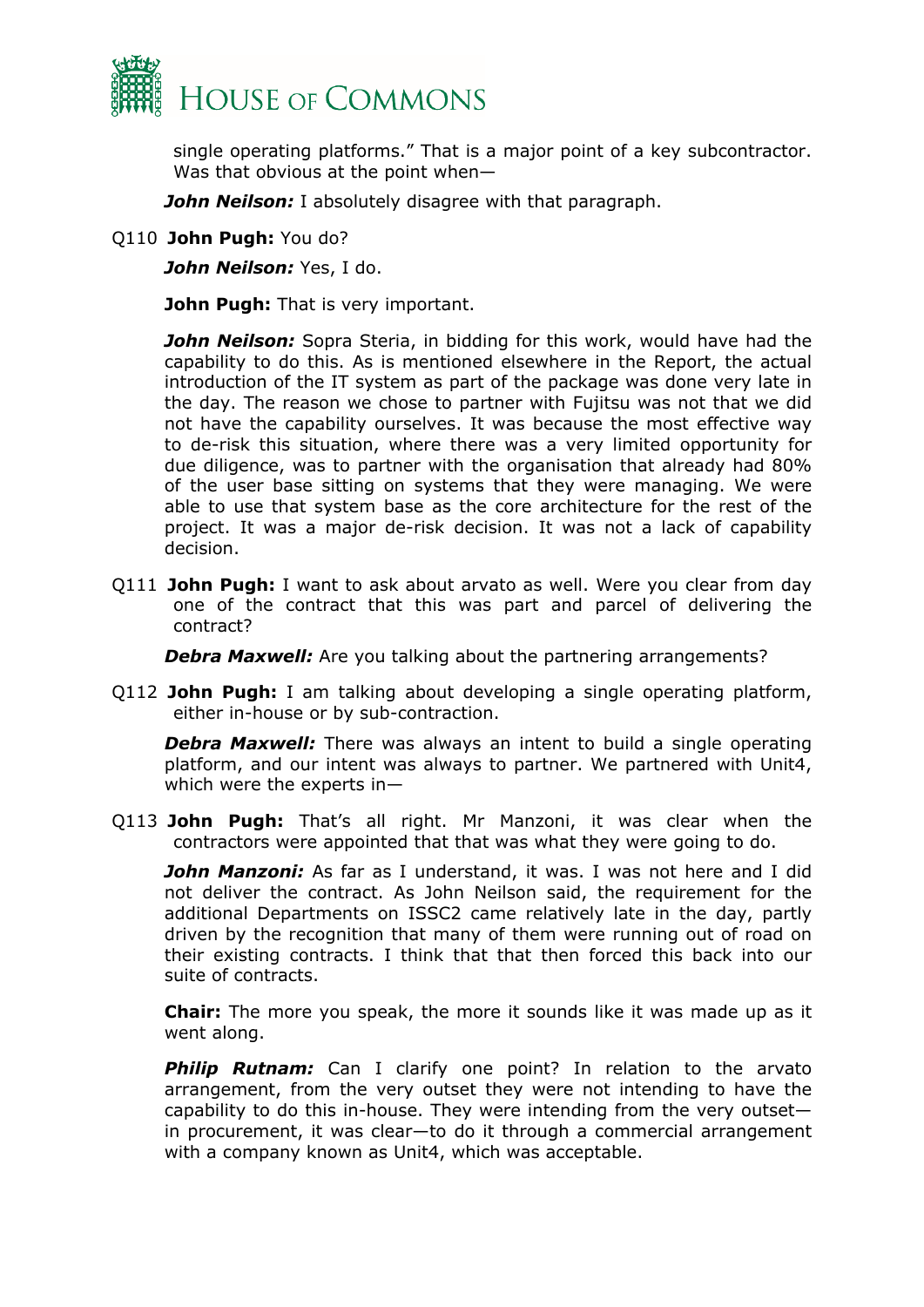

Q114 **John Pugh:** That leads me on to my second question. I refer you to paragraph 1.12 on page 16 and paragraph 1.16 on page 17. In both cases, the major contractor—the lead contractor—appoints a subcontractor, who then uses specific software. In one case, it is the Agresso software, which is described in the text as "a simpler and cheaper system"—I don't know whether cheap is better in this context and Oracle 12 is identified as being used in the SSCL centre, and that version is "newer than the version used by some customers". I don't know whether those are good things or whether they're bad things, but what I really want to find out, Mr Manzoni, is whether the civil service as the client, as it were, was actively involved in those choices or whether it was left entirely to the lead contractor to decide how to implement it.

**John Manzoni:** No, I think the contracting process was actively involved in those choices. There was a conversation about the Agresso platform and there was certainly a conversation about out-of-date software that was unsupported, which is one of the things that we have now benefited from. These platforms that we are now on are now fully supported, fully up to date and all of those things, whereas the previous ones were not. We had a sort of burning platform, if you like, which forced us—we were very conscious of this. As Philip has just said, they have made a subsequent decision to go back on to an SAP platform. So there was awareness.

Q115 **John Pugh:** I'm just aware that, going back to NHS IT systems of the past, in some cases a subcontractor was left to get on with things like the Lorenzo system and nobody back at the civil service really knew what was going wrong. You were well aware what the software was. It was your choice as well, and it was conducted with client hands on—

*John Manzoni:* So far as I'm aware.

#### **John Pugh:** Okay.

Q116 **Chair:** I will just bring in the National Audit Office on this issue around page 9, paragraph 14.

**Paul Oliffe:** The Report is agreed, so just for clarity, in both instances there was a delivery partner used for the IT component. John, I think you are saying that the description we have in the agreed Report is incorrect, in that it wasn't capability that drove you to make that decision; it was capacity and convenience.

**John Neilson:** Well, it was a de-risk strategy, because they had 80% of the user base already, so it was the most sensible thing to do to build from their architecture—their platform—and that is what we have done.

*Paul Oliffe:* So they had the more relevant experience.

*John Neilson:* If we'd had longer to go with this, we might have done it differently, but we didn't. We had the time, we had to make a decision in that time period, and that's what the decision we made was.

Q117 **Chair:** It's just helpful to clarify that so we can reflect it in our Report.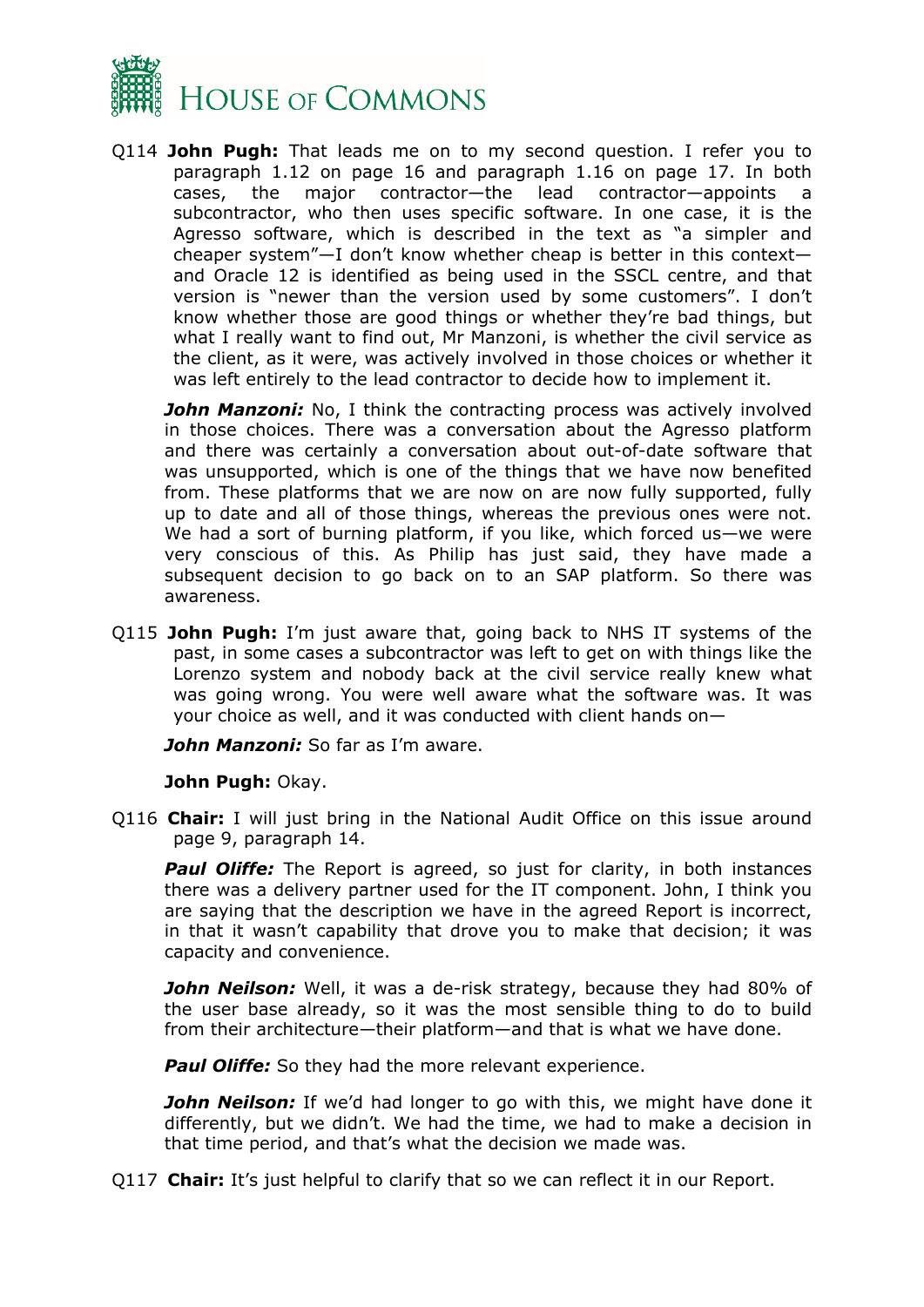

Mr Manzoni, we obviously had a very big decision by the British public last Thursday. Have you yet had a chance to analyse what will happen when you are letting contracts like this in the future? We have an OJ process now for bidding for contracts across Europe. Presumably that will all be swept away. Have you had an official position from the Cabinet Office yet on this point?

**John Manzoni:** No, because as we all know, we are in a period of transition and that is yet to be resolved and determined. We are of course putting in place processes and structures to allow us to do that in the proper way, but no decisions have been made. Actually, by the way, until we're out, we're in.

**Chair:** Perhaps, as the Prime Minister said, but nevertheless, it is always good to be prepared.

Q118 **David Mowat:** Just one final observation. However we look at this, it is not a brilliantly happy story, notwithstanding all the valuable lessons that have been learnt. Mr Manzoni, at the start, one of the words you used was "governance"—that governance wasn't right. As we go forward, this isn't going to work unless governance is right. Are you absolutely convinced now that the Cabinet Office is in a position to provide the leadership that doesn't seem to have happened in the past few years?

**John Manzoni:** I think the answer to that question is that I am very much more confident today. It is not just governance, because in the end it is individuals and skills. We have changed the individuals—

Q119 **David Mowat:** Okay. I still think, though, it is occasionally about forcing people in Departments to do something that is suboptimal for them because it is going to save money for the taxpayer, and if they don't accept that, sometimes they have to be moved—or worse. That is how it works.

**John Manzoni:** Of course, but as Philip said, in general, when the greater good is made transparent and clear, and people are confident in its achievement, people actually behave in the right way.

Q120 **David Mowat:** They might at the management level. I just make the point again, though, about the guy who is going to have to put up with the worst business process for the common good, because that is what it means in practice. To avoid getting a change request, you say, "No, you're going to have a worse business practice. It doesn't actually cost any money; your job is just a bit worse." Sometimes you have to do that. That is part of management at the Cabinet Office and the—

*John Manzoni:* I agree. Actually, just to give you some comfort, we now have governance structures around the HR processes and the finance processes, independently, with HR professionals and finance professionals collectively agreeing those processes all the way down the system.

Q121 **David Mowat:** The other thing that has been patently missing from the programme up to now is a sort of Government shared service guru, or lead, or programme director, or whatever it is. You're telling me now that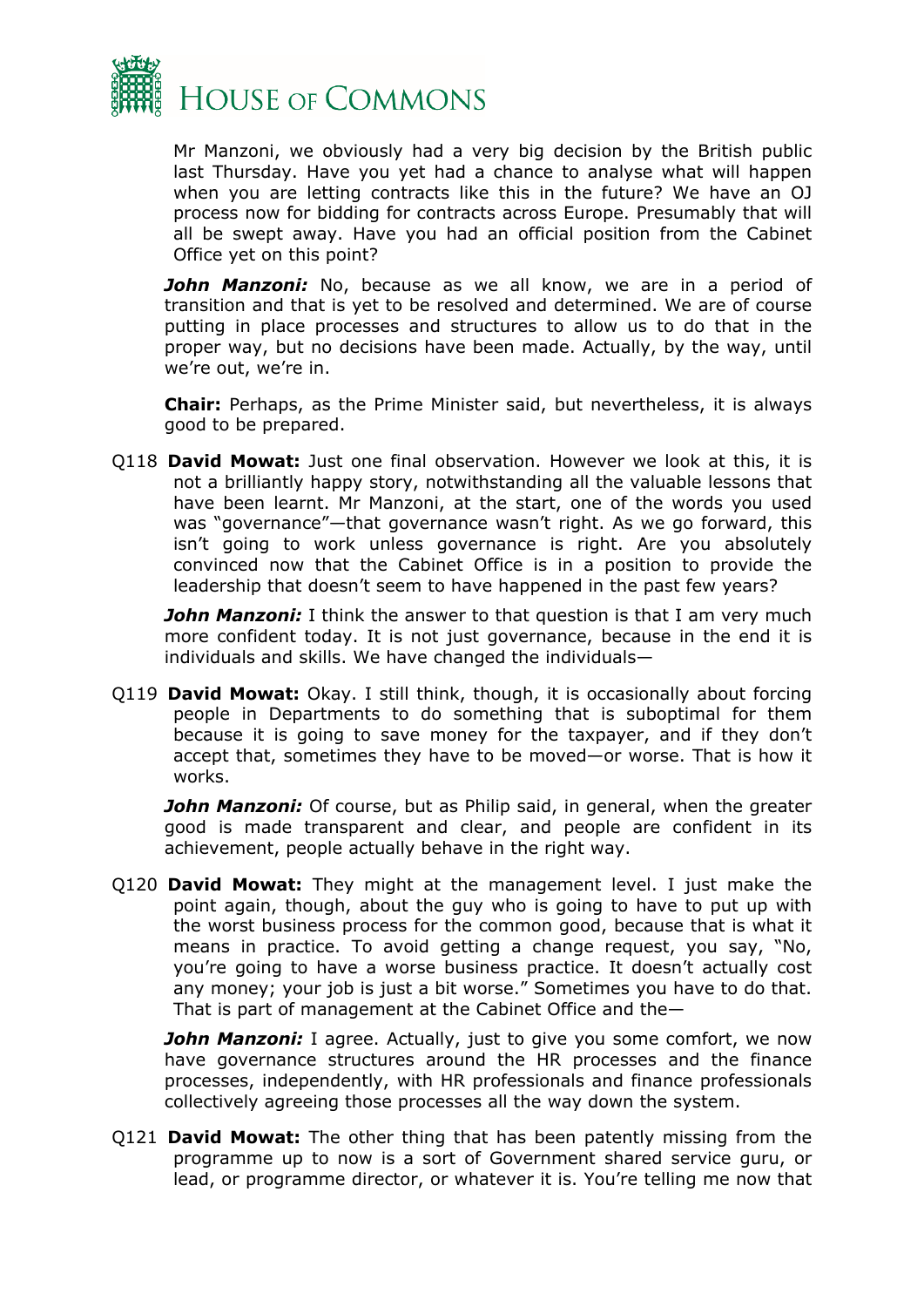

you have recruited that person?

**John Manzoni:** Mr Andrew Smith, chief executive of Hampshire County Council, who has done this for years and years.

Q122 **Chair:** We look forward to having him in front of us next time. There's an invitation for you.

Can I touch on this issue of governance? Philip Rutnam, we were talking earlier about what was happening with the Department for Transport and the framework approach. Why did no one call out the facts? We have heard Mr Manzoni's description about things going around in a circle. Why didn't you call out that there was a problem with the framework contract? Who? Why didn't somebody call that out?

**Philip Rutnam:** I think there were many, many discussions, in truth. Mr Mowat understandably emphasised the importance of leadership from the top and the potential role for mandation. I agree with that, though I would echo that leadership needs to be accompanied by building followership. In my experience, if you just do things down from the top, they are more likely to fail, unless you build and get buy-in.

May I add one other point about the importance of responsiveness? In any shared service centre, you need to build credibility with your customers by hearing, responding and engaging. Ultimately, it is all about delivery: credibility of the plan and the vision, and delivery in real time.

Q123 **David Mowat:** I don't disagree with any of that, but I would caveat it by saying that sometimes you do need leadership to accept that something will be a bit worse for the greater good. It is not just a question of raising a change request.

**Philip Rutnam:** I have that conversation every day—every week is perhaps more accurate—with the chief executives of my agencies.

Q124 **Chair:** But as Mr Mowat pointed out, it is not just that. You can have ministerial buy-in and Cabinet Office buy-in. You can get a lot of chiefs who might buy in, but a lot of these processes are about those individuals on the ground who will see their jobs going or TUPE-ed over, and processes that are more complicated for them. The academic paper submitted as evidence suggests that people then find work-arounds, which means you don't always make the savings, because you get duplicated processes. Did you look into all of that when you assessed whether the whole shared services approach was the right way to save the money that was predicted, but that has not materialised?

*John Manzoni:* I'm sure they did a very thorough analysis.

Q125 **Chair:** You sound unconvinced. Have you done it since? Will you be doing it as it goes forward?

*John Manzoni:* Personally, I have had a lot of experience of shared services in multi-dimensional organisations. The person we have now got in charge and his team have a lot of experience. I don't need to go and do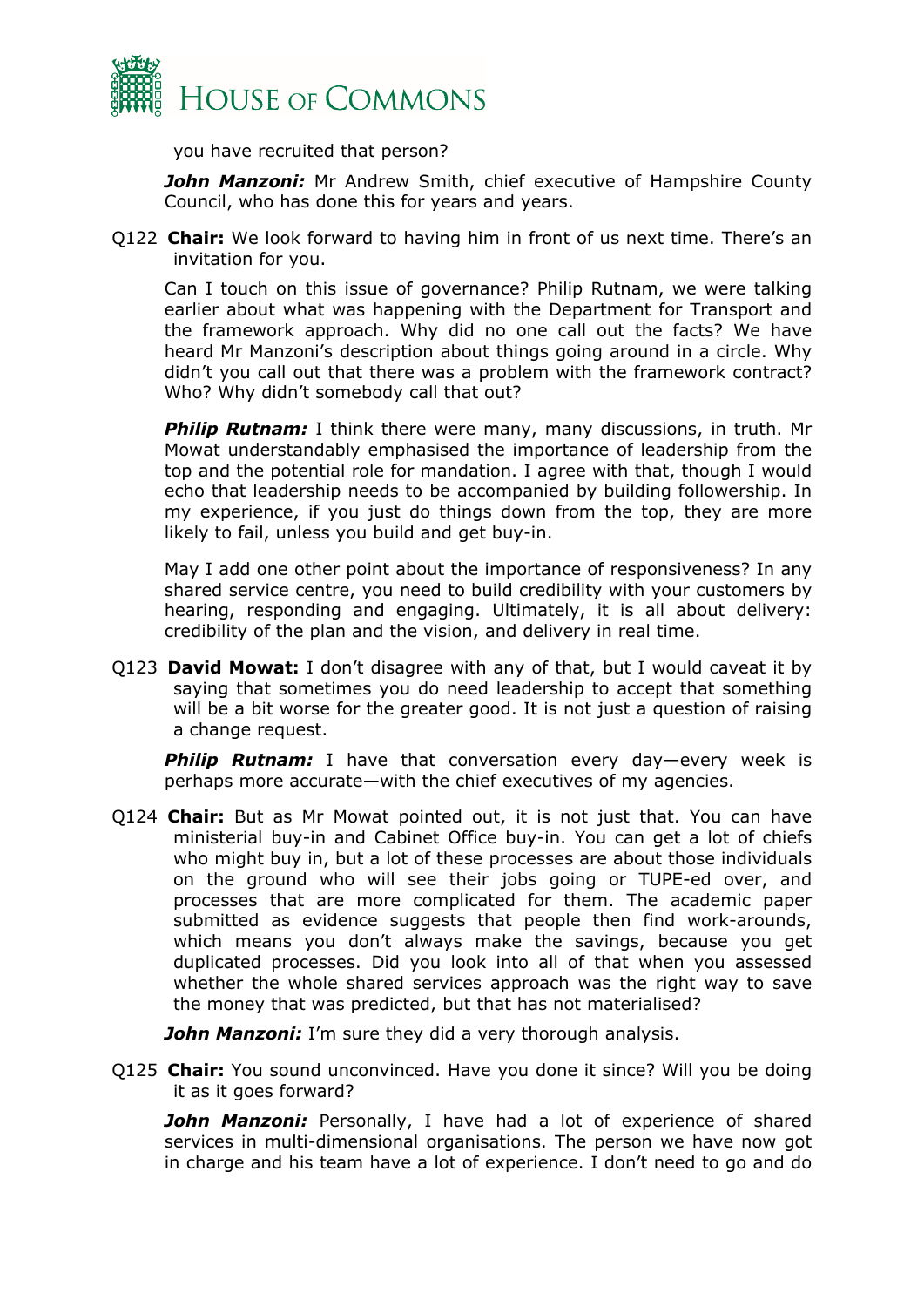

it all myself; I am very confident in the team we now have in place, and I think the system has learned a great deal through this.

Q126 **Chair:** That is great, but the taxpayer has lost as well. Can I ask briefly about the MOD shared services approach, which I am sure we will look at at some point? I had not realised until we had a submission on this how massively complicated it is. It includes much more than what we are talking about today. What are you doing as a result of what has happened from this experience to learn about that? Have you done a detailed analysis of the sort I have just described of whether it is actually the best approach to outsource shared services?

**John Manzoni:** We haven't done a detailed analysis of the MOD process. As you say, it is quite big and complex, and it is actually quite efficient. When you look at the benchmarks, the cost per user and so on say that it is a very efficient service, so there is no burning platform there.

Q127 **Chair:** Are you talking just about the HR and payroll stuff, or are you talking about all the other things like managing the covenant and—

**John Manzoni:** They are expanding it as we speak. We have to fix our own house, and then we can have a conversation with them about their house.

Q128 **Chair:** But that expansion brings with it certain risks. You are dealing with a much more complicated area.

**John Manzoni:** Yes, of course it brings certain risks, but they start from a good place.

Q129 **Chair:** Right, we will come back to that, I am sure. Mr Manzoni, you have been very positive, as ever, that the future is going to be bright. Perhaps not all of us feel that, if I can make my Europhile point for a moment. Can you tell us what you think you will have achieved in this area in two years' time? We will want to have you back and hold you and Mr Smith to account on this. What will you have achieved?

**John Manzoni:** I think in two years, first of all, we will be successfully transitioned to an SAP platform here in ISSC1, and will be delivering sustainably the benefits embedded in that contract. In ISSC2, in two years' time we should have got MOJ and DWP on it. We should have agreed a future strategy, which goes beyond what we see written here.

Q130 **Chair:** That will be just a strategy?

**John Manzoni:** It will be a strategy, and if we can create the environment in which we have then a stable platform with all the current partners in ISSC2, we will be enjoying these benefits that you see written in front of you. They will be sustainable, and then we will be well positioned to begin to articulate—I think by two years from now—what is possible from there. That is the position we should look forward to. The key date is that by May of next year we should have both of those—MOJ and DWP—on this platform, which will be a big deal.

Q131 **Chair:** Okay. You have laid out on the record—in *Hansard*—what we will